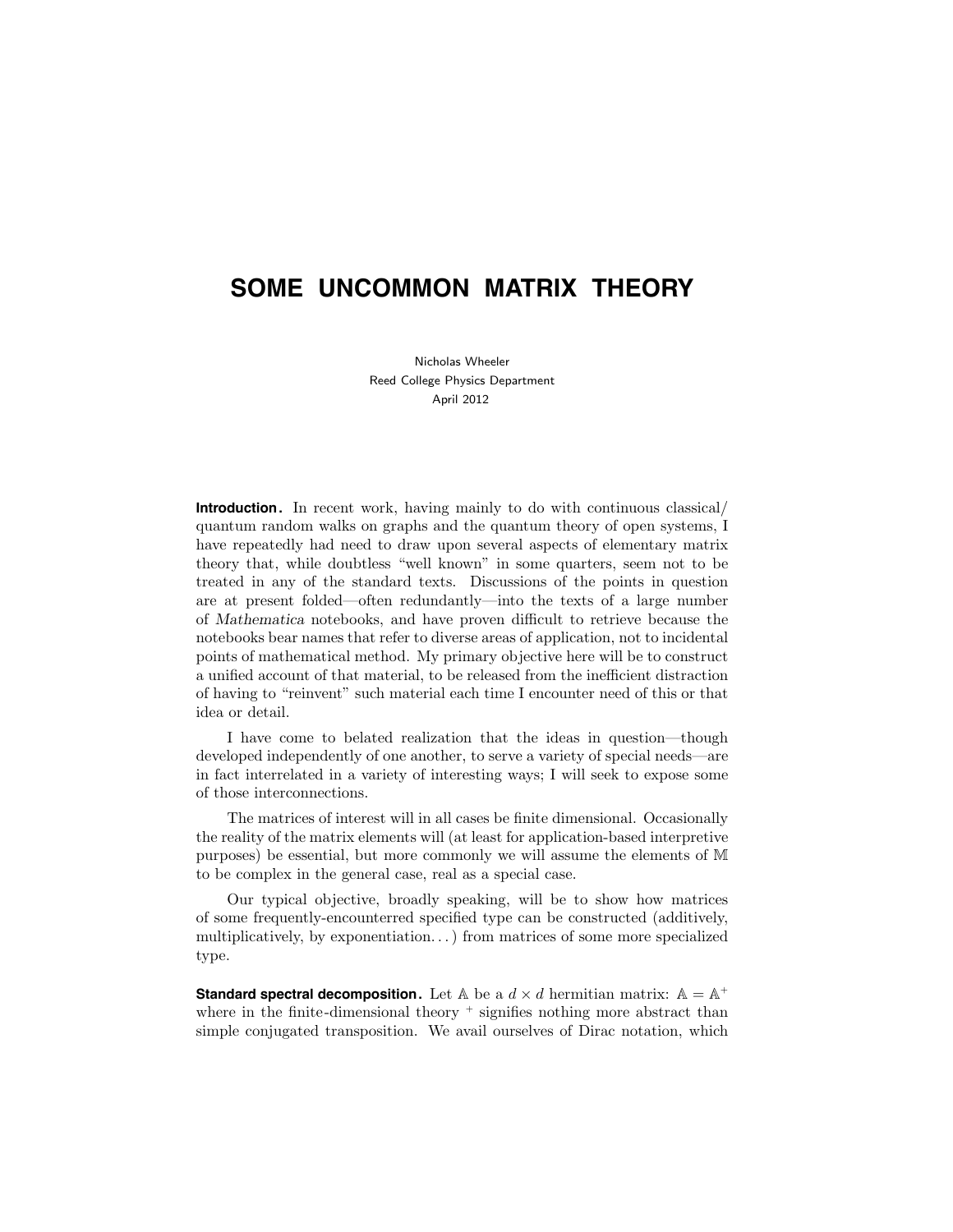in this simple context has the status merely of a handy triviality: let  $\mathcal{V}_d$  signify the complex space of column vectors

$$
|y)=\left(\begin{matrix}y_1\\y_2\\\vdots\\y_d\end{matrix}\right)
$$

Application of  $+$  to  $|x|$  produces

$$
(x| \equiv [|x|]^+ = (x_1^*, x_2^*, \ldots, x_d^*)
$$

—a row vector that lives in the dual space  $\mathcal{V}_d^*$ . The inner product

$$
(x|y) = x_1^*y_1 + x_2^*y_2 + \dots + x_d^*y_d
$$

is a complex number-valued object that lives with one foot in  $\mathcal{V}_d$  and the other foot in  $\mathcal{V}_d^*$ . Clearly,  $(x|x)$  is real, non-negative, and vanishes iff  $\bar{x}(x) = (0)$ .

Look to complex numbers of the construction  $(x|\mathbb{M}|y)$ . Clearly,

$$
[(x|\mathbb{M}|y)]^+ = (y|\mathbb{M}^+|x) = \text{complex conjugate of } (x|\mathbb{M}|y)
$$

so from the hermiticity assumption  $\mathbb{A} = \mathbb{A}^+$  we obtain

$$
(y|\mathbb{A}|x) = \text{complex conjugate of } (x|\mathbb{A}|y)
$$

which implies the reality of  $(x|\mathbb{A}|x)$ . Supposing a to be an eigenvalue of A and  $|a\rangle$  the associated eigenvector

$$
\mathbb{A}|a) = a|a)
$$

we have

$$
a = \frac{(a|\mathbb{A}|a)}{(a|a)}
$$
  $\implies$  eigenvalues of hermitian matrices are real

Suppose, moreover, that  $\mathbb{A}|a_1|=a_1|a_1|$  and  $\mathbb{A}|a_2|=a_2|a_2|$  with  $a_1 \neq a_2$ . Then

$$
(a_2|\mathbb{A}|a_1) = a_1(a_2|a_1)
$$
  
\n $(a_1|\mathbb{A}|a_2) = a_2(a_1|a_2) \implies (a_2|\mathbb{A}|a_1) = a_1^*(a_2|a_1)$ 

which by  $a_1^* = a_1 \neq a_2$  implies

$$
(a_2|a_1) = 0 : \quad \begin{cases} \text{eigenvectors associated with distinct} \\ \text{eigenvalues of a hermitian matrix A} \\ \text{are orthogonal} \end{cases}
$$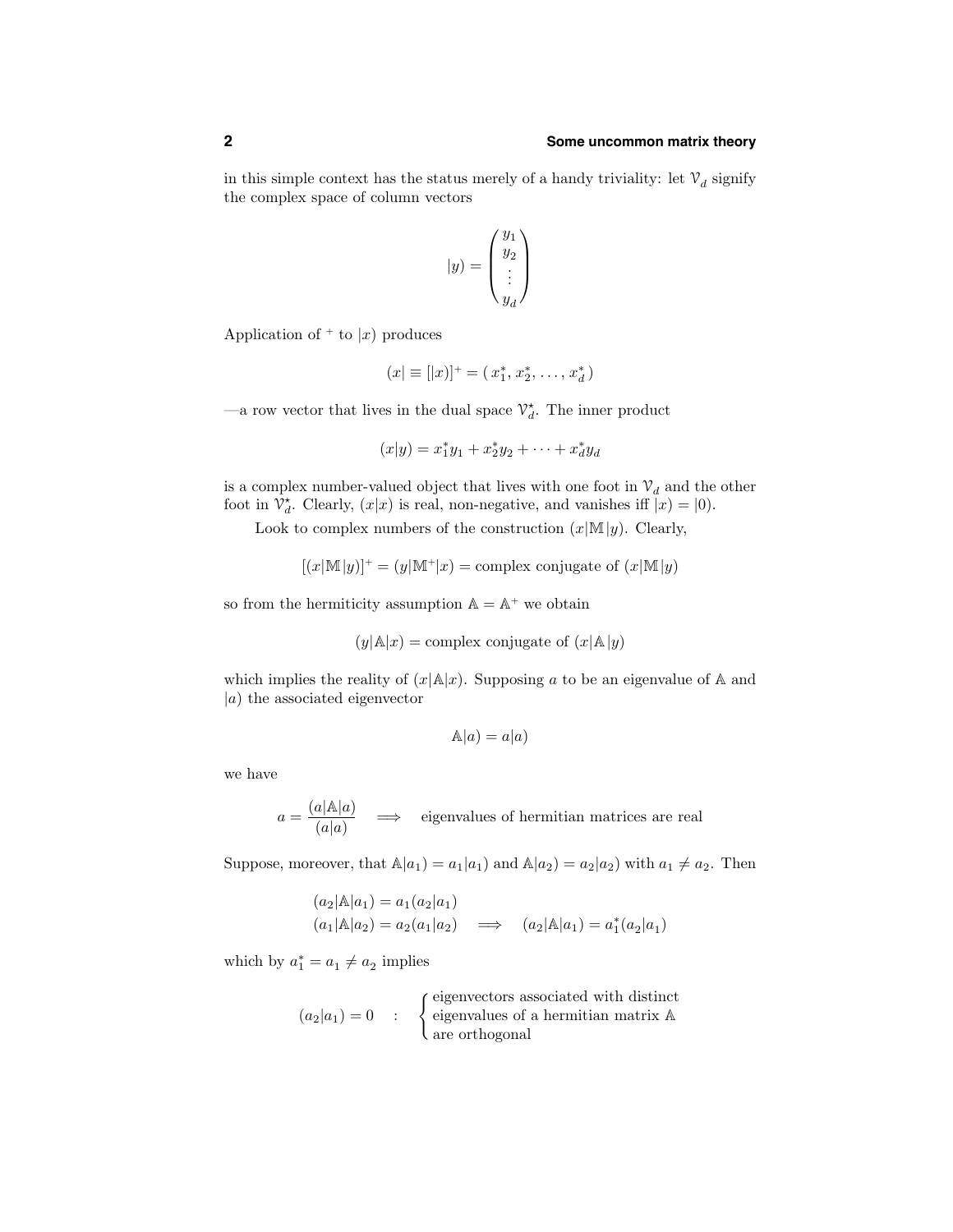# **Standard spectral decomposition 3**

Suppose for the moment that the spectrum  $\{a_1, a_2, \ldots, a_d\}$  of A is nondegenerate. The associated eigenvectors  $\{|a_1\rangle, |a_2\rangle, \ldots, |a_d\rangle\}$ , which we may assume to have been normalized, comprise then an orthonormal basis in  $\mathcal{V}_d$ . The general element  $|x\rangle \in \mathcal{V}_d$  can be developed

$$
|x) = \xi^{1}(a_{1}) + \xi^{2}(a_{2}) + \cdots + \xi^{d}(a_{d})
$$

The matrices

$$
\mathbb{P}_k=|a_k)(a_k|
$$

—which are clearly projective and orthogonal

$$
\mathbb{P}_j \mathbb{P}_k = \delta_{jk} \mathbb{P}_k
$$

serve to project out the respective components of vectors  $|x|$ 

$$
\mathbb{P}_k|x) = \xi^k|a_k)
$$

and are complete in the sense that for all  $|x\rangle \in \mathcal{V}_d$ 

$$
\sum_{k=1}^{d} \mathbb{P}_k|x) = |x\rangle \quad ; \, i.e., \quad \sum_{k=1}^{d} \mathbb{P}_k = \mathbb{I}
$$

We arrive thus at the spectral decomposition

$$
\mathbb{A} = \sum_{k=1}^{d} a_k \mathbb{P}_k = \sum_{k=1}^{d} |a_k| a_k (a_k)
$$

of the hermitian matrix  $\mathbb{A}$ .<sup>1</sup> More generally,

$$
\mathbb{A}^n = \sum_{k=1}^d a_k^n \mathbb{P}_k = \sum_{k=1}^d |a_k| a_k^n (a_k)
$$

and, for all  $f(\bullet)$  that can be developed as formal power series,

$$
f(\mathbb{A}) = \sum_{k=1}^{d} f(a_k) \mathbb{P}_k = \sum_{k=1}^{d} |a_k| f(a_k) (a_k)
$$

<sup>1</sup> Degenerate spectra are described  $\{(a_1,\mu_1),(a_2,\mu_2),\ldots,(a_{\nu},\mu_{\nu})\}$ , where the  $a_k$  are distinct,  $\mu_k$  is the degeneracy of  $a_k$  and  $\sum_k \mu_k = d$ . In such cases we have

$$
\mathbb{A} = \sum_{k=1}^{\nu} a_k \mathbb{P}_k
$$

where  $\mathbb{P}_k^2 = \mathbb{P}_k$  projects onto a  $\mu_k$ -dimensional subspace of  $\mathcal{V}_d$ :  $\text{tr}\mathbb{P}_k = \mu_k$ . Those subspaces are mutually orthogonal. One can proceed arbitrarily to erect orthonormal bases on each of those subspaces; *i.e.*, to construcrt subresolutions  $\mathbb{P}_k = \sum_{j=1}^{\mu_k} \mathbb{P}_{jk}$ . The short of it: the issues posed by spectral degeneracy are, for present purposes, uninteresting, and will henceforth be ignored.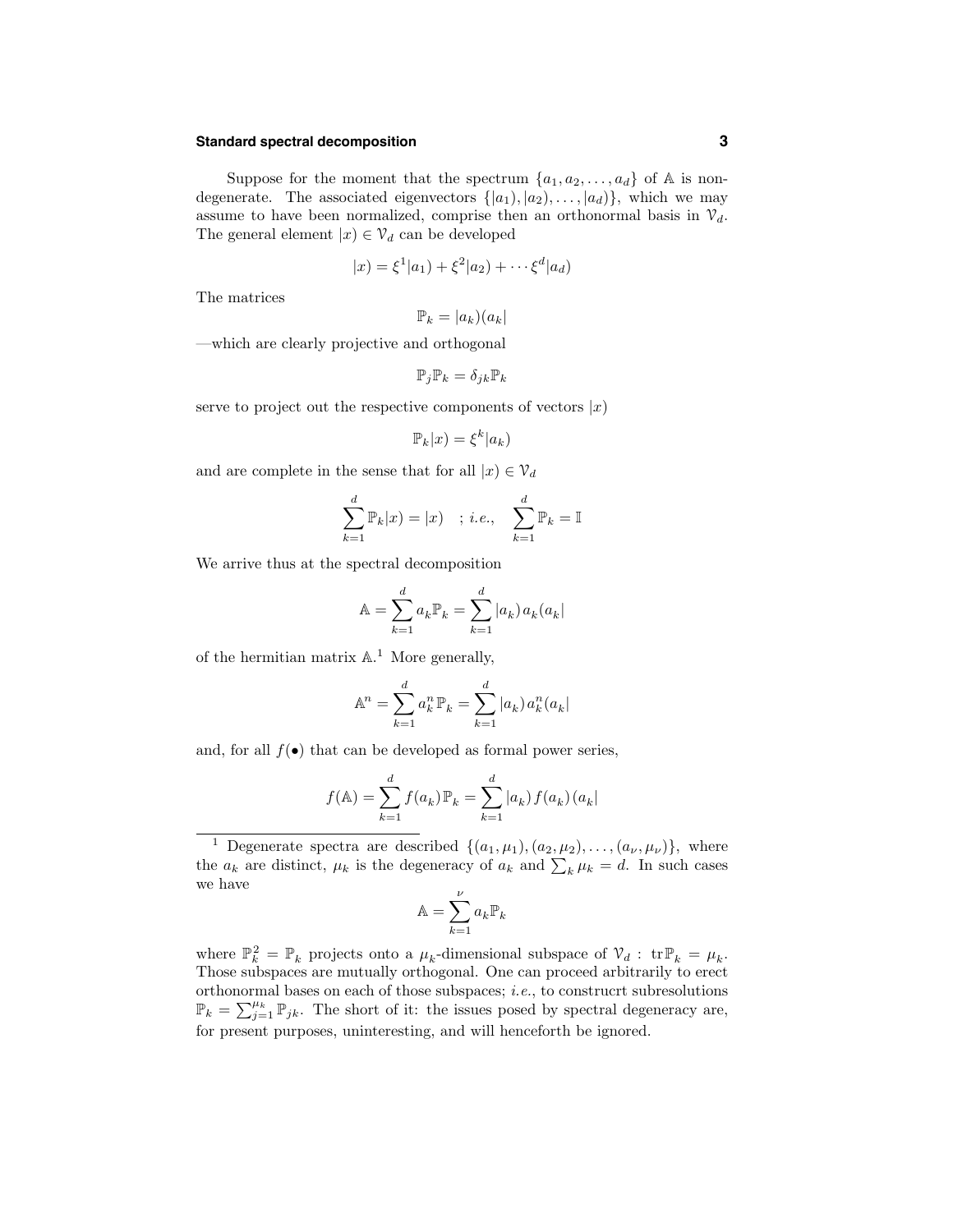In particular, we have this spectral decomposition of the unitary matrix "generated" by the antihermitian matrix  $i \mathbb{A}$ :

$$
\mathbb{U} \equiv e^{i\mathbb{A}} = \sum_{k=1}^{d} |a_k| e^{i a_k} (a_k|
$$

I have belabored this familiar material in order to facilitate discussion of some closely related material which, because only rarely called upon in physical applications, is much less familiar.

**Generalized spectral decomposition.** Abandoning now our former hermiticity assumption, we assume  $M$  to be an arbitrary  $d \times d$  complex matrix. We confront now a *pair* of "eigenproblems" which, because the eigenvalues of  $M^+$  are (by an easy argument) complex conjugates of the eigenvalues of M, can be formulated

$$
\begin{aligned}\n\mathbb{M} \quad & |r_k) = m_k |r_k \\
\mathbb{M}^+ |l_k) &= m_k^* |l_k\n\end{aligned}\n\quad \Longleftrightarrow \quad (l_k | \mathbb{M} = (l_k | m_k
$$

So we have, in general, to distinguish between *right eigenvectors*  $\{|r_k\rangle\}$  and *left eigenvectors*  $\{(\ell_k)\}\$ . Though we are generally in position to say nothing about inner products of the forms  $(r_i | r_k)$  or  $(\ell_i | \ell_k)$ , it follows from

$$
(\ell_j|\mathbb{M}|r_k)=m_j(\ell_j|r_k)=m_k(\ell_j|r_k)
$$

that

$$
(\ell_j|r_k)=0\quad\text{if}\quad m_j\neq m_k
$$

In the absence of spectral degeneracy

 $(\ell_i |$  is  $\perp$  every  $|r_k)$  except its "mate"  $|r_i$ ), and vice versa

The bases  $\{|r_k\rangle\}$  and  $\{(\ell_k|\}$  are, in this sense, "biorthogonal."<sup>2</sup>

```
A \equiv b \times c, B \equiv c \times a, C \equiv a \times b
```
Then

$$
\begin{array}{l} \textbf{A} \perp \textbf{b} \ \& \ \textbf{c} \\ \textbf{B} \perp \textbf{c} \ \& \ \textbf{a} \\ \textbf{C} \perp \textbf{a} \ \& \ \textbf{b} \end{array}
$$

The elements  $\{A, B, C\}$ <sub>normalized</sub> of the "reciprocal basis" are used to construct the "reciprocal lattice." For related material, see P. M. Morse & H. Feshbach, Methods of Theoretical Physics (1953), pages 884 & 931.

<sup>2</sup> This is a concept encountered in solid state physics and crystalography. Let {a, b, c} be an arbitrary set of linearly independent unit vectors in 3-space, and define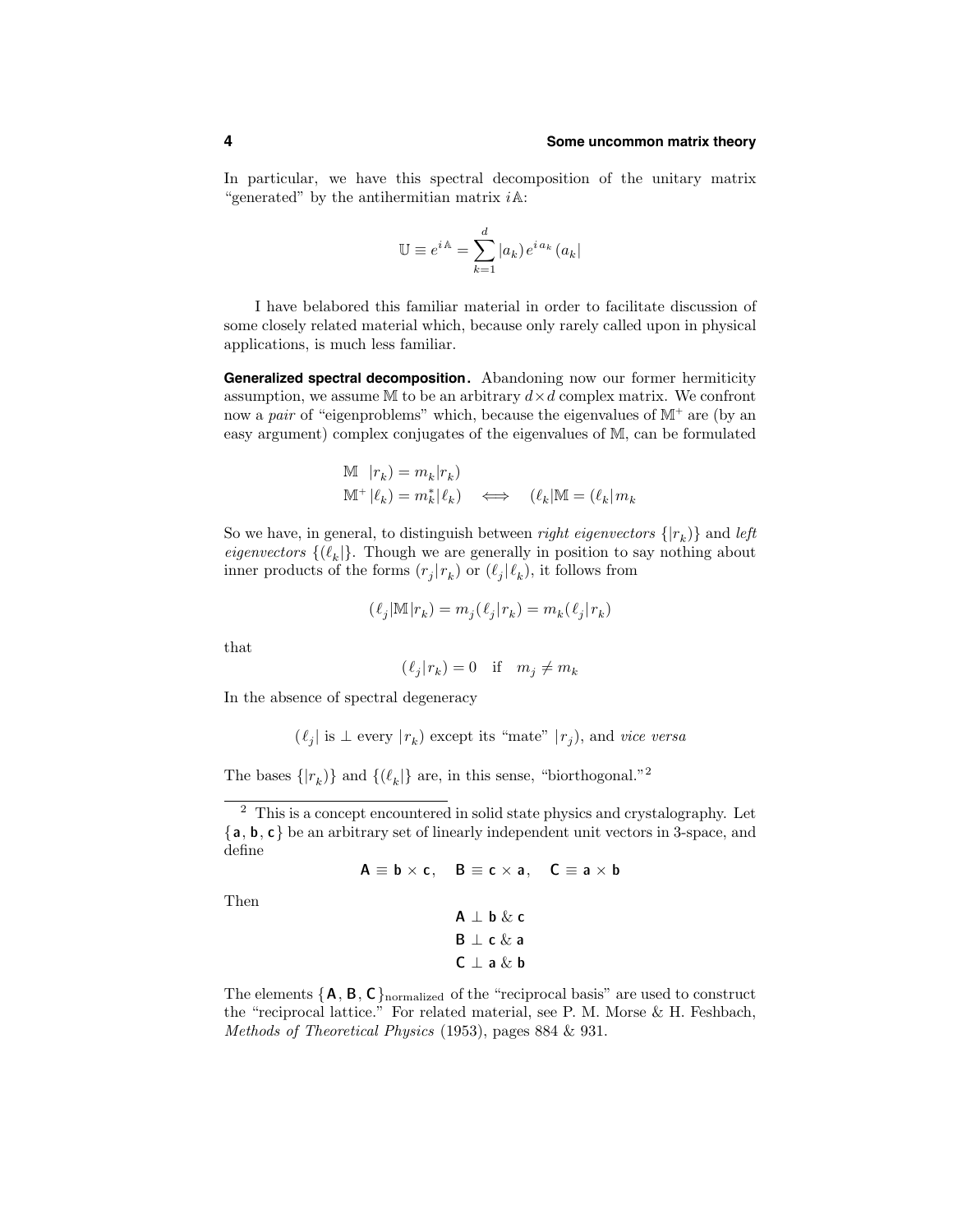# **Generalized spectral decomposition 5**

Introduce matrices

$$
\mathbb{P}_k = \frac{|r_k)(\ell_k|}{(\ell_k | r_k)}
$$

and notice that the definition gives back  $\mathbb{P}_k = |r_k|(r_k)$  when the hermiticity assumption  $\mathbb{M}^+=\mathbb{M}$  is reinstated. Those matrices are projective

$$
\mathbb{P}_k^2 = \frac{|r_k)(\ell_k|r_k)(\ell_k|}{(\ell_k|r_k)^2} = \mathbb{P}_k
$$

and (by biorthogonality) orthogonal:

$$
\mathbb{P}_j \mathbb{P}_k = \frac{|r_j)(\ell_j|r_k)(\ell_k|}{(\ell_j|r_j)(\ell_k|r_k)} = \mathbb{O} \qquad ; \quad j \neq k
$$

To establish that they are also complete we note that if the orthonormal frames  $\{|r_j\rangle\}$  and  $\{|\ell_k\rangle\}$  were arbitrary the r-coordinates  $(r_j|x)$  and the  $\ell$ -coordinates  $(\ell_k|x)$  of an arbitrary vector  $|x)$  would stand in a relationship that reduces to simple proportionality in the presence of biorthogonality:

$$
(\ell_j|x) = \sum_k (\ell_j|r_k)(r_k|x)
$$
  

$$
\downarrow
$$
  

$$
= (\ell_j|r_j)(r_j|x) \text{ by biorthogonality}
$$

of which, by the way,  $(r_j | \ell_j) = (\ell_j | r_j)^{-1}$  is a corollary. We therefore have

j

$$
\left\{\sum_{j} \mathbb{P}_{j}\right\} | x) = \sum_{j} | r_{j} \rangle \frac{(\ell_{j} | x)}{(\ell_{j} | r_{j})}
$$

$$
= \sum_{j} | r_{j} \rangle (r_{j} | x) = | x \rangle \quad : \quad \text{all } | x \rangle
$$

$$
\downarrow
$$

$$
\sum \mathbb{P}_{j} = \mathbb{I}
$$

Similarly,

$$
\mathbb{M} = \sum_{j} m_{j} |r_{j})(r_{j}| = \sum_{j} \sum_{k} m_{j} |r_{j})(r_{j}|\ell_{k})(\ell_{k}|
$$

$$
= \sum_{j} m_{j} |r_{j})(r_{j}|\ell_{j})(\ell_{j}|
$$

$$
= \sum_{j} m_{j} |r_{j})(\ell_{j}|r_{j})^{-1}(\ell_{j}|
$$

$$
\Downarrow
$$

$$
\mathbb{M} = \sum_{j} m_{j} \mathbb{P}_{j}
$$

From this "generalized spectral decomposition" we recover the "standard" spectral decomposition when, as a special circumstance, M is hermitian.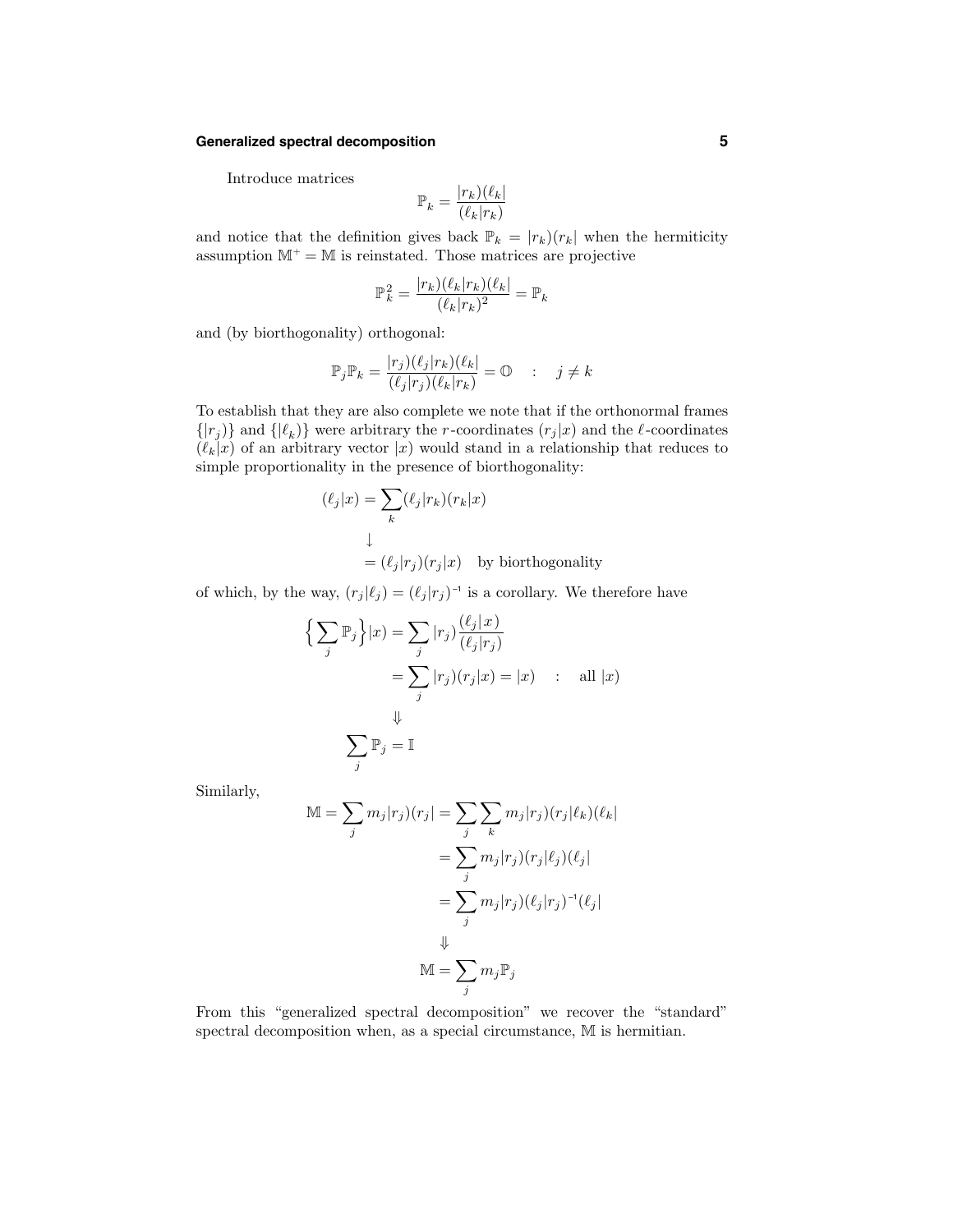We are in position now to write

$$
f(\mathbb{M}) = \sum_j f(m_j) \mathbb{P}_j
$$

and, in particular, to speak of the "logarithm" of any non-singular matrix M:

$$
\mathbb{M} = e^{\mathbb{L}} \quad \text{with} \quad \mathbb{L} = \sum_j \log(m_j) \, \mathbb{P}_j
$$

#### **Application to proof of an elegant identity.** Suppose

 $\mathbb{A}=e^{\mathbb{B}}$ 

The (nameless!) elegant identity in question—which I first encountered in a paper by Schwinger, and of which I have made essential use many times in the course of my career, in a great variety of contexts—asserts that

$$
\det \mathbb{A} = e^{\operatorname{tr} \mathbb{B}}
$$

A simple proof is available when the square matrix A is non-singular and can be diagonalized by similarity transformation, for

$$
\mathbb{A} = \mathbb{S}^{-1} \begin{pmatrix} a_1 & 0 & \dots & 0 \\ 0 & a_2 & \dots & 0 \\ \vdots & \vdots & \ddots & \vdots \\ 0 & 0 & \dots & a_n \end{pmatrix} \mathbb{S} \implies \mathbb{B} = \mathbb{S}^{-1} \begin{pmatrix} \log a_1 & 0 & \dots & 0 \\ 0 & \log a_2 & \dots & 0 \\ \vdots & \vdots & \ddots & \vdots \\ 0 & 0 & \dots & \log a_n \end{pmatrix} \mathbb{S}
$$

and we have

$$
\det \mathbb{A} = \prod_k a_k
$$
  

$$
e^{\text{tr}\mathbb{B}} = \exp\left\{\sum_k \log a_k\right\} = \exp\left\{\log\left[\prod_k a_k\right]\right\} = \det \mathbb{A}
$$

Non-singularity was assumed to avoid reference to "log 0." Matrices encountered in physical contexts often conform to the conditions assumed in that argument.<sup>3</sup>

<sup>&</sup>lt;sup>3</sup> Think of rotation matrices, which by  $\mathbb{R}^T \mathbb{R} = \mathbb{I}$  are proper/improper according as det  $\mathbb{R} = \pm 1$ . Matrices of the form  $\mathbb{R} = e^{\mathbb{A}}$  are rotational if and only if A is antisymmetric, therefore traceless. But tr $A = 0 \Rightarrow \det \mathbb{R} = 1$ , from which we conclude that rotation matrices do not possess (real) antisymmetric "generators." Similarly, the unitarity of U implies  $\det(\mathbb{U}^+\mathbb{U}) = |\det \mathbb{U}|^2 = 1$ . But  $\mathbb{U} = e^{\mathbb{G}}$  is unitary if and only if  $\mathbb{G}$  is antihermitian, and the diagonal elements of antihermitian matrices are necessarily imaginary. So we have the sharpened statement det  $\mathbb{U} = e^{i\phi}$  with  $i\phi = \text{tr}\mathbb{G}$ . Similar remarks arise when Lorentz matrices—defined  $\mathbb{L}^{\mathsf{T}}\mathbb{GL} = \mathbb{G}$  or equivalently  $\mathbb{L}^{\mathsf{-1}} = \mathbb{G}^{\mathsf{-1}}\mathbb{L}^{\mathsf{T}}\mathbb{G}$ , where  $\mathbb{G}$ is the Lorentz metric—are written in "polar form"  $\mathbb{L} = e^{\mathbb{A}}$ .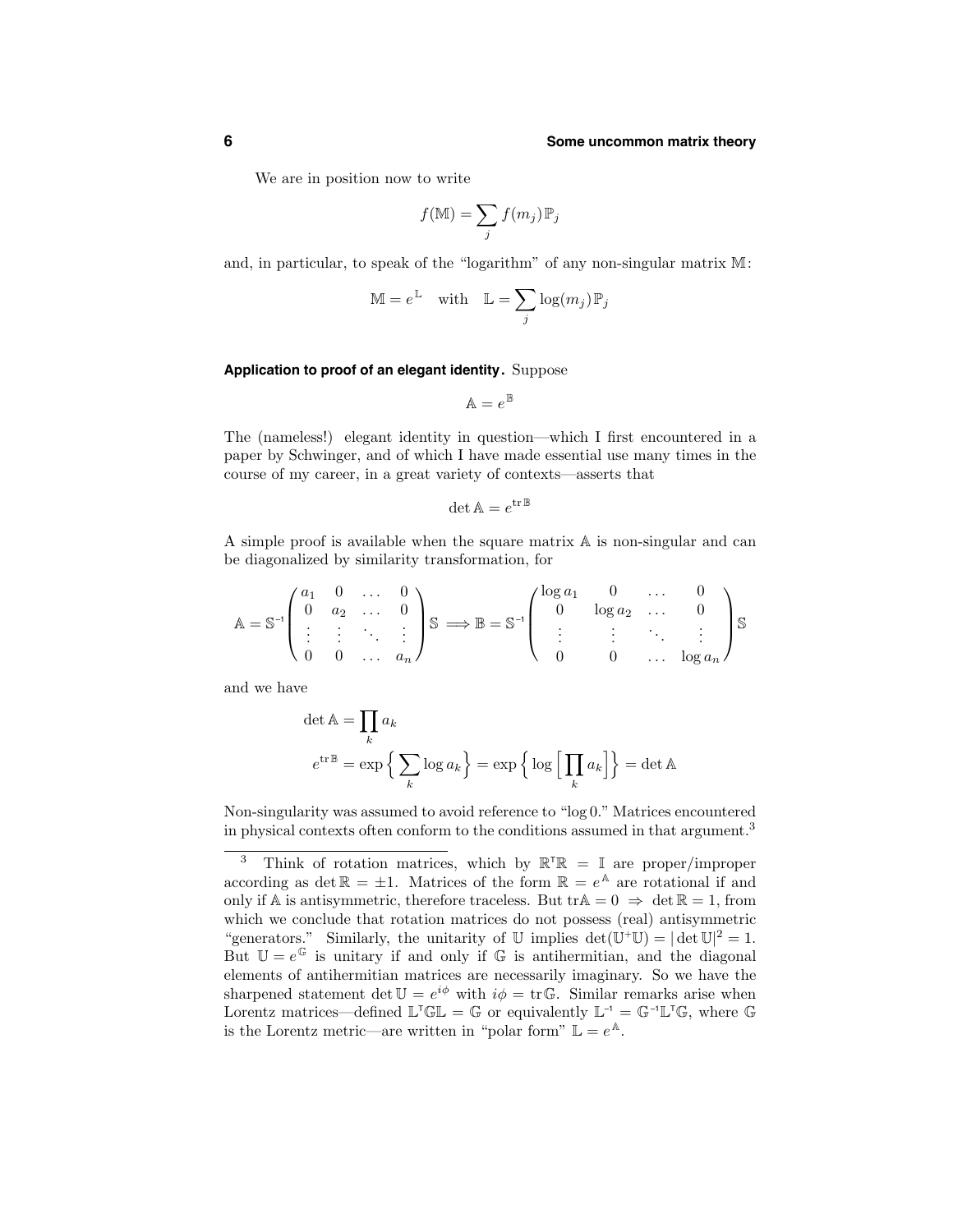# **Proof of an elegant identity 7**

But not every square matrix M—more particularly, not every M encountered in the course of physical argument—admits of diagonalization by similarity transformation.<sup>4</sup> We are, however, in position now to observe that

det M = 
$$
\prod_{k=1}^{d} m_k = \prod_{j=1}^{\nu} (m_j)^{\mu_j}
$$

and to construct

$$
\mathbb{L} = \log \mathbb{M} = \sum_{j=1}^{\nu} \log(m_j) \mathbb{P}_j
$$

But as previously remarked,  $\text{tr}\, \mathbb{P}_j = \mu_j$ , so

$$
\operatorname{tr}\mathbb{L} = \sum_{j=1}^{\nu} \mu_j \log(m_j)
$$

$$
\Downarrow
$$

$$
\operatorname{exp}(\operatorname{tr}\mathbb{L}) = \prod_{j=1}^{\nu} (m_j)^{\mu_j}
$$

and our "elegant identity" is established now—with remarkable simplicity—in its full generality.

By way of application, look to the improper rotation matrix

$$
\mathbb{R} = \begin{pmatrix} 1 & 0 \\ 0 & -1 \end{pmatrix} \cdot \exp\left\{ \begin{pmatrix} 0 & \phi \\ -\phi & 0 \end{pmatrix} \right\} = \begin{pmatrix} \cos \phi & \sin \phi \\ \sin \phi & -\cos \phi \end{pmatrix}
$$

We have argued<sup>3</sup> that  $\mathbb{R}$ —since improper—cannot be developed  $\mathbb{R} = e^{\mathbb{A}}$  with A real and antisymmetric. But R is non-singular (its eigenvalues are  $\omega_1 = -1$ ) and  $\omega_2 = +1$ ) so must admit of generalized spectral decomposition. By quick computation we obtain

$$
\mathbb{R} = \omega_1 \mathbb{P}_1 + \omega_2 \mathbb{P}_2
$$

with

$$
\mathbb{P}_1 = \begin{pmatrix} \sin^2 \frac{1}{2}\phi & -\cos \frac{1}{2}\phi \sin \frac{1}{2}\phi \\ -\cos \frac{1}{2}\phi \sin \frac{1}{2}\phi & \cos^2 \frac{1}{2}\phi \end{pmatrix}
$$

$$
\mathbb{P}_2 = \begin{pmatrix} \cos^2 \frac{1}{2}\phi & +\cos \frac{1}{2}\phi \sin \frac{1}{2}\phi \\ +\cos \frac{1}{2}\phi \sin \frac{1}{2}\phi & \sin^2 \frac{1}{2}\phi \end{pmatrix}
$$

 $M = S^{-1}D T$  with D diagonal

since in the general case  $\mathbb{S} \neq \mathbb{T}$ , which subverts the logic of the simple proof.

 $4$  It is, in the present context, of no help to recall that every matrix whether square or rectangular!—can by singular value decomposition (SVD) be displayed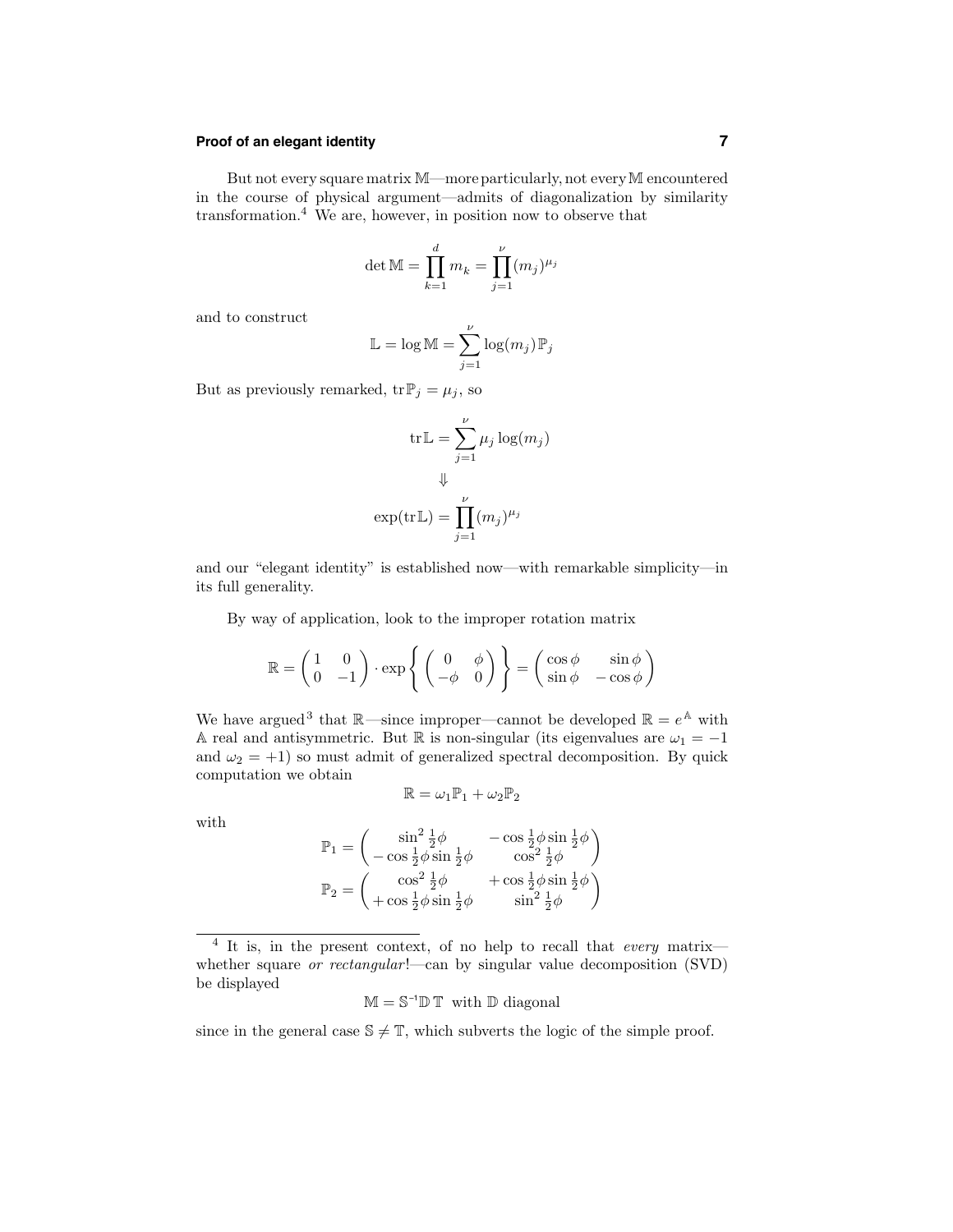whence

$$
\log \mathbb{R} = \log(\omega_1)\mathbb{P}_1 + \log(\omega_2)\mathbb{P}_2 = i\pi\mathbb{P}_1
$$

With Mathematica's assistance we verify that indeed

$$
\begin{pmatrix}\n\cos\phi & \sin\phi \\
\sin\phi & -\cos\phi\n\end{pmatrix} = \exp\left\{i\pi \begin{pmatrix}\n\sin^2\frac{1}{2}\phi & -\cos\frac{1}{2}\phi\sin\frac{1}{2}\phi \\
-\cos\frac{1}{2}\phi\sin\frac{1}{2}\phi & \cos^2\frac{1}{2}\phi\n\end{pmatrix}\right\}
$$

The generator is now not real antisymmetric but imaginary symmetric, so the real rotation matrix  $\mathbb R$  is actually *unitary*. Finally, we have

$$
\det \mathbb{R} = e^{i\pi \operatorname{tr} \mathbb{P}_1} = e^{i\pi} = -1
$$

#### **Continuously interpolated classical/quantum Markov processes.** Sequences

$$
\{f_0,f_1,f_2,\ldots,f_n,\ldots\}
$$

—and, more particularly, sequences generated by iterative processes

$$
x \to f(x) \to f(f(x)) \to \cdots \to f(f(\cdots f(x) \cdots)) \to \cdots
$$

—of inexhaustible variety are encountered in pure/applied mathematics. In a large subclass of those cases it is meaningful to ask "What meaning can be assigned to the objects that occupy the interstices?" Think, for example, of the meaning assigned by the gamma function to the symbol  $x!$  when  $x$  is non-integral, or of the meaning assigned by the beta function to  $\binom{x}{y}$  when x and y are non-integral, or of the meanings assigned by the fractional calculus to derivatives and integrals of non-integral order. I will be concerned here with certain linear algebraic iterative processes

$$
\mathbf{x} \to \mathbb{F} \mathbf{x} \to \mathbb{F}^2 \mathbf{x} \to \cdots \to \mathbb{F}^n \mathbf{x} \to \cdots
$$

and with the question "What meaning can be assigned to  $\mathbb{F}^n \times$  when n is non-integral?" The short answer: we are in position now to construct

$$
\mathbb{F}=e^{\log \mathbb{F}}
$$

and therefore to write

$$
\mathbb{F}^{\nu} = e^{\nu \log \mathbb{F}} \quad : \quad \nu \text{ real or complex}
$$

But the details relating to a specific application—classical/quantum random walks on graphs—are what interest me, and it is to those which I will restrict my remarks.

A "token" strolls randomly on a graph with N nodes (or "vertices"). The  $j<sup>th</sup>$  element of the "stochastic vector"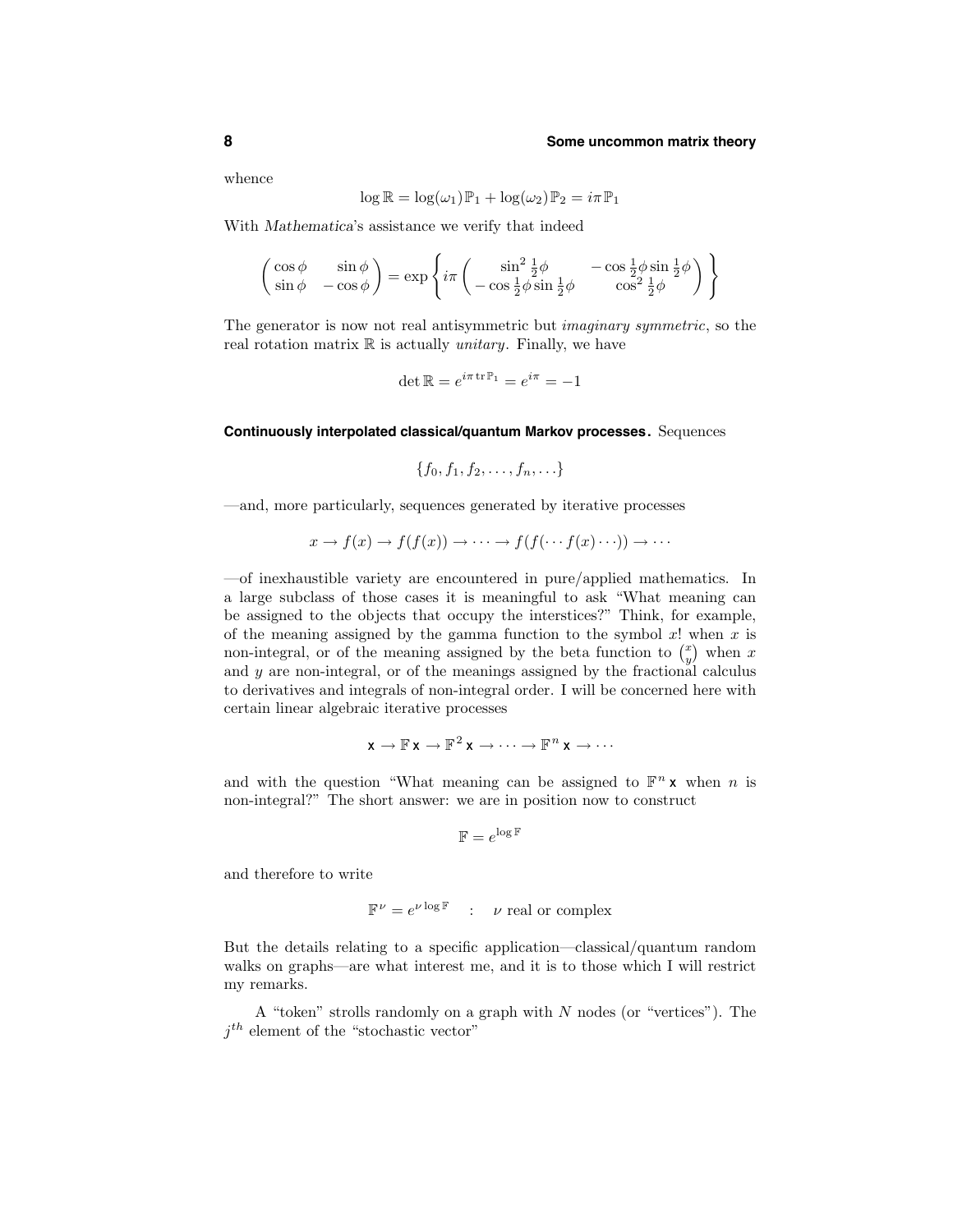$$
\mathbf{p}_n = \begin{pmatrix} p_1 \\ p_2 \\ \vdots \\ p_j \\ \vdots \\ p_N \end{pmatrix}_n
$$

states the probability that, after  $n$  steps, the token finds itself standing on node  $\#j$ . "Markov processes" arise when the token is "memoryless"; *i.e.*, when the token's next step is determined probabilistically by is present location, without reference to past locations

$$
\mathbf{p}_{\,n+1} = \mathbb{M} \, \mathbf{p}_{\,n}
$$

and when

$$
\mathbb{M} = \|M_{ij}\| \quad \text{with} \quad M_{ij} = \text{probability}_{i \leftarrow j}
$$

remains constant throughout the process. A token standing on a given node must, after one step, find itself standing on one or another of the nodes, from which we conclude that each of the columns of M sums to unity (is, in others words, a stochastic vector):  $\sum_i M_{ij} = 1$  (all j). The phrase "detailed balance" refers to situations in which

$$
\text{probability}_{i\leftarrow j} = \text{probability}_{j\leftarrow i} \quad : \quad \text{all } i,j
$$

In such cases the "Markov matrix" M is symmetric:  $M^{\mathsf{T}} = M$ .

Looking to general properties of the spectra of Markov matrices. . .the row vector  $(1, 1, \ldots, 1)$  is a left eigenvector of every M, with left eigenvalue  $\lambda = 1$ . But left eigenvalues are right eigenvalues, so the spectra of Markov matrices invariably contain +1 as an element. It is entirely possible for one or more columns of such a matrix to be identical; in such cases det  $M = 0$ , so we must distinguish between singular and non-singular Markov matrices: 0 appears one or more times in the spectra of singular Markov matrices. The eigenvalues of symmetric Markov matrices are invariably real, but in the absence of symmetry  $(i.e., of detailed balance)$  they are typically complex (and because M is real they occur in conjugate pairs). Numerical experimentation suggests, and it is not difficult to prove, <sup>5</sup> that in all cases

$$
|\lambda| \leq 1
$$

I will call  $\lambda_1 = 1$  the "leading eigenvector. For symmetric Markov matrices the spectrum can be displayed

$$
\lambda_1 = 1 > \lambda_2 \ge \lambda_3 \ge \cdots \ge \lambda_N \ge -1
$$

while in the absence of symmetry it is more natural to write

$$
\lambda_1 = 1 \geq |\lambda_2| \geq |\lambda_3| \geq \cdots \geq |\lambda_N| \geq 0
$$

Of special interest in some respects are cases in which  $\lambda_N = -1$ . Look, for

 $^5\,$  See, for example, /www.numbertheory.org/courses/MP274/markov.pdf.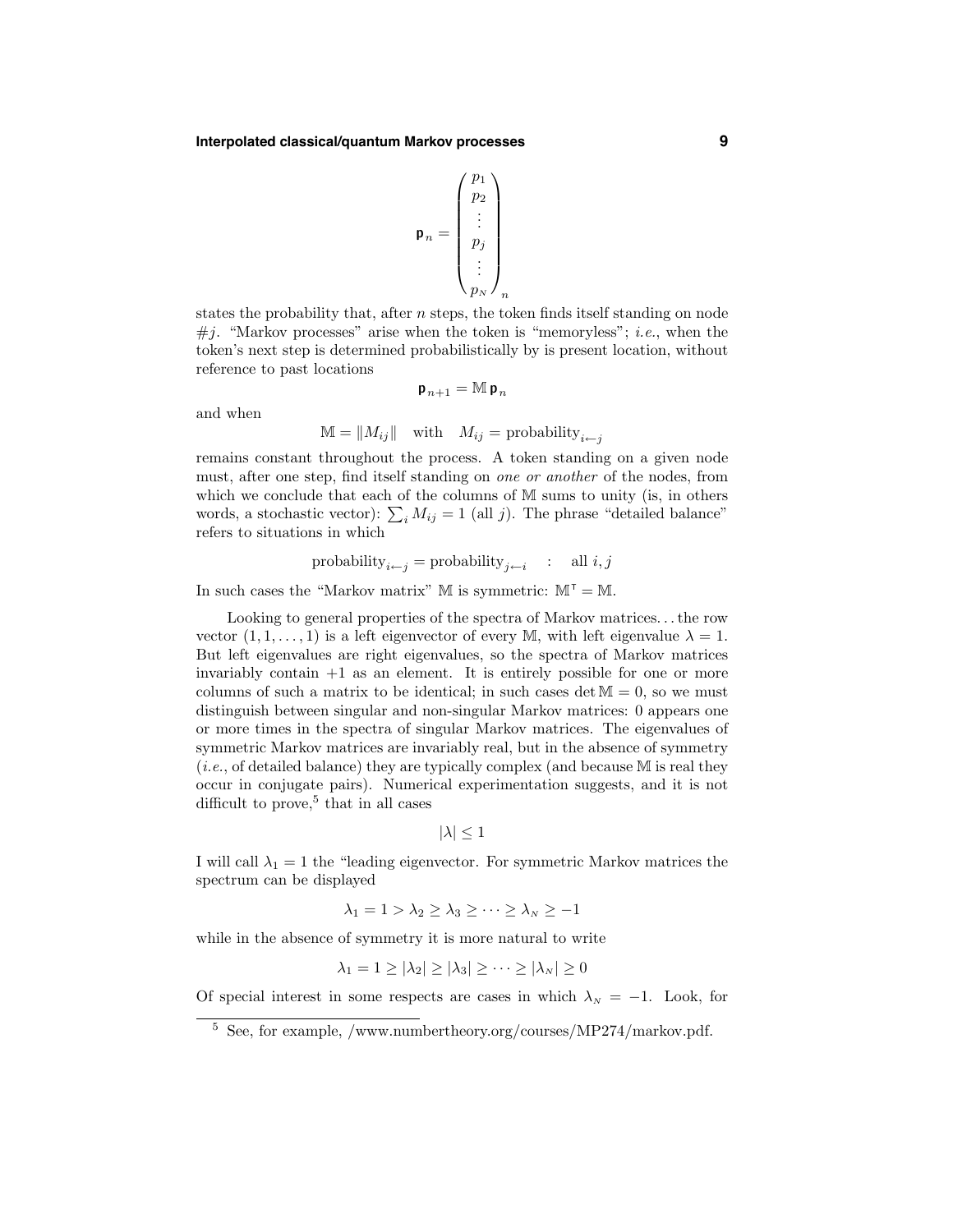example, to the Markov matrix

$$
\mathbb{M}_{\text{square}} = \begin{pmatrix} 0 & \frac{1}{2} & 0 & \frac{1}{2} \\ \frac{1}{2} & 0 & \frac{1}{2} & 0 \\ 0 & \frac{1}{2} & 0 & \frac{1}{2} \\ \frac{1}{2} & 0 & \frac{1}{2} & 0 \end{pmatrix}
$$

which refers to unbiased balanced random walks on the perimeter of a square, and has eigenvalues  $\{\lambda_1 = 1, \lambda_2 = \lambda_3 = 0, \lambda_4 = -1\}$ . This (non-invertible!) matrix has the curious property that

$$
\mathbb{M}^{n}_{\text{square}} = \begin{cases} \begin{pmatrix} 0 & \bullet & 0 & \bullet \\ \bullet & 0 & \bullet & 0 \\ 0 & \bullet & 0 & \bullet \\ \bullet & 0 & \bullet & 0 \end{pmatrix} & n \text{ even} \\ \begin{pmatrix} \bullet & 0 & \bullet & 0 \\ 0 & \bullet & 0 & \bullet \\ \bullet & 0 & \bullet & 0 \\ 0 & \bullet & 0 & \bullet \end{pmatrix} & n \text{ odd} \end{cases}
$$

where  $\bullet = \frac{1}{2}$ . I interpolate here the observation that (pretty obviously)

Products of Markov matrices are Markovian

The matrix  $M = M_1 M_2 \cdots M_p$  describes a Markov process in which the next-step instructions are adjusted repetitively/cyclically.

So much by way of preparation.

Standard/generalized spectral decomposition supples

$$
\mathbb{M} = \mathbb{P}_1 + \lambda_2 \mathbb{P}_2 + \lambda_3 \mathbb{P}_3 + \cdots \lambda_N \mathbb{P}_N
$$

which in non-singular cases can be used to construct

$$
\mathbb{B} \equiv \log \mathbb{M} = \log(\lambda_2)\mathbb{P}_2 + \log(\lambda_3)\mathbb{P}_3 + \cdots + \log(\lambda_N)\mathbb{P}_N
$$

and thus to assign meaning

$$
\mathbb{M}^{\,\nu} = e^{\nu\,\mathbb{B}}
$$

to the real integral/fractional powers of M (and even to complex powers, in which, however, I have no present interest). All of which is evidently known to Mathematica: when I construct the logarithm  $\mathbb B$  of a random Markov matrix M I find that in all cases the commands MatrixPower[M,  $\nu$ ] and MatrixExp[ $\nu$ B] give identical results.

Typically—in the absence of the restrictive assumptions that I will soon have occasion to install—some eigenvalues are complex, others are real but negative, and in all such cases  $log \lambda$  is complex. Moreover, the right/left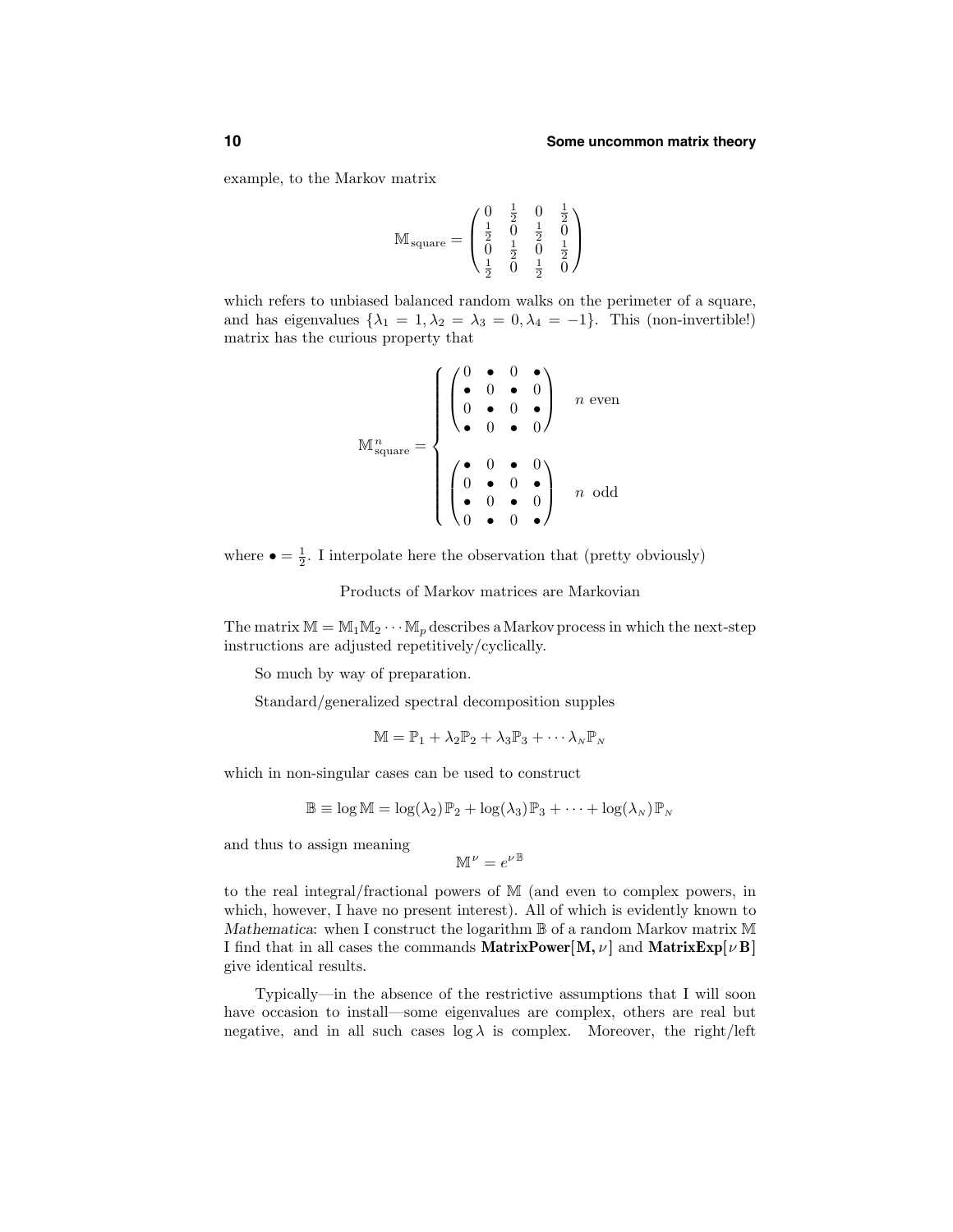#### **Interpolated classical/quantum Markov processes 11**

eigenvectors  $|r\rangle$  and  $(\ell]$ —whence also the projector  $\mathbb{P}$ —associated with complex eigenvalues are complex. For those reasons we expect B, in the absence of restrictive assumptions, to be complex, and the same to be true of  $\mathbb{M}^{\nu} = e^{\nu \mathbb{B}}$ . Numerical experimentation provides compelling evidence, however, that when  $\nu$  is a positive integer all complexity magically disappears:

$$
\mathbb{M}^{\nu} = e^{\nu \mathbb{B}} \quad \text{ is real Markovian when } \nu = 1, 2, 3, \dots
$$

But when  $\nu$  is fractional  $\mathbb{M}^{\nu}$  is complex; its elements are no longer interpretable as transition probabilities, yet  $\mathbb{M}^{\nu}$  remains "formally Markovian" in the sense that its columns remain "formally stochastic" (sum to  $1+0i$ ).<sup>6</sup> Application of  $\mathbb{M}^{\nu}$  to a stochastic vector **p** yields a formally stochastic complex vector **p**<sub> $\nu$ </sub>.

Numerical experimentation indicates that in all cases the columns of B sum to zero, which is what one would expect on the grounds that when  $\nu$  is infinitesimal

$$
\mathbb{M}^{\nu} \approx \mathbb{I} + \nu \mathbb{B}
$$

Since the columns of  $\mathbb I$  sum to unity and  $\mathbb M^{\nu}$  is formally Markovian, the columns of  $\mathbb B$  must sum to  $0 + 0i$ .

To obtain "continuous Markov processes" we must arrange to avoid the intrusion of complex numbers: in short, we must look to the subclass of Markov matrices that have real non-negative eigenvalues. To achieve spectral reality we have only to assume detailed balancing; *i.e.*, to insist that the real matrix M be symmetric. Spectral positivity is, however, a bit more difficult to guarantee. It is simplest to attach our restrictive assumptions not to M but to its necessarily symmetric logarithm  $\mathbb B$ . If the automatically real eigenvalues of  $\mathbb B$ are denoted  $\{\beta_1, \beta_2, \ldots, \beta_N\} = \{\log \lambda_1, \log \lambda_2, \ldots, \log \lambda_N\}$  then the eigenvalues of the automatically symmetric matrix M become automatically positive:

$$
\{\lambda_1, \lambda_2, \ldots, \lambda_N\} = \{e^{\beta_1}, e^{\beta_2}, \ldots, e^{\beta_N}\}
$$

To insure that  $\mathbb{M} = e^{\mathbb{B}}$  be Markovian we impose upon  $\mathbb{B}$  the requirement that all rows/columns sum to zero. To construct such matrices we write

| $\mathbb{A} = \begin{pmatrix} 0 \\ 0 \end{pmatrix}$ |  |        |  | $\left(\begin{matrix} 0 & a_{12} & a_{13} & a_{14} & \ldots & a_{1N} \\ 0 & 0 & a_{23} & a_{24} & \ldots & a_{2N} \\ 0 & 0 & 0 & a_{34} & \ldots & a_{3N} \\ \end{matrix}\right) + \text{transpose}$ |
|-----------------------------------------------------|--|--------|--|------------------------------------------------------------------------------------------------------------------------------------------------------------------------------------------------------|
|                                                     |  | 主主主主义主 |  |                                                                                                                                                                                                      |
|                                                     |  |        |  |                                                                                                                                                                                                      |

<sup>&</sup>lt;sup>6</sup> Something quite similar can be said when  $\nu = -1, -2, -3, \ldots$ ; the elements of  $\mathbb{M}^{\nu}$  then tend to fall outside the allowed interval [0, 1], but the elements of each column continue to sum to unity. The same can be said in particular of  $\mathbb{M}^{-1}$ : Markov processes are *non-invertible* (better: their inverses are non-Markovian).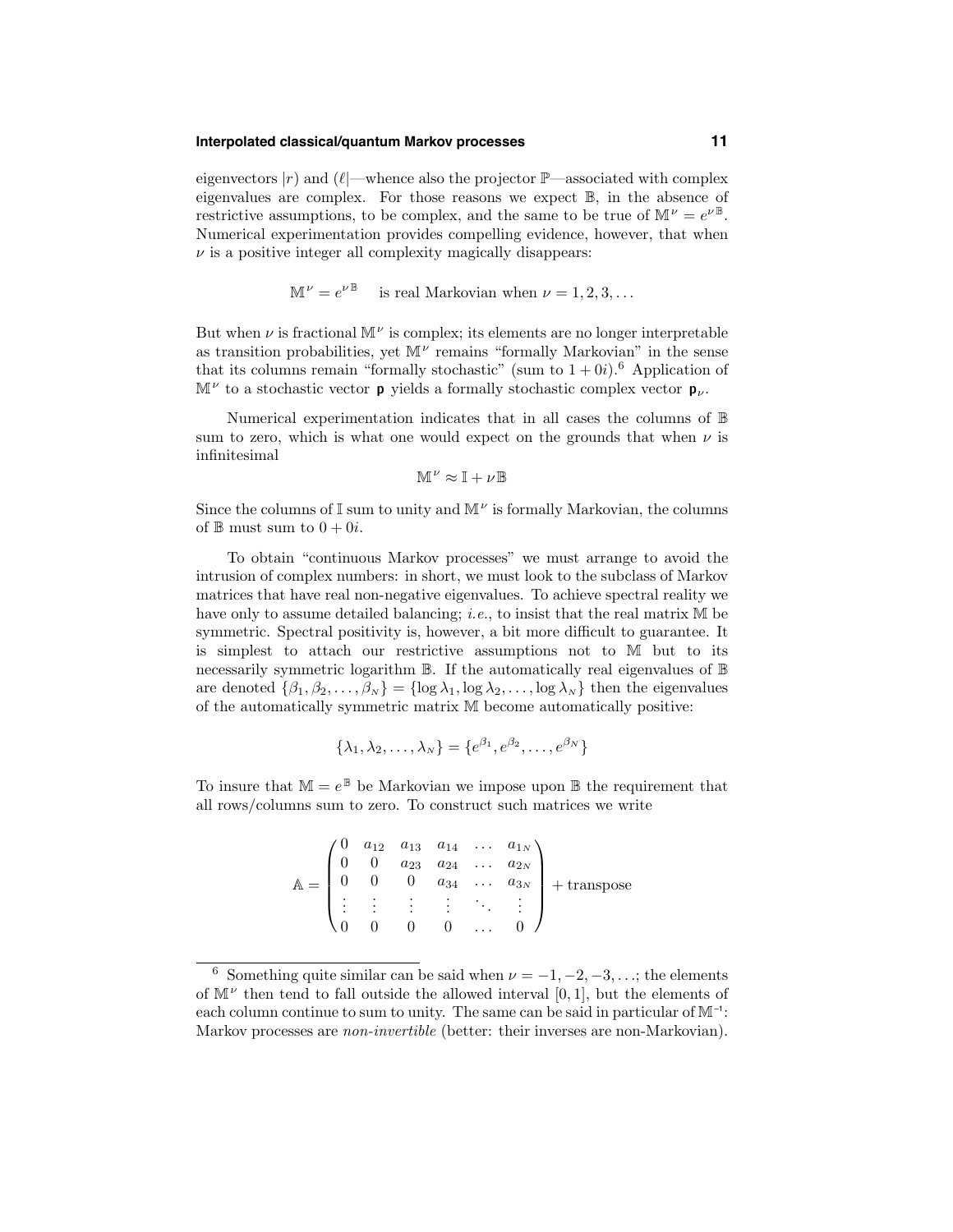$$
\mathbb{D} = \begin{pmatrix} d_1 & 0 & 0 & 0 & \dots & 0 \\ 0 & d_2 & 0 & 0 & \dots & 0 \\ 0 & 0 & d_3 & 0 & \dots & 0 \\ \vdots & \vdots & \vdots & \vdots & \ddots & \vdots \\ 0 & 0 & 0 & 0 & \dots & d_N \end{pmatrix} \text{ with } d_j = \sum_{k=1}^N A_{jk}
$$

and from those matrices assemble

 $\mathbb{B} = \mathbb{A} - \mathbb{D}$ 

Numerical experimentation establishes<sup>7</sup> that all such matrices are singular, and possess spectra of the form  $\{\beta_1 = 0 \ge \beta_2 \ge \beta_3 \ge \cdots \ge \beta_N\}$ . We establish similarly that  $\mathbb{M} = e^{\mathbb{B}}$  is invariably Markovian, and that so more generally are all fractional powers of M.

Feeding  $\lambda_1 = e^0 = 1$  and  $0 < \lambda_k = e^{\beta_k} < 1$   $(k = 2, 3, ..., N)$  into the spectral decomposition of M we find that

$$
\lim_{\nu\to\infty}\mathbb{M}^{\,\nu}=\mathbb{P}_1
$$

where  $\mathbb{P}_1$  projects onto the leading eigenvector  $|r_1|$  of M. By experimental evidence

$$
|r_1\rangle \sim \begin{pmatrix} 1 \\ 1 \\ \vdots \\ 1 \end{pmatrix}
$$
 and  $\mathbb{P}_1 = \frac{1}{N} \begin{pmatrix} 1 & 1 & \dots & 1 \\ 1 & 1 & \dots & 1 \\ \vdots & \vdots & \ddots & \vdots \\ 1 & 1 & \dots & 1 \end{pmatrix}$ 

which establishes the sense in which such Markov processes *equilibrate*: taking  $p_0$  to be an arbitrary initial stochastic vector, we have<sup>8</sup>

$$
\mathbf{p}_0 \quad \longrightarrow \quad \mathbf{p}_{\infty} = \frac{1}{N} \begin{pmatrix} 1 \\ 1 \\ \vdots \\ 1 \end{pmatrix}
$$

$$
\begin{pmatrix}\n\bullet \\
0 \\
\bullet \\
\vdots \\
\bullet \\
0\n\end{pmatrix}\n\text{ and }\n\begin{pmatrix}\n0 \\
\bullet \\
0 \\
\vdots \\
0 \\
0\n\end{pmatrix}\n\text{ with }\bullet = \frac{1}{N/2}
$$

and give back the preceding  $p_{\infty}$  when averaged.

<sup>7</sup> Here as always—so limited are my present objectives—I omit any attempt to construct analytical demonstrations of claims the validity of which I am convinced on the basis of randomized numerical calculation.

<sup>8</sup> Markov matrices which, like the Msquare considered previously, include −1 among their eigenvalues cannot be rendered continuous. They give rise asymptotically to states that "blink" alternately between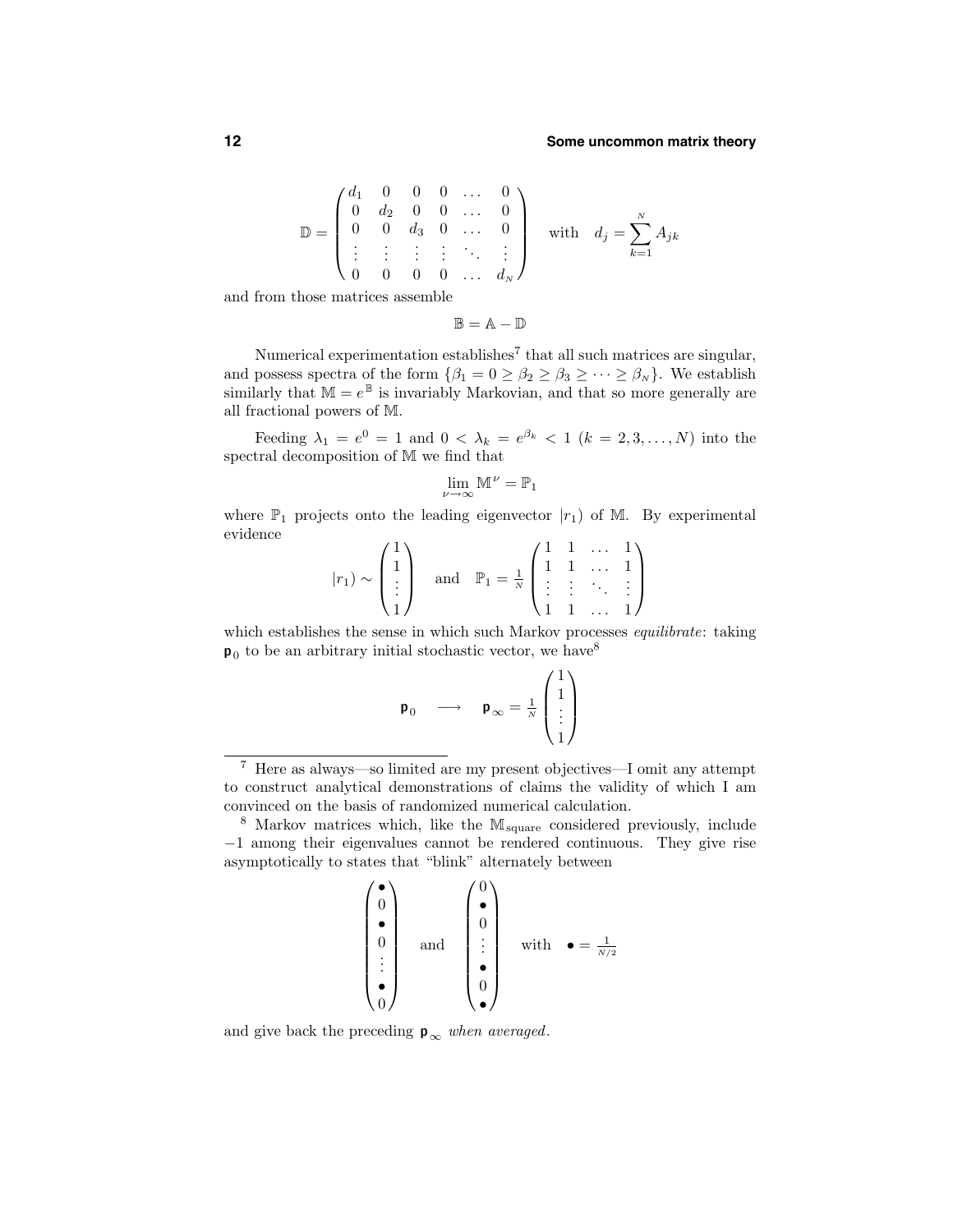# **Interpolated classical/quantum Markov processes 13**

In the theory of continuous-time quantum walks on finite-dimensional state spaces (graphs)<sup>9</sup> the role of  $\mathbb{M}^{\nu}$  is taken over by unitary matrices of the special design

$$
\mathbb{U}(t) = e^{-i t \mathbb{B}}
$$

where B retains the classical structure described above, but is thought of in this context as a real symmetric (therefore hermitian) "Hamiltonian." It serves the purposes most typical of workers in this field to assume that  $A = \mathbb{B} + \mathbb{D}$  has not the general structure described earlier, but is simply the "adjacency matrix" of the graph, which is the standard graph-theoretic device used to indicate which nodes (or "vertices") are linked together by "edges." Look, for example, to the adjacency matrix of a typical 5-node graph:

$$
\mathbb{A} = \begin{pmatrix} 0 & 0 & 1 & 1 & 0 \\ 0 & 0 & 0 & 1 & 0 \\ 1 & 0 & 0 & 0 & 0 \\ 1 & 1 & 0 & 0 & 1 \\ 0 & 0 & 0 & 1 & 0 \end{pmatrix}
$$

which gives

$$
\mathbb{B} = \begin{pmatrix}\n-2 & 0 & 1 & 1 & 0 \\
0 & -1 & 0 & 1 & 0 \\
1 & 0 & -1 & 0 & 0 \\
1 & 1 & 0 & -3 & 1 \\
0 & 0 & 0 & 1 & -1\n\end{pmatrix}
$$

By (standard) spectral decomposition we have

$$
\mathbb{B} = \omega_1 \mathbb{P}_1 + \omega_2 \mathbb{P}_2 + \omega_3 \mathbb{P}_3 + \omega_4 \mathbb{P}_4 + \omega_5 \mathbb{P}_5
$$

where invariably  $\omega_1 = 0$  and  $\mathbb{P}_1$  projects onto the ray defined by

$$
|1) = \frac{1}{\sqrt{5}} \begin{pmatrix} 1 \\ 1 \\ 1 \\ 1 \\ 1 \end{pmatrix}
$$

Therefore  $U(t)$  is given in this instance by

$$
\mathbb{U}(t) = \mathbb{P}_1 + e^{-i\omega_2 t} \mathbb{P}_2 + e^{-i\omega_3 t} \mathbb{P}_3 + e^{-i\omega_4 t} \mathbb{P}_4 + e^{-i\omega_5 t} \mathbb{P}_5
$$

The complex matrix  $U(t)$  is "formally Markovian" in the sense that each of its rows/columns sum to complex unity. Unlike its classical counterpart,  $U(t)$  does

<sup>9</sup> See A. M Childs, E. Farhi & S. Gutmann, "Example of the difference between quantum and classical random walks," arXiv:quant-ph/0103020v1 (6 March 2001); D. Aharonov, A. Ambainis, J. Kempe & U. Vazirani, "Quantum walks on graphs," arXiv:quant-ph/0012090 (25 May 2002).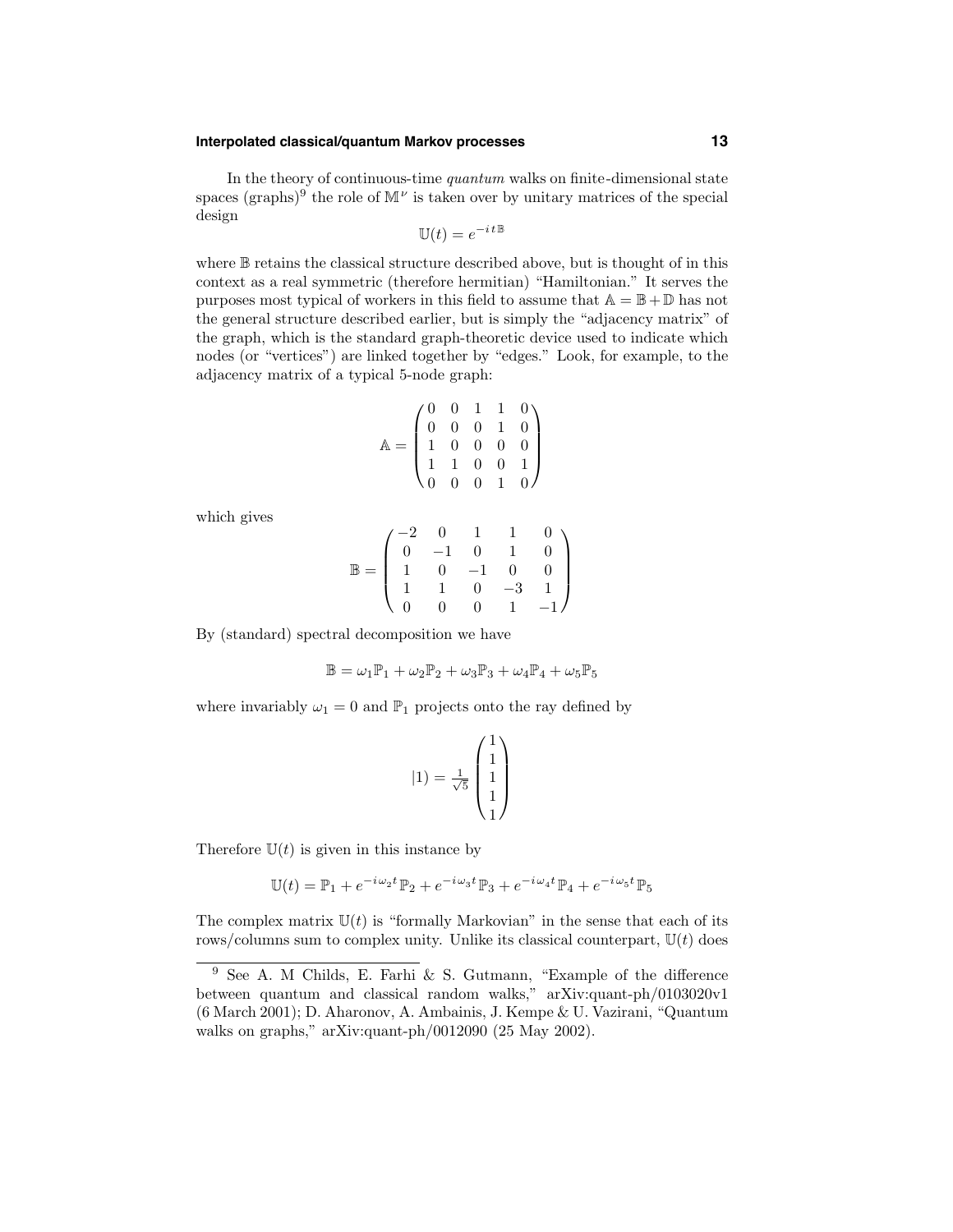not equilibrate asymptotically, but instead forever buzzes (anharmonically unless the eigenvalues  $\{\omega_2, \omega_3, \ldots, \omega_N\}$  are rational multiples of one another) about its steady component  $\mathbb{P}_1$ . A quantum allusion to the classical asymptote does, however, emerge in this time-averaged sense:

$$
\lim_{T \to \infty} \frac{1}{T} \int_0^\infty \mathbb{U}(t) \, dt = \mathbb{P}_1
$$

**Hilbert-Schmidt orthogonalization.** The space of  $n \times n$  complex matrices, since closed under complex linear combination, is an  $n^2$ -dimensional vector space  $\mathcal{V}_{n^2}$ which upon introduction of the Hilbert-Schmidt inner  $product^{10}$ 

$$
(\mathbb{X}, \mathbb{Y}) \equiv \frac{1}{n} \operatorname{tr}(\mathbb{X}^+ \mathbb{Y})
$$

becomes an inner product space.

Let  $\{X_1, X_2, \ldots, X_{n^2}\}$  be an arbitrary set of linearly independent elements of  $\mathcal{V}_{n^2}$ , in short: a *basis* in  $\mathcal{V}_{n^2}$ . One then has

$$
(X_i, X_j) = g_{ij}
$$
, elements of a hermitian "metric matrix" G

I describe a direct analog of the Gram-Schmidt orthogonalization process<sup>11</sup> that proceeds from the given basis  $\{X_1, X_2, \ldots, X_{n^2}\}\$  to a basis  $\{\mathbb{E}_1, \mathbb{E}_2, \ldots, \mathbb{E}_{n^2}\}\$  the elements of which are Hilbert-Schmidt (or, as it has become my habit to say, "trace-wise") orthonormal:

$$
(\mathbb{E}_i, \mathbb{E}_j) = \delta_{ij}
$$

By way of preparation, we observe that for all  $\mathbb Z$  and all non-zero  $\mathbb A$  one has the identity

$$
\mathbb{Z}=\left\{\mathbb{Z}-\frac{(\mathbb{Z},\mathbb{A})}{(\mathbb{A},\mathbb{A})}\mathbb{A}\right\}+\left\{\frac{(\mathbb{Z},\mathbb{A})}{(\mathbb{A},\mathbb{A})}\mathbb{A}\right\}\equiv\mathbb{Z}_{\perp}+\mathbb{Z}_{\parallel}
$$

where  $\mathbb{Z}_\perp$  is orthogonal to A

$$
(\mathbb{Z}_\perp,\mathbb{A})=0
$$

<sup>10</sup> In the following definition the prefactor  $\frac{1}{n}$  has been introduced to achieve

$$
(\mathbb{I},\,\mathbb{I})=1
$$

One might, more generally, define

$$
(\mathbb{X}, \mathbb{Y})_G \equiv \frac{1}{g} \operatorname{tr}(\mathbb{X}^+ \mathbb{G} \mathbb{Y})
$$

where G is an arbitrary non-singular  $n \times n$  hermitian matrix and  $g = \text{tr } \mathbb{G}$ .<br><sup>11</sup> For a very clear account of this process—which can be traced back to

Laplace and Cauchy—see http://en.wikipedia.org/wiki/Gram-Schmidt–process.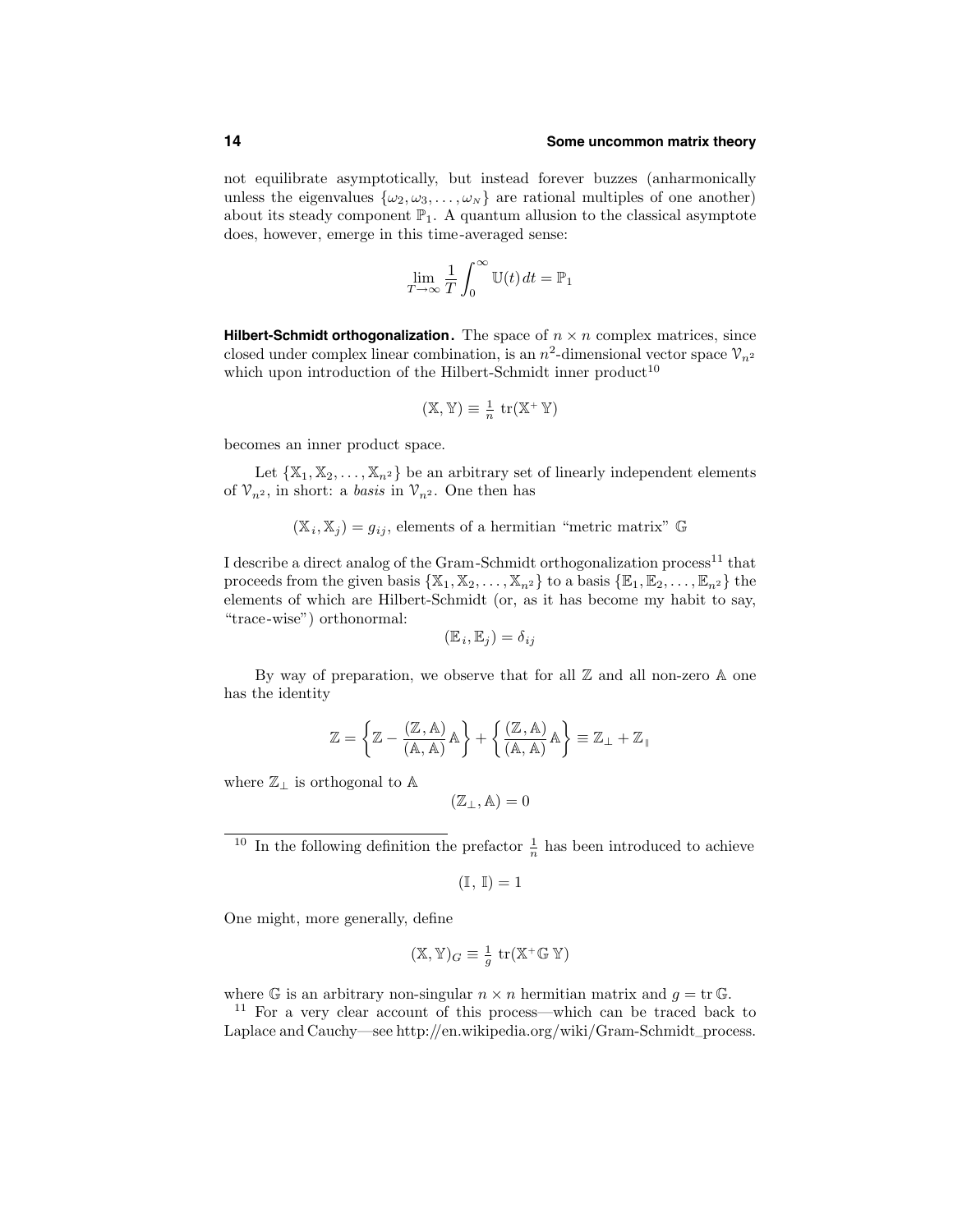# **Hilbert-Schmidt orthogonalization 15**

and

$$
\mathbb{Z}_\parallel \equiv \frac{(\mathbb{Z}, \mathbb{A})}{(\mathbb{A}, \mathbb{A})} \mathbb{A} \equiv \mathrm{proj}_\mathbb{A}(\mathbb{Z})
$$

is the A-component of Z, "parallel" to A. Finally, let us agree on occasion to write

$$
\|{\mathbb A}\| \equiv \sqrt{({\mathbb A},{\mathbb A})}
$$

The orthogonalization procedure proceeds stepwise, and at each step one first orthogonalizes, then normalizes:

$$
X_1 \rightarrow Y_1 = X_1
$$
  
\n
$$
\downarrow
$$
  
\n
$$
E_1 = Y_1 / \|Y_1\|
$$
  
\n
$$
X_2 \rightarrow Y_2 = X_2 - \text{proj}_{X_1}(X_2)
$$
  
\n
$$
\downarrow
$$
  
\n
$$
E_2 = Y_2 / \|Y_2\|
$$
  
\n
$$
X_3 \rightarrow Y_3 = X_3 - \text{proj}_{X_1}(X_3) - \text{proj}_{X_2}(X_3)
$$
  
\n
$$
\downarrow
$$
  
\n
$$
E_3 = Y_3 / \|Y_3\|
$$
  
\n
$$
\vdots
$$
  
\n
$$
X_k \rightarrow Y_k = X_k - \sum_{j=1}^{k-1} \text{proj}_{X_j}(X_k)
$$
  
\n
$$
\downarrow
$$
  
\n
$$
E_k = Y_k / \|Y_k\| : k = 1, 2, ..., n^2
$$

The classic orthogonalization/orthonormalization procedure described above is recursive, but leads to a result that is easily expressed in non-recursive form. Immediately

$$
\mathbb{Y}_2=\frac{\left|\begin{matrix} (\mathbb{X}_1,\mathbb{X}_1) & (\mathbb{X}_2,\mathbb{X}_1)\\ \mathbb{X}_1 & \mathbb{X}_2 \end{matrix}\right|}{(\mathbb{X}_1,\mathbb{X}_1)}
$$

and by extension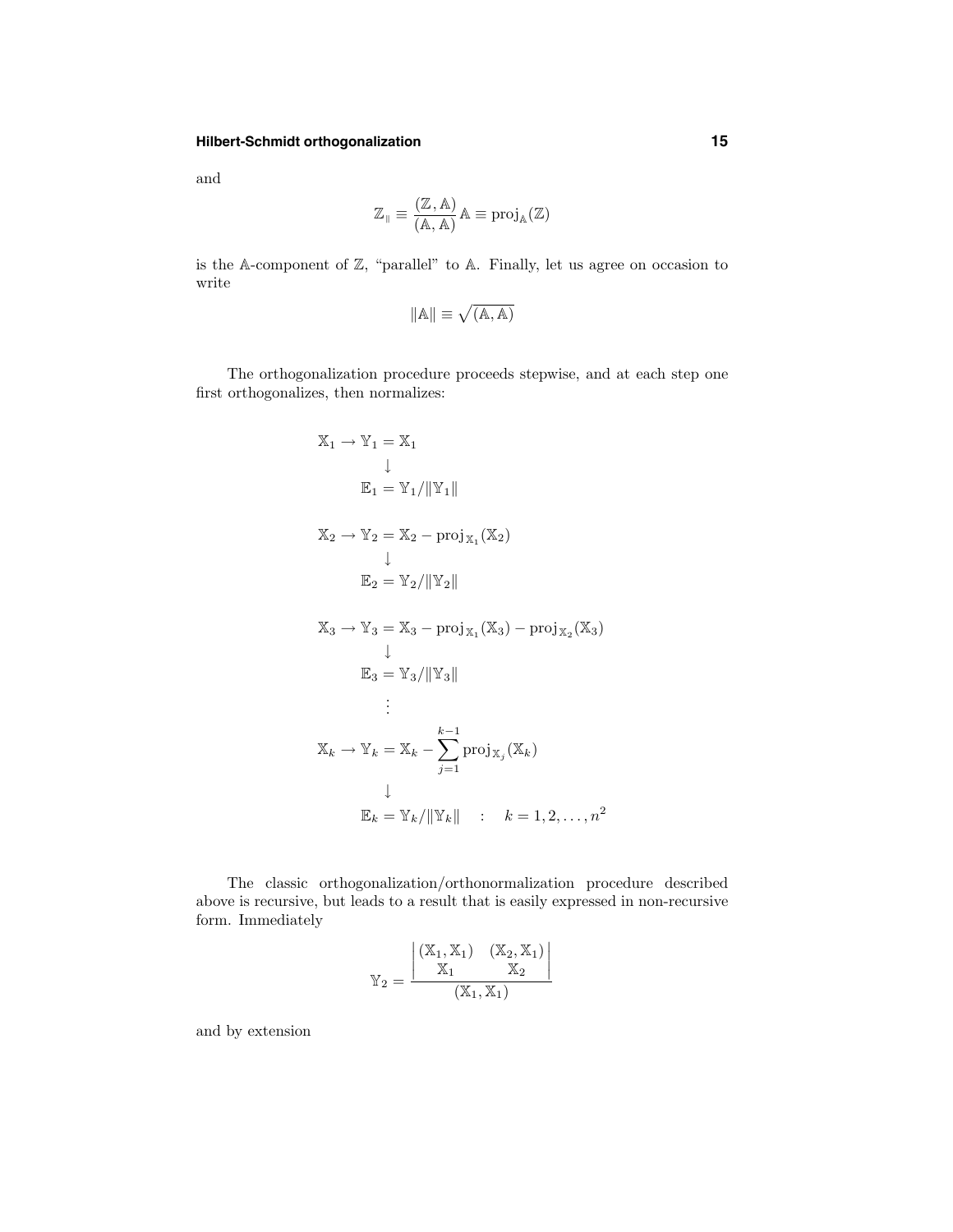$$
\mathbb{Y}_{k} = \frac{\begin{vmatrix} (\mathbb{X}_{1}, \mathbb{X}_{1}) & (\mathbb{X}_{2}, \mathbb{X}_{1}) & \dots & (\mathbb{X}_{k}, \mathbb{X}_{1}) \\ (\mathbb{X}_{1}, \mathbb{X}_{2}) & (\mathbb{X}_{2}, \mathbb{X}_{2}) & \dots & (\mathbb{X}_{k}, \mathbb{X}_{2}) \\ \vdots & \vdots & \ddots & \vdots \\ (\mathbb{X}_{1}, \mathbb{X}_{k-1}) & (\mathbb{X}_{2}, \mathbb{X}_{k-1}) & \dots & (\mathbb{X}_{k}, \mathbb{X}_{k-1}) \\ \hline \mathbb{X}_{1} & \mathbb{X}_{2} & \dots & \mathbb{X}_{k} \\ (\mathbb{X}_{1}, \mathbb{X}_{1}) & (\mathbb{X}_{2}, \mathbb{X}_{1}) & \dots & (\mathbb{X}_{k}, \mathbb{X}_{1}) \\ (\mathbb{X}_{1}, \mathbb{X}_{2}) & (\mathbb{X}_{2}, \mathbb{X}_{2}) & \dots & (\mathbb{X}_{k}, \mathbb{X}_{2}) \\ \vdots & \vdots & \ddots & \vdots \\ (\mathbb{X}_{1}, \mathbb{X}_{k-1}) & (\mathbb{X}_{2}, \mathbb{X}_{k-1}) & \dots & (\mathbb{X}_{k}, \mathbb{X}_{k-1}) \\ (\mathbb{X}_{1}, \mathbb{X}_{k}) & (\mathbb{X}_{2}, \mathbb{X}_{k}) & \dots & (\mathbb{X}_{k}, \mathbb{X}_{k}) \end{vmatrix}}
$$

Let the denominator be denoted  $D_k$ . Then<sup>11</sup> the normalized matrices  $\mathbb{E}_k$  acquire the non-recursive descriptions

$$
\mathbb{E}_k = \frac{\text{same numerator}}{\sqrt{D_{k-1}D_k}}
$$

where it is to be understood that  $D_0 = 1$ .

It is claimed<sup>11</sup> that the Gram-Schmidt orthogonalization procedure—and presumably also the Hilbert-Schmidt procedure—is numerically unstable, in the sense that orthogonality falls an easy victim to round-off errors. Refined iterative procedures have been devised to circumvent that problem. But my own numerical experimentation, in which I used randomly constructed X matrices of modest dimension, exposed no such problem.

Often it proves convenient to set  $\mathbb{X}_1 = \mathbb{I}$ ; then  $\mathbb{E}_1 = \mathbb{I}$  and the remaining E-matrices are (by orthogonality) rendered traceless.

From the definition of the Hilbert-Schmidt inner product it follows readily that

$$
(\mathbb{A}, \mathbb{B}) = \begin{cases} (\mathbb{B}, \mathbb{A})^* & : \quad \mathbb{A} \text{ and } \mathbb{B} \text{ arbitrary} \\ (\mathbb{B}, \mathbb{A}) & : \quad \mathbb{A} \text{ and } \mathbb{B} \text{ hermitian} \end{cases}
$$

so if the matrices  $\{X_1, X_2, \ldots, X_{n^2}\}\$  are hermitian then only real coefficients enter into the linear processes that send  $\{X_1, X_2, \ldots, X_{n^2}\}\rightarrow \{\mathbb{E}_1, \mathbb{E}_2, \ldots, \mathbb{E}_{n^2}\}.$ Real linear combinations of hermitian matrices are hermitian, so we are led to the important conclusion that the Hilbert-Schmidt process preserves hermiticity.

Let  $\{\mathbb{H}_1, \mathbb{H}_2, \ldots, \mathbb{H}_{n^2}\}$  be a hermitian orthonormal basis in  $\mathcal{V}_{n^2}$  and let X be an arbitrary element. One then has

$$
\mathbb{X} = \sum_{k=1}^{n^2} x_k \mathbb{H}_k \quad \text{with} \quad x_k = (\mathbb{H}_k, \mathbb{X}) = \frac{1}{n} \text{tr}(\mathbb{H}_k \mathbb{X})
$$

Suppose more particularly that  $A$  and  $B$  are hermitian. Then

$$
\mathbb{AB} = \sum_{k=1}^{n^2} c_k \mathbb{H}_k \quad \text{with} \quad c_k = (\mathbb{H}_k, \mathbb{AB})
$$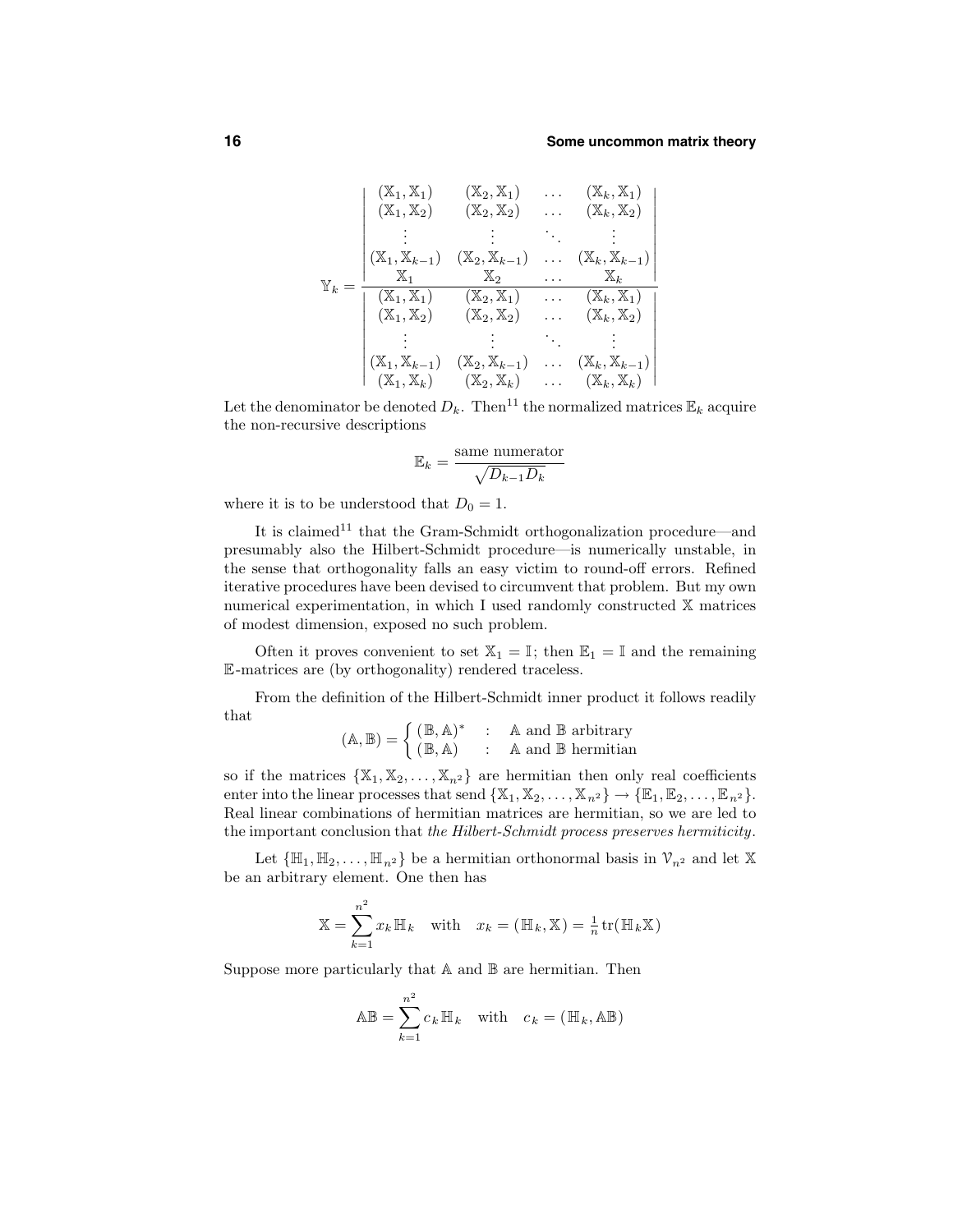# **Hilbert-Schmidt orthogonalization 17**

but products of hermitian matrices are typically not hermitian, which is to say: the coefficients  $c_k$  will typically not be real. Exceptions arise when  $(i)$  A and  $\mathbb B$  commute<sup>12</sup> or *(ii)* when  $\mathbb A\mathbb B$  can be developed

 $AB = real linear combination of hermitian matrices$ 

We observe in this connection that we can (since  $\{\mathbb{E}_1, \mathbb{E}_2, \ldots, \mathbb{E}_{n^2}\}$  is an orthonormal basis in  $\mathcal{V}_{n^2}$  always write

$$
\mathbb{E}_{j}\mathbb{E}_{k} = \sum_{i} c_{j}^{i}{}_{k}\mathbb{E}_{i} \text{ with } c_{j}^{i}{}_{k} = (\mathbb{E}_{i}, \mathbb{E}_{j}\mathbb{E}_{k})
$$

whereupon the  $\mathbb{E}$ -matrices become elements of an *algebra*. As we have seen, only exceptionally in cases where the E-matrices are hermitian can we expect their products to be also hermitian (all  $c_j^i{}_k$  to be real). Look, for example, to the Pauli matrices

$$
\boldsymbol{\sigma}_0 = \mathbf{I} = \begin{pmatrix} 1 & 0 \\ 0 & 1 \end{pmatrix}, \quad \boldsymbol{\sigma}_1 = \begin{pmatrix} 0 & 1 \\ 1 & 0 \end{pmatrix}, \quad \boldsymbol{\sigma}_2 = \begin{pmatrix} 0 & -i \\ i & 0 \end{pmatrix}, \quad \boldsymbol{\sigma}_3 = \begin{pmatrix} 1 & 0 \\ 0 & -1 \end{pmatrix}
$$

which are seen to be hermitian and trace-wise orthonormal

$$
(\boldsymbol{\sigma}_i,\boldsymbol{\sigma}_j)\equiv\tfrac{1}{2}\mathrm{tr}\big(\boldsymbol{\sigma}_i\boldsymbol{\sigma}_j\big)=\delta_{ij}
$$

and therefore to provide an orthonormal hermitian basis in  $\mathcal{V}_4$ . The set of Pauli matrices is algebraically closed

$$
\sigma_1^2 = \sigma_2^2 = \sigma_3^2 = 1
$$
  
\n
$$
\sigma_1 \sigma_2 = i \sigma_3 = -\sigma_2 \sigma_1
$$
  
\n
$$
\sigma_2 \sigma_3 = i \sigma_1 = -\sigma_3 \sigma_2
$$
  
\n
$$
\sigma_3 \sigma_1 = i \sigma_2 = -\sigma_1 \sigma_3
$$

but six of the sixteen possible products are seen to be anti-hermitian.

The seemingly weird placement of indices on the "structure constants"  $c_j{}^i{}_k$  was intended to serve a purpose, which I digress now to explain. As an expression of the associativity of matrix multiplication

$$
\mathbb{E}_i(\mathbb{E}_j \mathbb{E}_k) = (\mathbb{E}_i \mathbb{E}_j) \mathbb{E}_k
$$

<sup>12</sup> The argument proceeds this way: we have

$$
c_k = (\mathbb{H}_k, \mathbb{A}\mathbb{B}) = (\mathbb{A}\mathbb{B}, \mathbb{H}_k)^* \text{ in general}
$$
  
=  $(\mathbb{H}_k, \mathbb{A}\mathbb{B})^*$  if  $\mathbb{H}_k$  and  $\mathbb{A}\mathbb{B}$  are both hermitian  
=  $c_k^*$ 

But if  $A$  and  $B$  are hermitian then  $AB$  is hermitian iff  $A$  and  $B$  commute.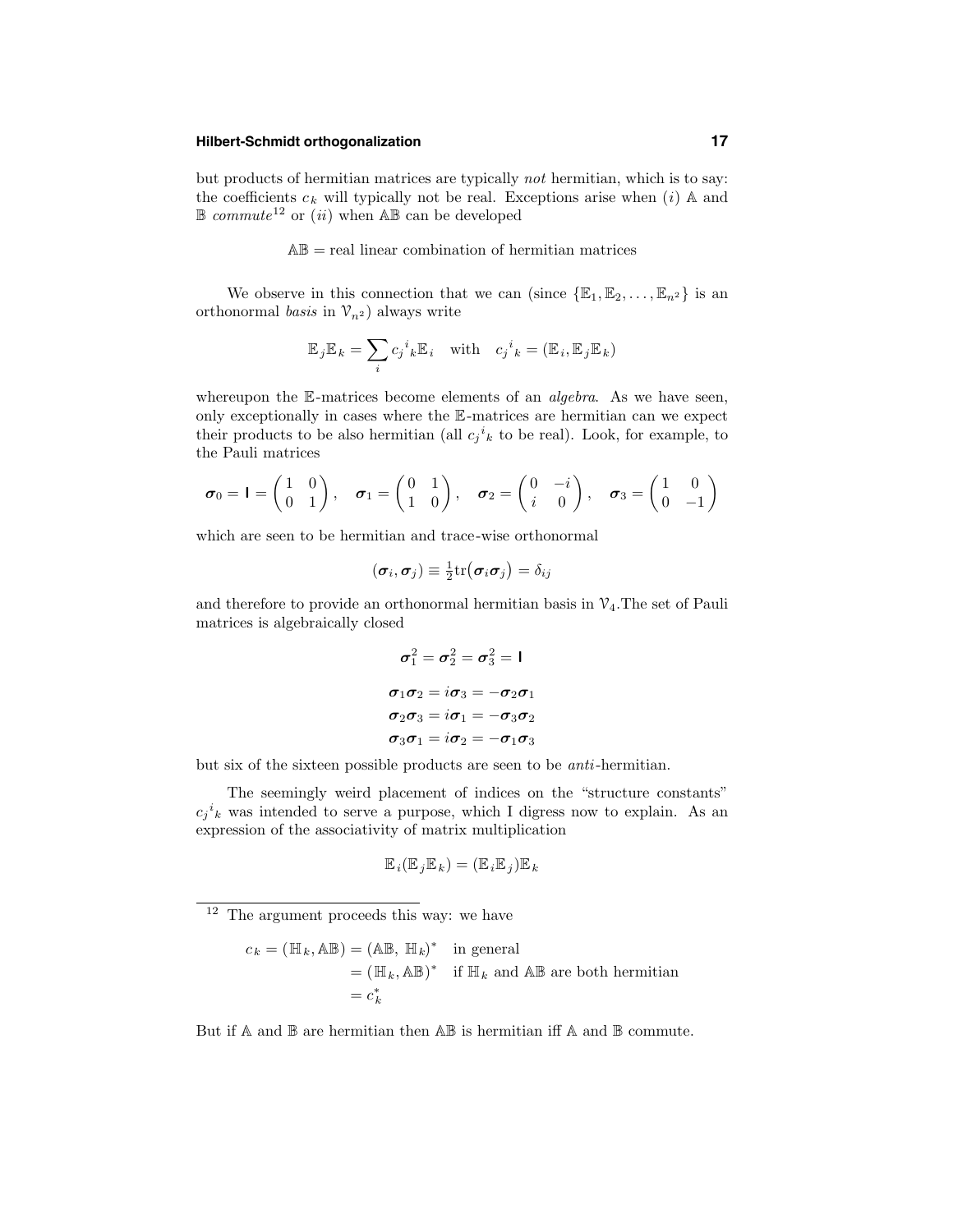we have

$$
c_i^q{}_p\,c_j^{\phantom{p}}{}_k=c_i^{\phantom{p}}{}_j\,c_p^{\phantom{p}}{}_k
$$

with  $\sum_{p}$  understood. If we introduce matrices

ci

$$
\mathbb{C}_i \equiv \| {c_i}^q{}_p \|
$$

the preceding equation can be formulated

$$
\mathbb{C}_i \mathbb{C}_j = \sum_p c_i^p{}_j \mathbb{C}_p \quad : \quad \text{compare} \quad \mathbb{E}_i \mathbb{E}_j = \sum_p c_i^p{}_j \mathbb{E}_p
$$

from which it becomes clear that the C-matrices provide an  $n^2 \times n^2$  matrix representation of the E-algebra.

The Hilbert-Schmidt inner product is a standard mathematical device, and trace-wise orthonormality is a notion that I have encountered in a variety of contexts over the years (though in the past it has always arisen as a discovered property of matrices that recommended themselves to my attention for other reasons, not a property that I set out intentionally to construct). My interest in the construction of trace-wise orthonormal hermitian bases was sparked by the discovery that such things enter critically into the derivation and final statement of the Lindblad equation.<sup>13</sup>

**Trace-wise orthonormal unitary bases.** Hermiticity is defined by an additive condition  $\mathbb{H}^+$  –  $\mathbb{H} = \mathbb{O}$ : (real) linear combinations of hermitian matrices are hermitian, and we are therefore not surprised by the discovery that Hilbert-Schmidt orthogonalization—an additive procedure—serves to construct tracewise orthonormal hermitian bases  $\{\mathbb{H}_1, \mathbb{H}_2, \ldots, \mathbb{H}_{n^2}\}\$  in  $\mathcal{V}_{n^2}$ . Unitarity, on the other hand, is defined by a *multiplicative* condition  $\mathbb{U}^+\mathbb{U}=\mathbb{I}$ : linear combinations of unitary matrices are, in general, not unitary. It is, therefore, somewhat surprising that it is nevertheless possible to construct complete sets of trace-wise orthonormal unitary matrices  $\{\mathbb{U}_1, \mathbb{U}_2, \ldots, \mathbb{U}_{n^2}\}\$  in terms of which every matrix  $\mathbb{X} \in \mathcal{V}_{n^2}$ —and, more particularly, every unitary matrix in  $\mathcal{V}_{n^2}$ —can be developed

$$
\mathbb{X} = x^k \mathbb{U}_k \quad : \quad \sum_k \text{ understood}
$$

where  $(\mathbb{U}_j, \mathbb{U}_k) = \delta_{jk}$  entails  $x^k = (\mathbb{U}_k, \mathbb{X})$ .

It is clear that the construction principle must in this instance be not additive but multiplicative. One might contemplate starting from a (randomly?) prescribed set  $\{W_1, W_2, \ldots, W_{n^2}\}\$  of multiplicatively independent<sup>14</sup> unitary matrices and proceeding to "orthogonalize" them, but I have discovered neither in the literature nor in the limited reach of my own imagination no unitarity-preserving way to accomplish that objective. I am brought to the

<sup>&</sup>lt;sup>13</sup> See Heinz-Peter Breuer & Francesco Petruccione, *The Theory of Open* Quantum Systems (2006), page 74 and §3.2.2, pages 115-120.

 $14$ ... in the sense that none can be assembled multiplicatively from the others.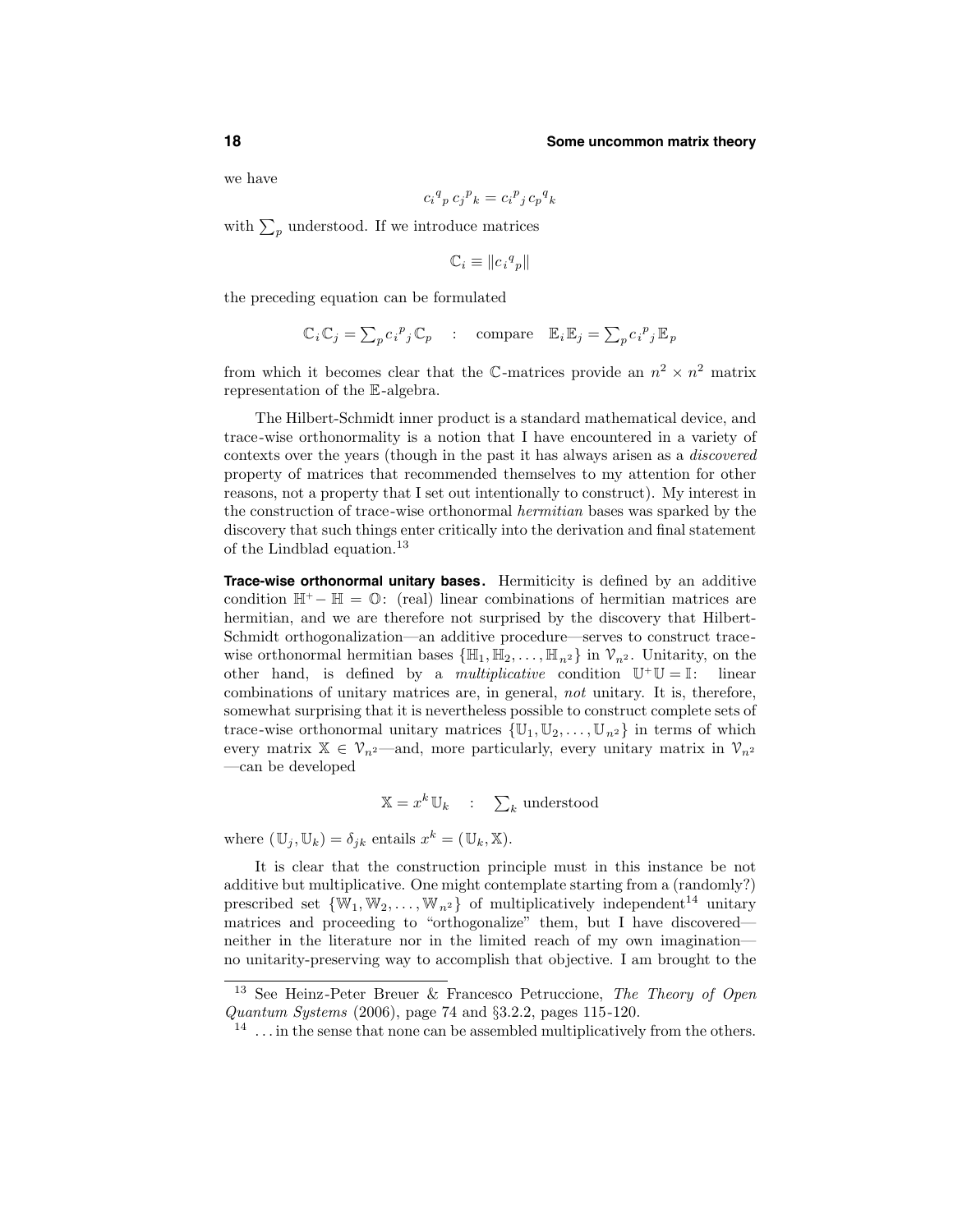# **Trace-wise orthonormal unitary bases 19**

conclusion that orthogonality cannot be achieved "after the fact," but must be built in from the outset. And so it is in the schemes devised by Schwinger (1960) and by Werner (2000), of which I have written out detailed accounts in "Relationships among the unitary bases of Weyl, Schwinger, Werner and Oppenheim" (March 2012). Those schemes—which are, however different their superficial appearance, fundamentally identical—both proceed along lines first laid down by Weyl (1930), and both achieve their success by what (at least on first encounter) appears to be magical indirection. My objective here will be to try to remove some of the magic.

I begin with some trivial observations:

• All unitary matrices are automatically normalized:

$$
(\mathbb{U}, \mathbb{U}) = \frac{1}{n} \text{tr}(\mathbb{U}^+ \mathbb{U}) = \frac{1}{n} \text{tr}(\mathbb{I}) = 1
$$

 $\bullet$  I is unitary, and matrices orthogonal to I are invariably traceless:

$$
(\mathbb{I}, \mathbb{U}) = 0 = \frac{1}{n} \text{tr}(\mathbb{U})
$$

Let the elements of the unitary basis be tentatively denoted

$$
\{\mathbb{U}\}\equiv\{\mathbb{U}_0,\mathbb{U}_1,\mathbb{U}_2,\ldots,\mathbb{U}_{n^2-1}\}
$$

where we have opted to include  $\mathbb I$  as an element of the basis, writing  $\mathbb{U}_0 = \mathbb{I}$ . Let us agree, moreover, to write

$$
\mathbb{U}_k^+ = \mathbb{U}_{-k}
$$

In that notation

$$
(\mathbb{U}_i, \mathbb{U}_j) = \frac{1}{n} \text{tr}(\mathbb{U}_{-i} \mathbb{U}_j)
$$

Notice now that if the set  $\{U\}$  were multiplicatively closed in—tentatively—the weak sense that

$$
\mathbb{U}_{-i}\mathbb{U}_j = \chi(i,j)\cdot \mathbb{U}_{k(i,j)} \; : \; \chi(i,i) = 1 \quad \text{and} \quad k(i,j) \begin{cases} = 0 \; : \; i = j \\ \neq 0 \; : \; \text{otherwise} \end{cases}
$$

then orthonormality would be automatic:

$$
(\mathbb{U}_i, \mathbb{U}_j) = \frac{1}{n}\chi(i, j) \operatorname{tr}(\mathbb{U}_{k(i, j)}) = \begin{cases} 1 : i = j \\ 0 : \text{otherwise} \end{cases}
$$

The "multiplicative closure" notion must, however, be subjected to some refinement if it is to be rendered consistent with certain basic facts. First off, the forced unitarity of the expression on the right side of  $\mathbb{U}_{-i}\mathbb{U}_{j} = \chi(i,j) \cdot \mathbb{U}_{k(i,j)}$ requires that in all cases the complex multiplier  $\chi$  must have unit modulus:

$$
\chi(i,j) = e^{i\,\varphi(i,j)}
$$

From  $(\mathbb{U}_{-i}\mathbb{U}_{j})^+ = \mathbb{U}_{-j}\mathbb{U}_{i}$  it follows moreover that

$$
e^{-i\varphi(i,j)}\mathbb{U}_{-k(i,j)} = e^{i\varphi(j,i)}\mathbb{U}_{k(j,i)}
$$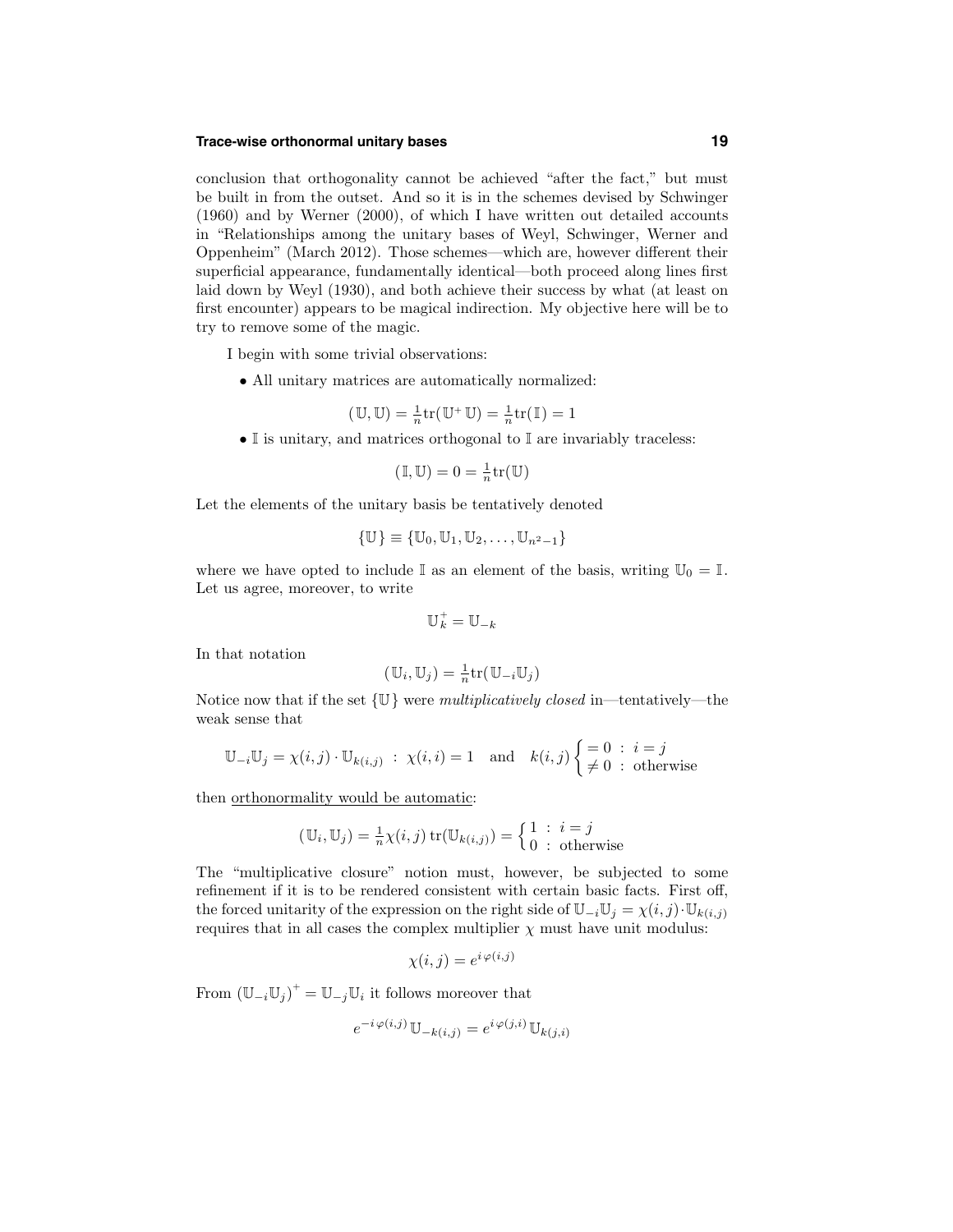and therefore that both  $\varphi(i, j)$  and  $k(i, j)$  must be antisymmetric functions of their arguments

$$
\varphi(i,j) = -\varphi(j,i)
$$
 and  $k(i,j) = -k(j,i)$ 

from which previous stipulations  $\chi(i,i) = e^{i\varphi(i,i)} = e^0 = 1$  and  $k(i,i) = 0$  now follow as consequences.

The simplest and most obvious way to comply with those conditions is to set  $\varphi(i, j) = 0$  (all i, j) and  $k(i, j) = j - i$ , which is in effect to require of the elements of {U} that

$$
\mathbb{U}_i \mathbb{U}_j = \mathbb{U}_{i+j}
$$

And the simplest way to realize that condition is to assume the existence of a unitary matrix V such that

$$
\mathbb{U}_k = \mathbb{V}^k
$$
 :  $k = 0, 1, 2, ..., n^2 - 1$ 

Since our objective is to span  $\mathcal{V}_{n^2}$  we require that those powers of V be distinct, and to truncate the set of powers we impose the requirement that

$$
\mathbb{V}^k=\mathbb{V}^{k+n^2}
$$

Thus are we led to contemplate constructions of the form

$$
\mathbb{U}_k = \mathbb{V}^k \mod n^2 \quad \text{with} \quad \mathbb{V}^p \begin{cases} = \mathbb{I} : p = 0 \\ \neq \mathbb{I} : p = 1, 2, \dots, n^2 - 1 \\ = \mathbb{I} : p = n^2 \end{cases}
$$

But it is not immediately immediately evident how an  $n \times n$  matrix  $\mathbb V$  with those properties is to be constructed, or even whether such a matrix can exist.<sup>15</sup>

This development motivates us to contemplate a fundamental revision of our program. We take the elements of the unitary basis  $\{U\}$  to be *doubly* indexed matrices of the form

$$
\mathbb{U}_{ij} = \mathbb{V}^i \mathbb{W}^j \quad : \quad i, j \in \{0, 1, 2, \dots, n - 1\}
$$

where the unitary "generators"  $V$  and  $W$  satisfy the cyclicity conditions

$$
\mathbb{V}^n = \mathbb{I} \qquad \text{and} \qquad \mathbb{W}^n = \mathbb{I}
$$

Normality  $(\mathbb{U}_{ij}, \mathbb{U}_{ij}) = 1$  is again automatic, and if orthogonality

$$
(\mathbb{U}_{ij}, \mathbb{U}_{kl}) = \delta_{ik}\delta_{jl} \equiv \delta_{ij,kl}
$$

had been established it would again follow from  $\mathbb{U}_{00} = \mathbb{I}$  that all the other  $\mathbb{U}_{ij}$ -matrices are traceless. But to achieve orthogonality we must work a bit.

<sup>&</sup>lt;sup>15</sup> Every  $n \times n$  matrix V is known by the Cayley-Hamilton theorem to satisfy a polynomial equation of degree  $n$ . How, therefore, can it come to satisfy a polynomial condition  $\mathbb{V}^{n^2} = \mathbb{I}$  of degree  $n^2$ ? This is a question to which I will return.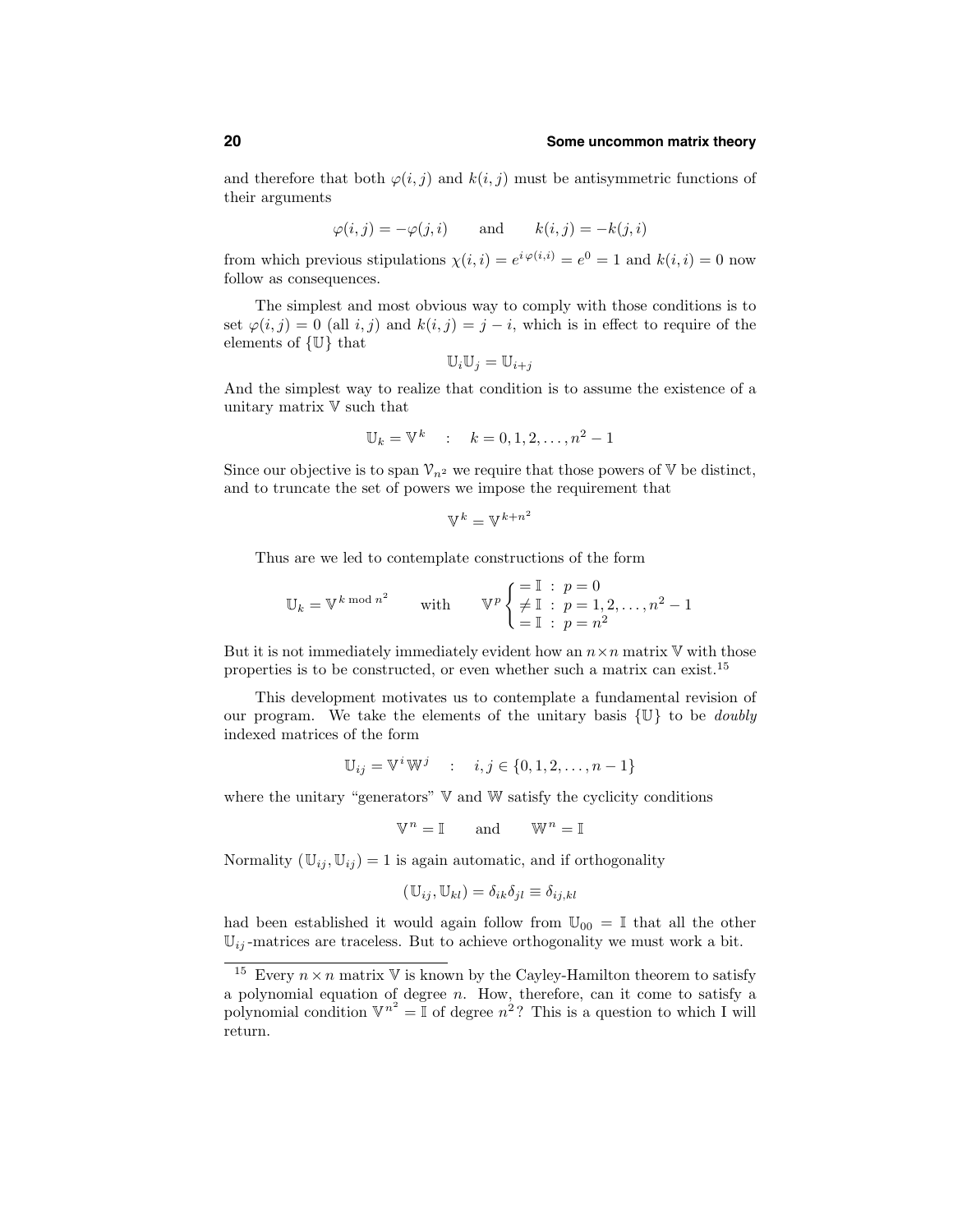## **Trace-wise orthonormal unitary bases 21**

We have

$$
(\mathbb{U}_{ij}, \mathbb{U}_{kl}) = \frac{1}{n} \text{tr}(\mathbb{W}^{-j} \mathbb{V}^{-i} \mathbb{V}^{j} \mathbb{W}^{l}) = \frac{1}{n} \text{tr}(\mathbb{W}^{-j} \mathbb{V}^{k-i} \mathbb{W}^{l})
$$

but to progress beyond this point we need to be in position to bring the  $\mathbb{V}^{k-i}$ factor to the left of the  $W^{-j}$  factor. We would like, more specifically, to be in position to write  $W^{-j}V^{k-i} = e^{i\Omega}V^P W^Q$ , where  $\Omega$ , P and Q depend in presently unspecified ways upon  $i, j$  and  $k$ . This objective would be served most simply by positing a commutation rule of the form

$$
WW = \chi \cdot WW \quad \Longrightarrow \quad W^p W^q = \chi^{pq} \cdot W^q W^p \quad : \quad \chi \equiv e^{i \varphi}
$$

which, we notice, would have the attractive consequence of establishing multiplicative closure within the set of  $\mathbb{U}_{ij}$ -matrices:

$$
\mathbb{U}_{ij}\mathbb{U}_{kl} = \mathbb{V}^i\mathbb{W}^j\mathbb{V}^k\mathbb{W}^l = \chi^{jk} \cdot \mathbb{V}^{i+k}\mathbb{W}^{j+l} = \chi^{jk} \cdot \mathbb{U}_{i+k,j+l}
$$

It would then follow that

$$
(\mathbb{U}_{ij}, \mathbb{U}_{kl}) = \chi^{-j(k-i)} \cdot \frac{1}{n} \operatorname{tr} \mathbb{U}_{k-i,l-j}
$$

Looking to the traces of the left and right sides of  $\mathbb{W}^p \mathbb{V}^q = \chi^{pq} \cdot \mathbb{V}^q \mathbb{W}^p$  we discover that

$$
\text{tr}\,\mathbb{U}_{pq} = 0 \quad \text{provided} \quad \chi^{pq} \neq 1, \ i.e., \quad \varphi \, pq \neq 0 \text{ mod } 2\pi
$$

while trivially

$$
\mathrm{tr}\, \mathbb{U}_{00}=n
$$

Deeper analysis is required, however,  $(i)$  to discover the trace implications of the statements  $\mathbb{V}^n = \mathbb{W}^n = \mathbb{I}$  and *(ii)* to identify the conditions that must be imposed upon V and W to achieve tr $\mathbb{V}^k = \text{tr} \mathbb{W}^k = 0$   $(k = 1, 2, \ldots, n-1)$ . We have at our disposal the following

LITTLE THEOREM: Let X be an  $n \times n$  matrix with  $n \geq 2$ . The characteristic polynomial of X has the form

$$
p(x) = (-)^n \det(\mathbb{X} - x\mathbb{I})
$$
  
=  $x^n - x^{n-1}(\text{tr}\mathbb{X}) + \dots + (-)^n \det \mathbb{X}$ 

so  $\text{tr}\,\mathbb{X} = 0$  if and only if the characteristic polynomial presents no term of order  $x^{n-1}$ .

but confront the fact that the Cayley-Hamilton theorem cannot be used "in reverse": if , for example, it were known that the characteristic polynomial of X were  $p(x) = x^n - 1$  then we would assuredly have  $p(X) = X^n - I = 0$ , but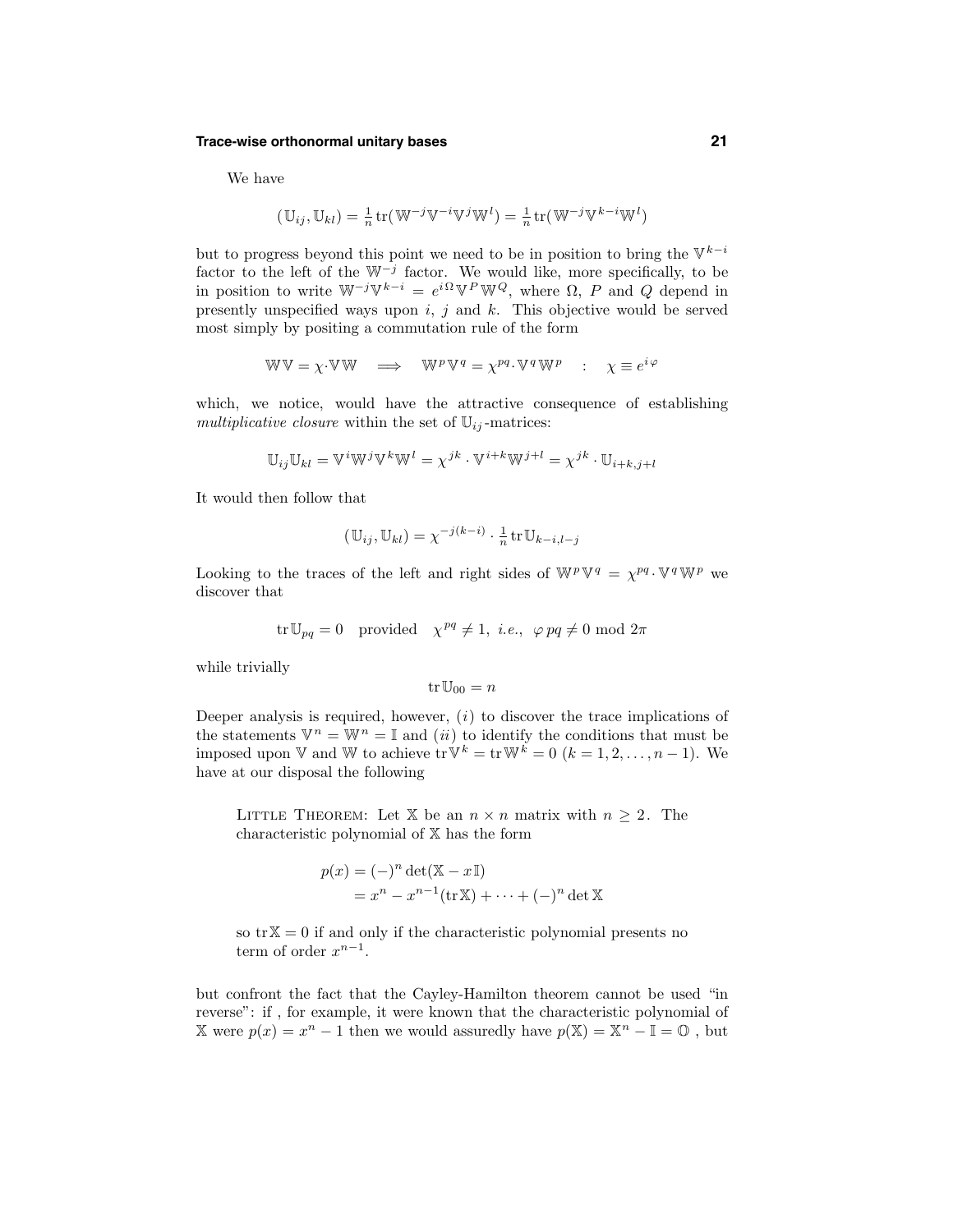from  $X^n - I = \mathbb{O}$  it does not follow that the characteristic polynomial of X reads  $p(x) = x^{n} - 1$ , as I demonstrate. Look, for example, to

$$
\mathbb{X} = \begin{pmatrix} 0 & 1 & 0 & 0 \\ 1 & 0 & 0 & 0 \\ 0 & 0 & 0 & 1 \\ 0 & 0 & 1 & 0 \end{pmatrix} \quad : \quad \text{satisfies } \mathbb{X}^4 - \mathbb{I} = \mathbb{O}
$$

of which the characteristic polynomial is

$$
p(x) = x4 - 2x2 + 1
$$
  
=  $(x2 - 1)2$   
=  $(x4 - 1) - 2(x2 - 1)$   
 $\neq x4 - 1$ 

The obvious tracelessness of  $X$  conforms to the fact that  $p(x)$  presents no term of order  $x^3$ . The matrix X does in fact satisfy  $p(X) = 0$ , but it is seen to be a root also of the *reduced* characteristic polynomial  $r(x) = x^2 - 1$ , and it is by implication of the latter circumstance that it comes also to satisfy  $\mathbb{X}^4 - \mathbb{I} = \mathbb{O}$ . Turning our attention now to the powers of  $X$ , we find<sup>16</sup>

$$
p(\mathbb{X}^2, x) = x^4 - 4x^3 + 6x^2 - 4x + 1 = (x - 1)^4
$$
  

$$
r(\mathbb{X}^2, x) = x - 1
$$
  

$$
p(\mathbb{X}^3, x) = x^4 - 2x^2 + 1 = (x^2 - 1)^2
$$
  

$$
r(\mathbb{X}^3, x) = x^2 - 1
$$

from which we conclude on the basis of the LITTLE THEOREM that  $\text{tr}\,\mathbb{X}^2 = 4$ ,  $\text{tr}\,\mathbb{X}^3 = 0$ . The reduced polynomials supply  $(\mathbb{X}^2)^1 - \mathbb{I} = \mathbb{O}$  and  $(\mathbb{X}^3)^2 - \mathbb{I} = \mathbb{O}$ from which we extract  $\mathbb{X}^0 = \mathbb{X}^2 = \mathbb{X}^4 = \mathbb{I}$  and  $\mathbb{X}^1 = \mathbb{X}^3 \neq \mathbb{I}$ , whence

$$
\operatorname{tr} \mathbb{X}^0 = \operatorname{tr} \mathbb{X}^2 = \operatorname{tr} \mathbb{X}^4 = 4
$$

$$
\operatorname{tr} \mathbb{X}^1 = \operatorname{tr} \mathbb{X}^3 = 0
$$

These results are further illuminated when one looks to the spectral properties of X. Quite generally, if

X has eigenvalues 
$$
\{\lambda_1, \lambda_2, \lambda_3, \lambda_4\}
$$

then  $\mathbb{X}^k$  has eigenvalues  $\{\lambda_1^k, \lambda_2^k, \lambda_3^k, \lambda_4^k\}$  :  $k = 2, 3, ...$ 

and  $\operatorname{tr} \mathbb{X}^k = \lambda_1^k + \lambda_2^k + \lambda_3^k + \lambda_4^k$ 

<sup>16</sup> I find it convenient in this expanded context to borrow a notational convention from Mathematica.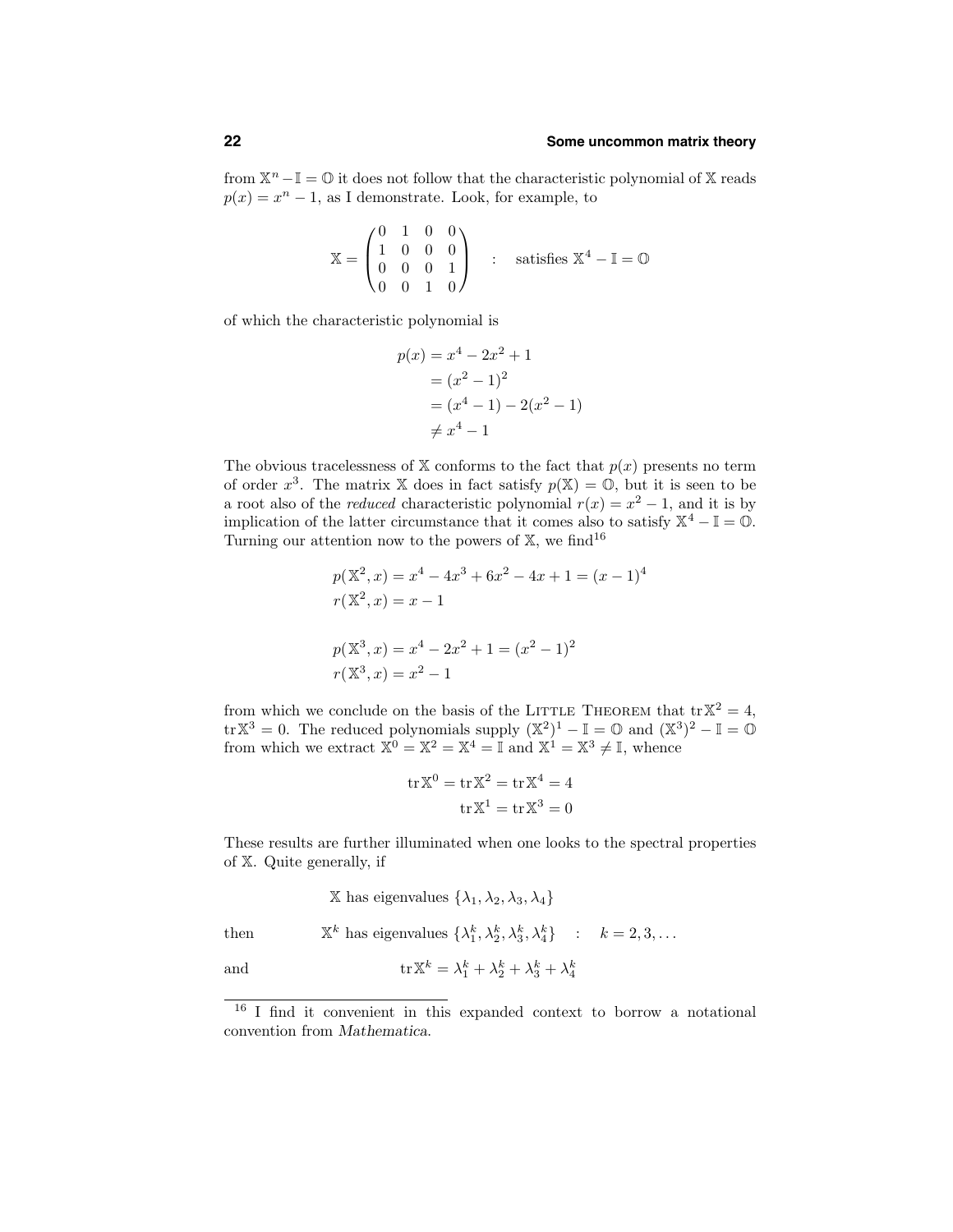In the present instance

| $\mathbb{X}$ has eigenvalues $\{+1, +1, -1, -1\}$ $\implies$ tr $\mathbb{X} = 0$     |  |
|--------------------------------------------------------------------------------------|--|
| $\mathbb{X}^2$ has eigenvalues $\{+1, +1, +1, +1\}$ $\implies$ $tr \mathbb{X}^2 = 4$ |  |
| $\mathbb{X}^3$ has eigenvalues $\{+1, +1, -1, -1\}$ $\implies$ $tr \mathbb{X}^3 = 0$ |  |
| $\mathbb{X}^4$ has eigenvalues $\{+1, +1, +1, +1\}$ $\implies$ $tr \mathbb{X}^4 = 4$ |  |

Our assignment now is to *exhibit* unitary  $n \times n$  matrices V and W with the properties sufficient to ensure the trace-wise orthonormality of the unitary matrices  $\mathbb{U}_{ij} = \mathbb{V}^i \mathbb{W}^j$ . Schwinger and (in effect) Werner were content to pluck such matrices from their respective hats. I will attempt to proceed by a series of motivated steps along a path that is by now almost obvious. Taking clue from the cyclic implications of the equations  $\mathbb{V}^n = \mathbb{I}$ ,  $\mathbb{W}^n = \mathbb{I}$  and from the familiar fact that cycles loom large in the theory of permutation groups, we look to. . .

**Some properties of permutation matrices and their characteristic polynomials.** The matrix  $\mathbb P$  that sends the top row (displayed as a column vector) of the permutation symbol

$$
\mathcal{P} = \begin{pmatrix} 1 & 2 & 3 & \cdots & n \\ i_1 & i_2 & i_3 & \cdots & i_n \end{pmatrix}
$$

to the second row (similarly displayed) is a "permutation matrix." Such matrices show a solitary 1 in every row/column, with all other elements 0. For example, as an expression of

$$
\begin{pmatrix}\n1 & 2 & 3 & 4 & 5 & 6 & 7 & 8 \\
2 & 4 & 6 & 1 & 5 & 8 & 3 & 7\n\end{pmatrix}
$$

we have

$$
\begin{pmatrix} 2 \\ 4 \\ 6 \\ 1 \\ 5 \\ 8 \\ 3 \\ 7 \end{pmatrix} = \mathbb{P} \begin{pmatrix} 1 \\ 2 \\ 3 \\ 4 \\ 5 \\ 6 \\ 7 \\ 8 \end{pmatrix} \quad \text{with} \quad \mathbb{P} = \begin{pmatrix} 0 & \bullet & 0 & 0 & 0 & 0 & 0 & 0 \\ 0 & 0 & 0 & \bullet & 0 & 0 & 0 \\ 0 & 0 & 0 & 0 & \bullet & 0 & 0 & 0 \\ 0 & 0 & 0 & 0 & 0 & \bullet & 0 & 0 \\ 0 & 0 & 0 & 0 & 0 & 0 & 0 & 0 \\ 0 & 0 & 0 & 0 & 0 & 0 & 0 & 0 \\ 0 & 0 & 0 & 0 & 0 & 0 & 0 & 0 \\ 0 & 0 & 0 & 0 & 0 & 0 & 0 & 0 \\ 0 & 0 & 0 & 0 & 0 & 0 & 0 & 0 \\ 0 & 0 & 0 & 0 & 0 & 0 & 0 & 0 \\ 0 & 0 & 0 & 0 & 0 & 0 & 0 & 0 \\ 0 & 0 & 0 & 0 & 0 & 0 & 0 & 0 \\ 0 & 0 & 0 & 0 & 0 & 0 & 0 & 0 \\ 0 & 0 & 0 & 0 & 0 & 0 & 0 & 0 \\ 0 & 0 & 0 & 0 & 0 & 0 & 0 & 0 \\ 0 & 0 & 0 & 0 & 0 & 0 & 0 & 0 \\ 0 & 0 & 0 & 0 & 0 & 0 & 0 & 0 \\ 0 & 0 & 0 & 0 & 0 & 0 & 0 & 0 \\ 0 & 0 & 0 & 0 & 0 & 0 & 0 & 0 \\ 0 & 0 & 0 & 0 & 0 & 0 & 0 & 0 \\ 0 & 0 & 0 & 0 & 0 & 0 & 0 & 0 \\ 0 & 0 & 0 & 0 & 0 & 0 & 0 & 0 \\ 0 & 0 & 0 & 0 & 0 & 0 & 0 & 0 \\ 0 & 0 & 0 & 0 & 0 & 0 & 0 & 0 \\ 0 & 0 & 0 & 0 & 0 & 0 & 0 & 0 \\ 0 & 0 & 0 & 0 & 0 & 0 & 0 & 0 \\ 0 & 0 & 0 & 0 & 0 & 0 & 0 & 0 \\ 0 & 0 & 0 & 0 & 0 &
$$

where for visual emphasis I have adopted the convention  $\bullet = 1$ .

It is clear by inspection that invariably  $\mathbb{P}^{-1} = \mathbb{P}^{\tau}$ , which is to say: every permutation matrix is a rotation matrix (a real unitary matrix), proper or improper according as the permutation to which it refers is even or odd.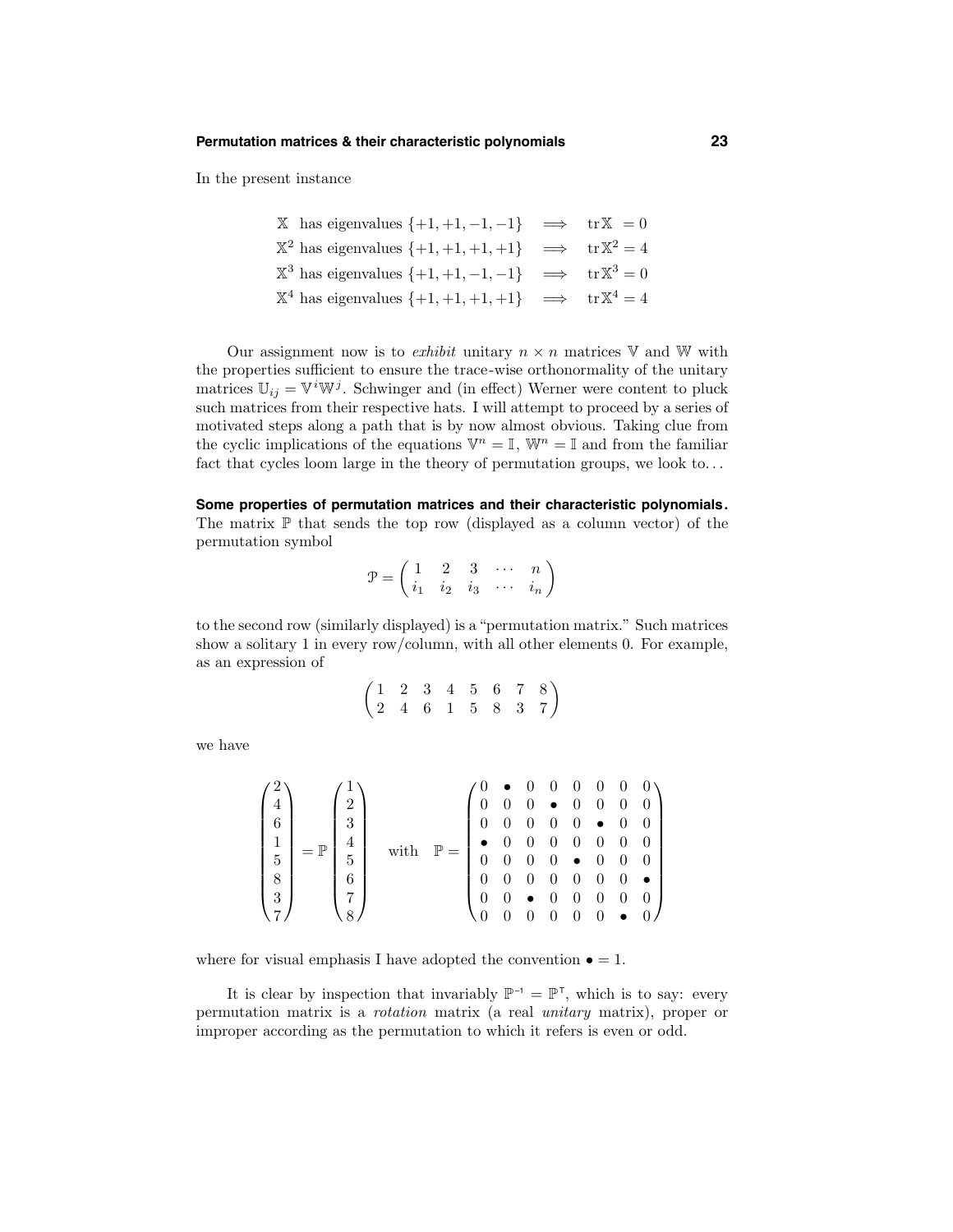Every permutation can be resolved into disjoint "cycles." In our example, we have  $17$ 

$$
1 \rightarrow 2 \rightarrow 4 \rightarrow 1 \quad : \quad 3 \rightarrow 6 \rightarrow 8 \rightarrow 7 \rightarrow 3 \quad : \quad 5 \rightarrow 5
$$

To emphasize its cycle structure we adjust the order of the terms in the original permutation symbol, writing

$$
\begin{pmatrix} 1 & 2 & 4 & 3 & 6 & 8 & 7 & 5 \ 2 & 4 & 1 & 6 & 8 & 7 & 3 & 5 \end{pmatrix}
$$

which after some simple relabeling (which itself is a kind of permutation) becomes

$$
\begin{pmatrix}\n1 & 2 & 3 & | & 4 & 5 & 6 & 7 & | & 8 \\
2 & 3 & 1 & | & 5 & 6 & 7 & 4 & | & 8\n\end{pmatrix}
$$

and causes the associated permutation matrix to asssume the structure

$$
\begin{pmatrix}\n0 & \bullet & 0 & 0 & 0 & 0 & 0 & 0 \\
0 & 0 & \bullet & 0 & 0 & 0 & 0 & 0 \\
\bullet & 0 & 0 & 0 & 0 & 0 & 0 & 0 \\
0 & 0 & 0 & 0 & \bullet & 0 & 0 & 0 \\
0 & 0 & 0 & 0 & 0 & \bullet & 0 & 0 \\
0 & 0 & 0 & 0 & 0 & \bullet & 0 & 0 \\
0 & 0 & 0 & 0 & 0 & 0 & 0 & 0\n\end{pmatrix} = \mathcal{B}\{\mathbb{C}_3, \mathbb{C}_4, \mathbb{C}_1\}
$$

where

$$
\mathcal{B}\{\mathbb{C}_3, \mathbb{C}_4, \mathbb{C}_1\} \text{ denotes the } block\ diagonal\ matrix \begin{pmatrix} \mathbb{C}_3 & 0 & 0 \\ 0 & \mathbb{C}_4 & 0 \\ 0 & 0 & \mathbb{C}_1 \end{pmatrix}
$$

and in this instance

$$
\mathbb{C}_3 = \begin{pmatrix} 0 & \bullet & 0 \\ 0 & 0 & \bullet \\ \bullet & 0 & 0 \end{pmatrix}, \quad \mathbb{C}_4 = \begin{pmatrix} 0 & \bullet & 0 & 0 \\ 0 & 0 & \bullet & 0 \\ 0 & 0 & 0 & \bullet \\ \bullet & 0 & 0 & 0 \end{pmatrix}, \quad \mathbb{C}_1 = (\bullet)
$$

 $\mathbb{C}_3$  refers to a permutation  $1\to 2\to 3\to 1$  that repeats with period  $3=\dim \mathbb{C}_3,$ from which it follows that

$$
\mathbb{C}_3^3 = \mathbb{I}_3
$$
; similarly  $\mathbb{C}_4^4 = \mathbb{I}_4$  and  $\mathbb{C}_1^1 = \mathbb{I}_1$ 

<sup>17</sup> To the command  $\textbf{ToCycles}[\{2, 4, 6, 1, 5, 8, 3, 7\}]$  Mathematica responds

$$
\{\{2,4,1\},\{6,8,7,3\},\{5\}\}\
$$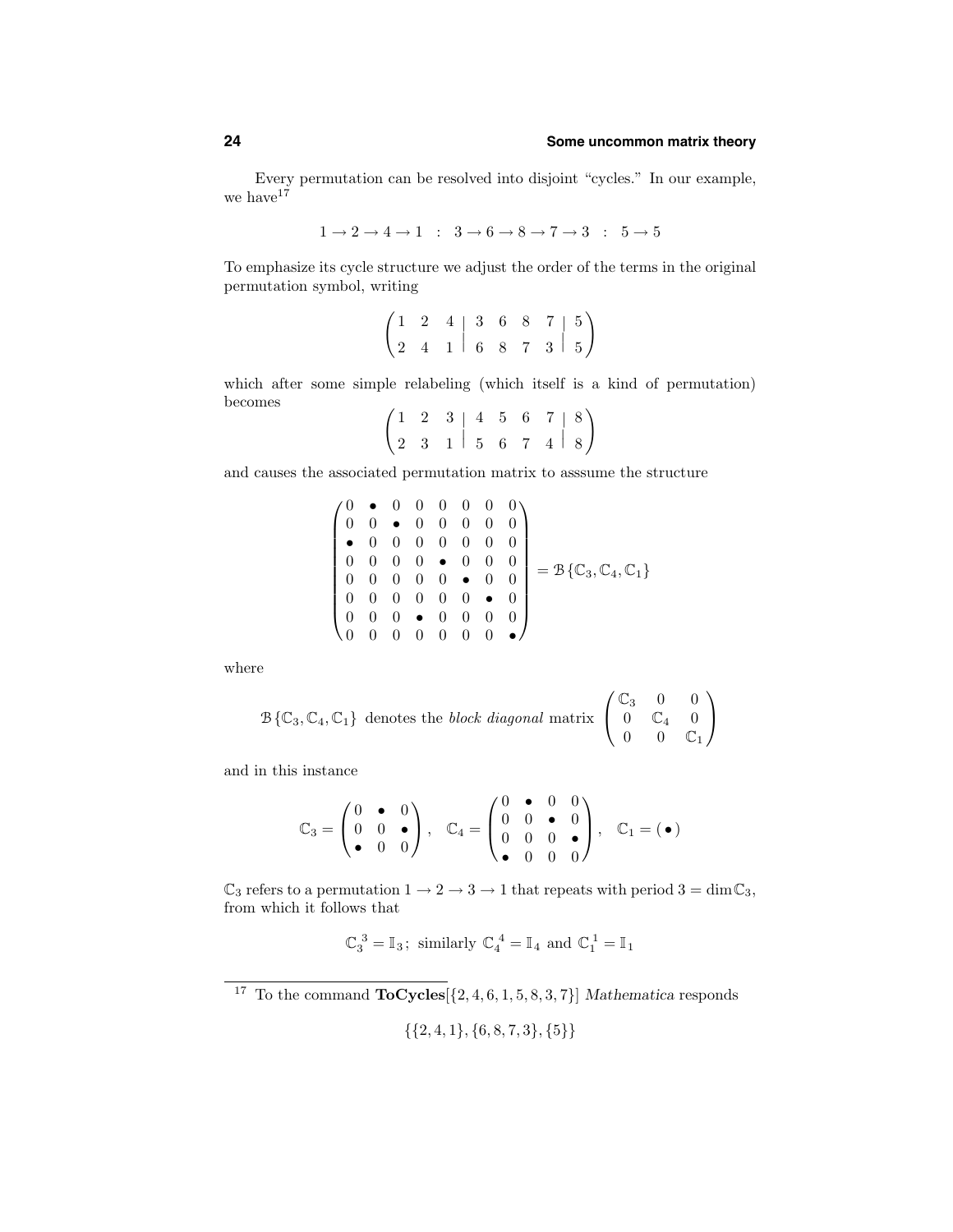# **Permutation matrices & their characteristic polynomials 25**

where  $\mathbb{I}_d$  refers to the d-dimensional identity matrix. We agree henceforth to reserve the term "cycle" (or "cyclic") for permutations  $C$  that cannot be resolved into subcycles, and the notation C for the matrix representations of such permutations—matrices which can by simple relabeling be brought to the "canonical form"  $\overline{10}$ 

$$
\mathbb{C}_n = \begin{pmatrix} 0 & \bullet & 0 & 0 & \cdots & 0 & 0 \\ 0 & 0 & \bullet & 0 & \cdots & 0 & 0 \\ 0 & 0 & 0 & \bullet & \cdots & 0 & 0 \\ \vdots & \vdots & \vdots & \vdots & \ddots & \vdots & \vdots \\ 0 & 0 & 0 & 0 & \cdots & \bullet & 0 \\ 0 & 0 & 0 & 0 & \cdots & 0 & \bullet \\ \bullet & 0 & 0 & 0 & \cdots & 0 & 0 \end{pmatrix}
$$

The  $p^{\text{th}}$  power  $(p = 2, 3, ..., n - 1)$  of  $\mathbb{C}_n$  is cyclic iff  $\{p, n\}$  are relatively prime  $(i.e., GCD[p, n] = 1)$ , which will invariably be the case if n is prime. But more generally—typically but not invariably—powers of cyclic matrices are not cyclic:

$$
\mathbb{C}_n^{\ p}\hookrightarrow \mathbb{B}\{g \text{ copies of } \mathbb{C}_{n/g}\} \quad : \quad g=\text{GCD}[p,n]
$$

where  $\hookrightarrow$  signifies "can by a relabeling be rendered." Thus<sup>18</sup>

$$
\mathbb{C}_{6}^{2} = \begin{pmatrix} 0 & 0 & \bullet & 0 & 0 & 0 \\ 0 & 0 & 0 & \bullet & 0 & 0 \\ 0 & 0 & 0 & 0 & \bullet & 0 \\ 0 & 0 & 0 & 0 & 0 & \bullet \\ \bullet & 0 & 0 & 0 & 0 & 0 \\ 0 & \bullet & 0 & 0 & 0 & 0 \end{pmatrix} \hookrightarrow B\{\mathbb{C}_{3}, \mathbb{C}_{3}\}
$$

$$
\mathbb{C}_{6}^{3} \hookrightarrow B\{\mathbb{C}_{2}, \mathbb{C}_{2}, \mathbb{C}_{2}\}
$$

$$
\mathbb{C}_{6}^{4} \hookrightarrow B\{\mathbb{C}_{3}, \mathbb{C}_{3}\}
$$

$$
\mathbb{C}_{6}^{5} \hookrightarrow B\{\mathbb{C}_{6}\}
$$

$$
\mathbb{C}_{6}^{6} \hookrightarrow B\{\mathbb{C}_{1}, \mathbb{C}_{1}, \mathbb{C}_{1}, \mathbb{C}_{1}, \mathbb{C}_{1}, \mathbb{C}_{1}\} = \mathbb{I}_{6}
$$

If a general/unspecialized permutation matrix is rendered

$$
\mathbb{P} \hookrightarrow \mathcal{B}\{\mathbb{C}_a, \mathbb{C}_b, \dots, \mathbb{C}_z\} \quad : \quad a+b+\dots+z=n
$$

then

$$
\mathbb{P}^p \hookrightarrow \mathcal{B}\{\mathbb{C}_a^p, \mathbb{C}_b^p, \dots, \mathbb{C}_z^p\}
$$

where the matrices on the diagonal are subject to the resolution principle just described.

<sup>18</sup> To conduct experiments in this connection, command

 $\textbf{RotateLeft}[\{1, 2, 3, \ldots, n\}, p]$ ToCycles[%]  $\mathbf{GCD}[p,n]$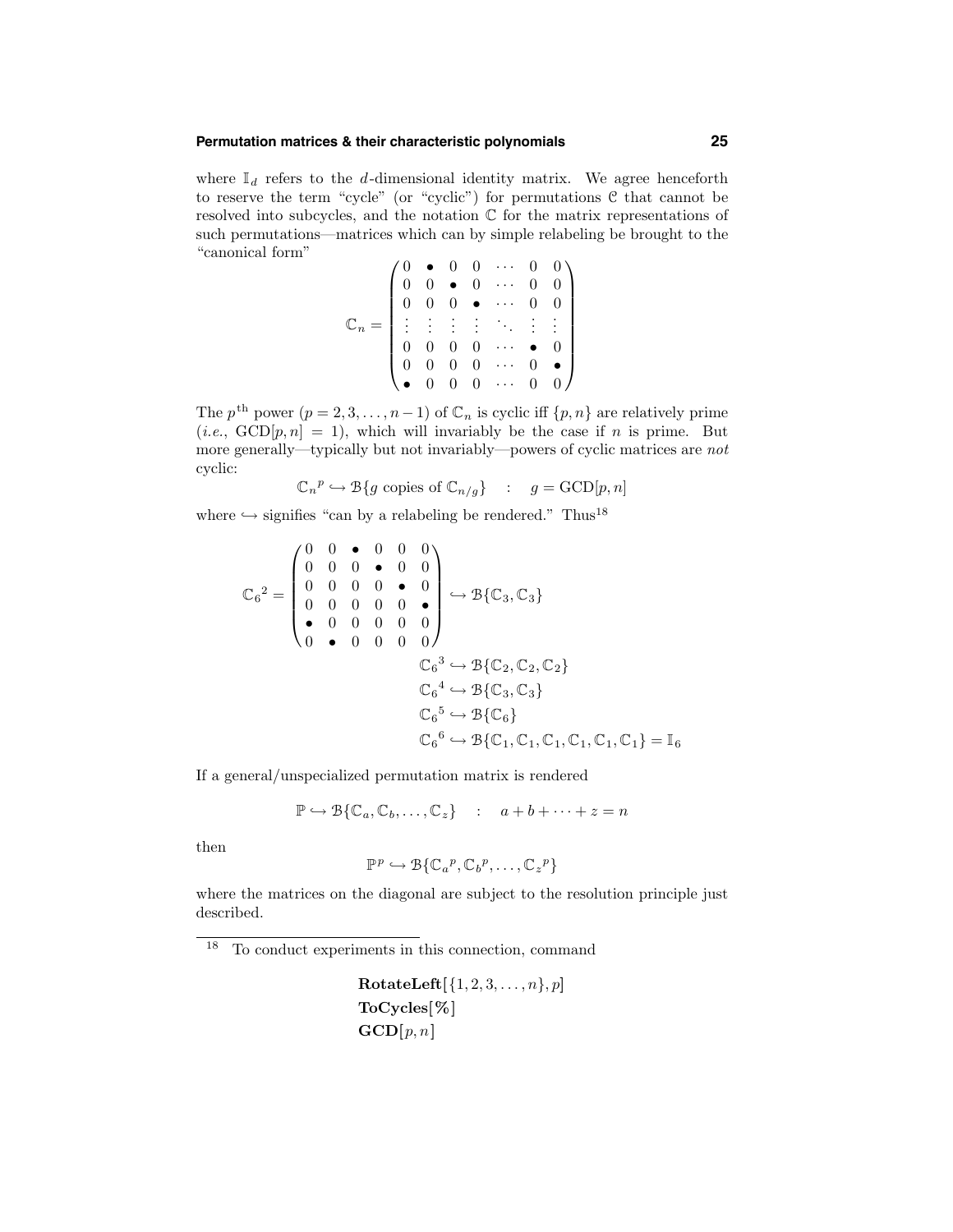All permutation matrices—whether cyclic or not—are periodic. The period of  $\mathcal{B}\{\mathbb{C}_a,\mathbb{C}_b,\ldots,\mathbb{C}_z\}$  is

$$
\pi(\mathcal{B}\{\mathbb{C}_a,\mathbb{C}_b,\ldots,\mathbb{C}_z\}) = \mathrm{LCM}(a,b,\ldots,z)
$$

Thus (returning to the example introduced on page 24) the  $8 \times 8$  permutation matrix  $\mathbb{P} = \mathcal{B}\{\mathbb{C}_3, \mathbb{C}_4, \mathbb{C}_1\}$  has period  $LCM(3, 4, 1) = 12 > 8$ .

All of which constitutes simply a permutationally particularized instance of the more general ideas/results sketched at the end of the preceding section. But the particularization permits a sharpeining of some of those results. To wit:

The (monic) characteristic polynomial of every C-matrix is irreducible, and possesses the cyclotomic structure

$$
r(\mathbb{C}_n, x) = p(\mathbb{C}_n, x) = x^n - 1
$$

from which it follows by our LITTLE THEOREM that—which is clear already by inspection—every such matrix is traceless:

$$
\operatorname{tr}\mathbb{C}_n=0\quad:\quad n=2,3,\ldots
$$

Immediately

$$
\operatorname{tr} \mathcal{B}\{\mathbb{C}_a, \mathbb{C}_b, \dots, \mathbb{C}_z\} = \text{number of unit subscripts}
$$

and

$$
\operatorname{tr}(\mathbb{C}_n{}^p) = \operatorname{tr} \mathfrak{B}\{g \text{ copies of } \mathbb{C}_{n/g}\} = \begin{cases} 0 & \colon & n/g \neq 1 \\ n & \colon & n/g = 1 \end{cases}
$$

which is to say

$$
= \begin{cases} 0 & \colon & p \bmod n \neq 0 \\ n & \colon & p \bmod n = 0 \end{cases}
$$

There are, in this connection, lessons yet to be learned from the example cited for a third time at the top of this page:

$$
\mathbb{P} = \begin{pmatrix} 0 & \bullet & 0 & 0 & 0 & 0 & 0 & 0 \\ 0 & 0 & 0 & \bullet & 0 & 0 & 0 & 0 \\ 0 & 0 & 0 & 0 & \bullet & 0 & 0 & 0 \\ \bullet & 0 & 0 & 0 & 0 & 0 & 0 & 0 \\ 0 & 0 & 0 & 0 & \bullet & 0 & 0 & 0 \\ 0 & 0 & 0 & 0 & 0 & 0 & 0 & \bullet \\ 0 & 0 & \bullet & 0 & 0 & 0 & 0 & 0 \\ 0 & 0 & 0 & 0 & 0 & 0 & 0 & \bullet & 0 \end{pmatrix} \hookrightarrow \mathcal{B}\{\mathbb{C}_{3}, \mathbb{C}_{4}, \mathbb{C}_{1}\}
$$

We have

$$
r(\mathbb{P}, x) = p(\mathbb{P}, x) = (x^3 - 1)(x^4 - 1)(x - 1)
$$
  
=  $x^8 - x^7 - x^5 + x^3 + x - 1$ 

so by the Cayley-Hamilton theorem expect to have (and verify by computation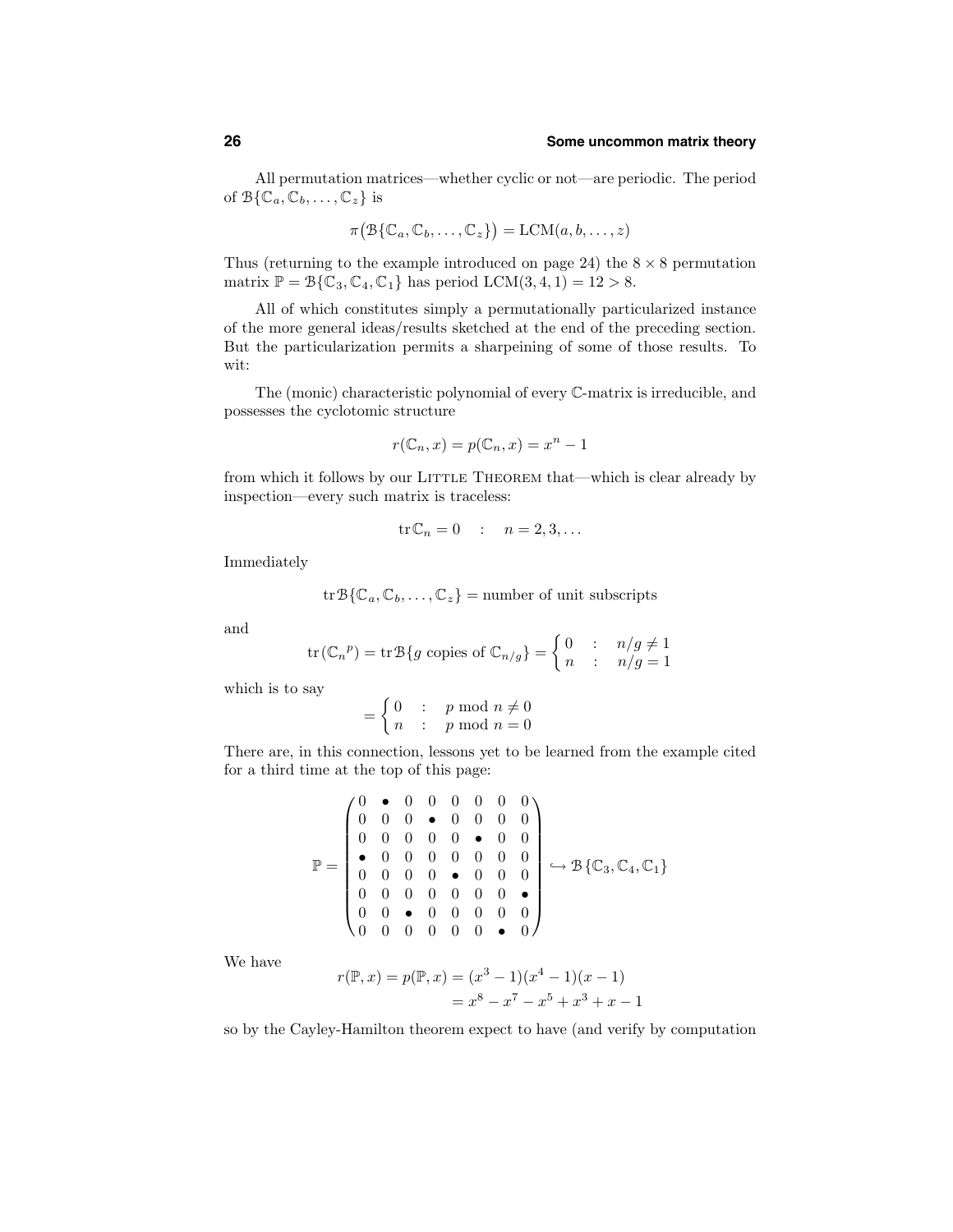# **Permutation matrices & their characteristic polynomials 27**

that we do in fact have)

$$
\mathbb{P}^8 - \mathbb{P}^7 - \mathbb{P}^5 + \mathbb{P}^3 + \mathbb{P}^1 - \mathbb{P}^0 = \mathbb{O}
$$
 (ii)

On the other hand, we have argued that  $\pi(\mathbb{P}) = 12$  and verify by computation that indeed

$$
\mathbb{P}^{12} - \mathbb{I} = \mathbb{O} \tag{iii}
$$

I discuss now how it comes about that

$$
(ii) \Longrightarrow (iii), \text{ but not conversely}
$$

The roots of the cyclotomic polynomial  $x^n - 1$  are  $n^{\text{th}}$  roots of unity:

$$
x^{n} - 1 = \prod_{k=0}^{n-1} (x - \omega^{k}) \quad : \quad \omega = e^{i2\pi/n}
$$

Noting once again that  $LCM(3, 4, 1) = 12$ , we observe that the factored form of  $(i)$  presents some but not all of the 12<sup>th</sup> roots of unity:

$$
(x^3 - 1)(x^4 - 1)(x - 1)
$$
  
= [(x - \Omega^0)(x - \Omega^4)(x - \Omega^8)]  
 
$$
\cdot [(x - \Omega^0)(x - \Omega^3)(x - \Omega^6)(x - \Omega^9)] \cdot [(x - \Omega^0)] \quad : \quad \Omega = e^{i2\pi/12}
$$

The missing roots are  $\{\Omega^1, \Omega^2, \Omega^5, \Omega^7, \Omega^{10}, \Omega^{11}\}.$  Clearly

$$
(x^{3} - 1)(x^{4} - 1)(x - 1) = 0
$$
  

$$
(\bar{x} - \Omega^{1})(x - \Omega^{2})(x - \Omega^{5})(x - \Omega^{7})(x - \Omega^{10})(x - \Omega^{11})
$$
  

$$
\cdot (x^{3} - 1)(x^{4} - 1)(x - 1) = (x^{12} - 1)
$$
  

$$
= 0
$$

It is for this reason that

$$
(\mathbb{P}^3-\mathbb{I})(\mathbb{P}^4-\mathbb{I})(\mathbb{P}-\mathbb{I})=\mathbb{O}\quad\Longrightarrow\quad\mathbb{P}^{12}-\mathbb{I}=\mathbb{O}
$$

A more heroic illustration of the same point follows from a fact that of all the 490 partitions of 19 the one with greatest LCM is  $19$ 

$$
19 = 3 + 4 + 5 + 7 : LCM(3, 4, 5, 7) = 420
$$

So if we construct the  $19 \times 19$  block matrix (composite permutation matrix)

$$
\mathbb{P}_{19}=\mathcal{B}(\mathbb{C}_3,\mathbb{C}_4,\mathbb{C}_5,\mathbb{C}_7)
$$

we expect to have (and verify by calculation that we do in fact have)

$$
p(\mathbb{P}_{19}, x) = (x^3 - 1)(x^4 - 1)(x^5 - 1)(x^7 - 1)
$$
  
\$\downarrow\$

$$
(\mathbb{P}_{19}^3 - \mathbb{I})(\mathbb{P}_{19}^4 - \mathbb{I})(\mathbb{P}_{19}^5 - \mathbb{I})(\mathbb{P}_{19}^7 - \mathbb{I}) = \mathbb{O}
$$
  
\$\Downarrow\$  

$$
(\mathbb{P}_{19}^{420} - \mathbb{I}) = \mathbb{O} \implies \pi(\mathbb{P}_{19}) = 420
$$

<sup>19</sup> I borrow this information from "The maximal LCM problem" (April 2012).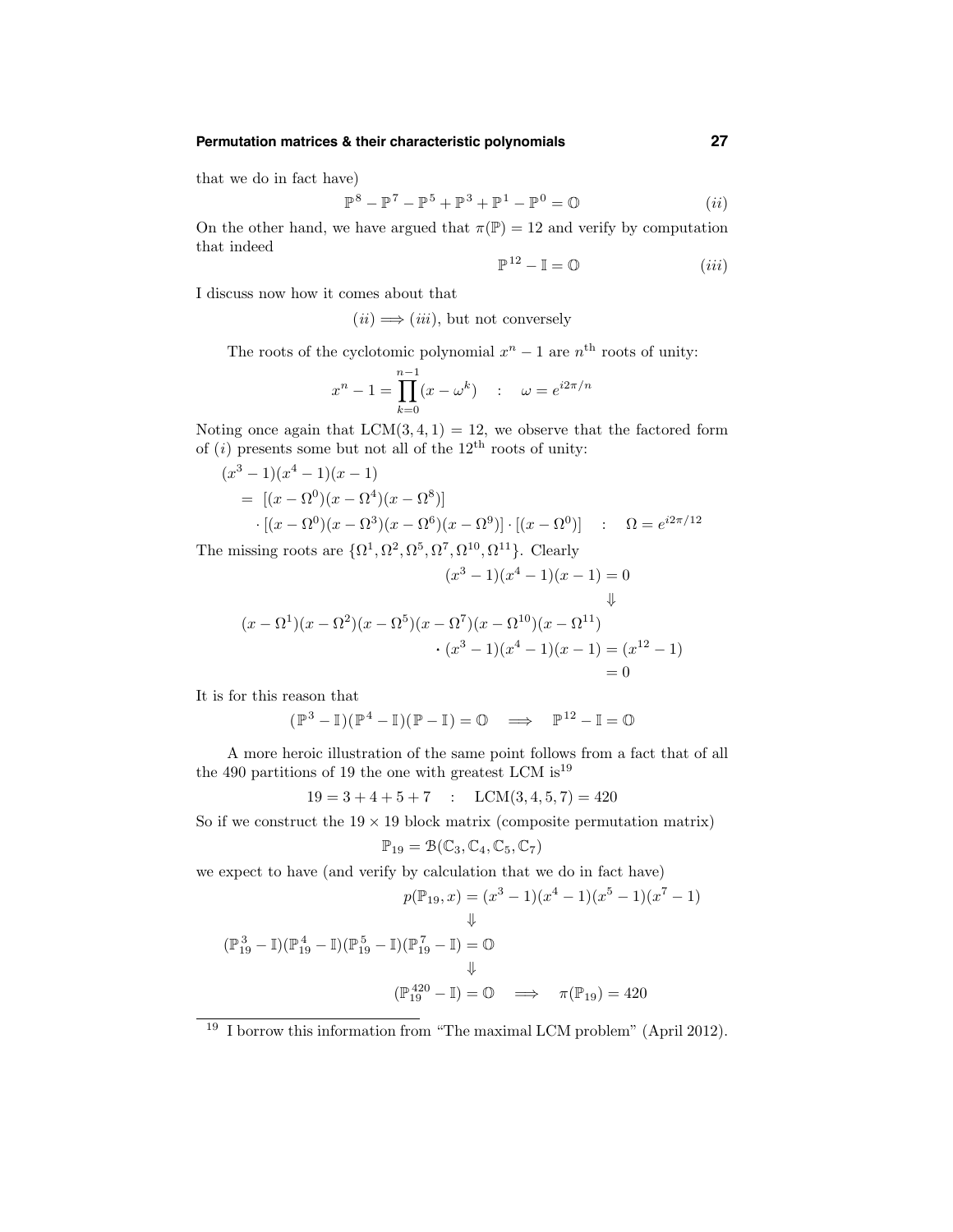Looking now to the traces of cyclic matrices, and of permutation matrices assembled from them, and of the powers of such matrices. . . we have

$$
\operatorname{tr} \mathbb{C}_n = \sum_{k=0}^{n-1} (\omega_n)^k = 0 \quad : \quad \omega_n = e^{i2\pi/n}
$$

This elementary property of the roots of unity—made no less striking by its familiarity—becomes obvious when (as is standard practice in textbooks) the roots are displayed as symmetrically arranged points (unit vectors) on the complex plane, but can be attributed also—by appeal to our LITTLE THEOREM —to the fact that  $p(\mathbb{C}_n, x) = x^n - 1$   $(n > 1)$  presents no term of order  $x^{n-1}$ . Those same arguments supply

$$
\operatorname{tr} \mathbb{C}_n^p = \begin{cases} n & \colon & p = 0 \\ 0 & \colon & p = 1, 2, \dots, n - 1 \end{cases}
$$

$$
= n \delta_{n, p \mod n}
$$

Looking more generally to

$$
\mathbb{P} = \mathcal{B}\{\mathbb{C}_a, \mathbb{C}_b, \dots, \mathbb{C}_z\}
$$

we have

$$
\begin{aligned} \text{tr}\mathbb{P}^p &= \text{tr}\,\mathbb{C}_a^p + \text{tr}\,\mathbb{C}_b^p + \dots + \text{tr}\,\mathbb{C}_z^p \\ &= a\,\delta_{a,\,p\,\text{mod}\,a} + b\,\delta_{b,\,p\,\text{mod}\,b} + \dots + z\,\delta_{z,\,p\,\text{mod}\,z} \\ &= \sum \text{dimensions of }\mathbb{C}\text{-factors with completed periods} \end{aligned}
$$

In the following table I show how this works in the case  $\mathbb{P} = \mathcal{B}\{\mathbb{C}_2, \mathbb{C}_3, \mathbb{C}_4\},\$ which is  $9 \times 9$  and has period LCM $(2, 3, 4) = 12$ :

| $\boldsymbol{p}$                           | $\operatorname{tr} {\mathbb C}_2^{\,p}$ | $\mathrm{tr}\, \mathbb{C}_3^{\, p}$ | $\mathrm{tr}\, \mathbb{C}_4^{\, p}$ | $\mathop{\rm tr}\nolimits\mathbb{P}^{\,p}$ |
|--------------------------------------------|-----------------------------------------|-------------------------------------|-------------------------------------|--------------------------------------------|
| $\mathbf{1}$                               | 0                                       | 0                                   | 0                                   | 0                                          |
| $\frac{2}{3}$                              | $\overline{2}$                          | $\boldsymbol{0}$                    | $\boldsymbol{0}$                    | $\boldsymbol{2}$                           |
|                                            | $\boldsymbol{0}$                        | 3                                   | $\overline{0}$                      | 3                                          |
| $\frac{4}{5}$                              | $\overline{2}$                          | $\boldsymbol{0}$                    | $\overline{4}$                      | 6                                          |
|                                            | $\boldsymbol{0}$                        | $\boldsymbol{0}$                    | $\overline{0}$                      | $\overline{0}$                             |
| 6                                          | $\overline{2}$                          | 3                                   | $\boldsymbol{0}$                    | $\overline{5}$                             |
|                                            | $\overline{0}$                          | $\boldsymbol{0}$                    | $\overline{0}$                      | $\overline{0}$                             |
| $\begin{array}{c} 7 \\ 8 \\ 9 \end{array}$ | $\boldsymbol{2}$                        | $\boldsymbol{0}$                    | $\overline{4}$                      | 6                                          |
|                                            | $\boldsymbol{0}$                        | 3                                   | $\overline{0}$                      | 3                                          |
| $10\,$                                     | $\boldsymbol{2}$                        | $\boldsymbol{0}$                    | $\boldsymbol{0}$                    | $\overline{2}$                             |
| 11                                         | $\overline{0}$                          | $\overline{0}$                      | 0                                   | $\overline{0}$                             |
| 12                                         | $\overline{2}$                          | 3                                   | 4                                   | 9                                          |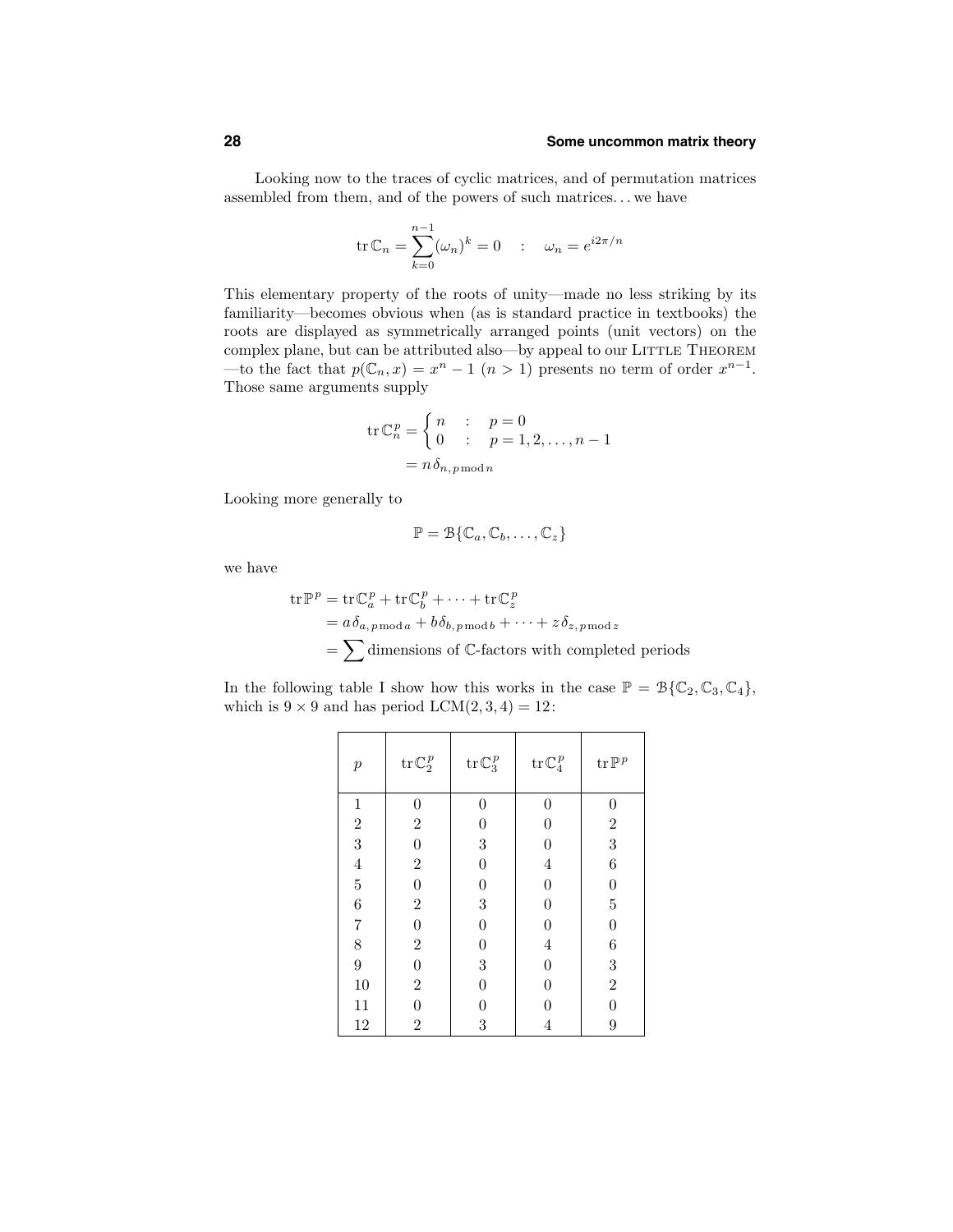# **Permutation matrices & their characteristic polynomials 29**

We saw a simpler example of the same phenomenon already on page 22. It is a phenomenon of musical simplicity, familiar in every clockshop, or to everyone (of whom there cannot be many!) who has attended a performance of Steve Reich's "Clapping Music"<sup>20</sup> (1972): each C-matrix is in effect a "drummer" ("clock,' "clapper"), who drums (ticks, claps) with his own characteristic frequency. From time to time the drum beats of this or that pair of drummers coincide, and less frequently (but periodically) they all coincide.

To expose the interrelationships among drummers—stripped of everything having to do explicitly with "permutations"—we deploy the eigenvalues of  $\mathbb{C}_n$ on the principal diagonal of an  $n \times n$  diagonal matrix  $\mathbb{D}_n$ :

$$
\mathbb{C}_n \equiv \begin{pmatrix}\n0 & \bullet & 0 & 0 & \cdots & 0 \\
0 & 0 & \bullet & 0 & \cdots & 0 \\
\vdots & \vdots & \vdots & \vdots & \ddots & \vdots \\
0 & 0 & 0 & 0 & \cdots & \bullet \\
\bullet & 0 & 0 & 0 & \cdots & 0\n\end{pmatrix}
$$
\n
$$
\mathbb{D}_n \equiv \begin{pmatrix}\n\omega^0 & 0 & 0 & \cdots & 0 \\
0 & \omega^1 & 0 & \cdots & 0 \\
0 & 0 & \omega^2 & \cdots & 0 \\
\vdots & \vdots & \vdots & \ddots & \vdots \\
0 & 0 & 0 & \cdots & \omega^{n-1}\n\end{pmatrix} \; : \; \omega = e^{i2\pi/n}
$$

The matrices  $\mathbb{C}_n$  and  $\mathbb{D}_n$  have—by design—identical spectra, therefore have identical characteristic polynomials, identical algebraic properties, identical traces. The same can be said of the matrices  $\mathbb P$  and  $\mathbb Q$  that result from the association

$$
\mathbb{P} = \mathcal{B}(\mathbb{C}_1, \mathbb{C}_2, \dots, \mathbb{C}_\nu)
$$
  

$$
\mathbb{Q}
$$
  

$$
\mathbb{Q} = \mathcal{B}(\mathbb{D}_1, \mathbb{D}_2, \dots, \mathbb{D}_\nu)
$$

We observe that the matrices  $\mathbb{D}_n$ —whence also matrices of type  $\mathbb{Q}$ —are manifestly unitary.

Multiplication—whether from right or left—of a C-matrix by any diagonal matrix serves simply to "decorate the ones" and to leave all zeros in place, so the trace properties of  $\mathbb{C}_n \mathbb{D}_m$  and  $\mathbb{D}_m \mathbb{C}_n$  are identical to those of  $\mathbb{C}_n$ . Comparing

|  |  | $\begin{pmatrix} 0 & 1 & 0 & 0 \\ 0 & 0 & 1 & 0 \\ 0 & 0 & 0 & 1 \\ 1 & 0 & 0 & 0 \end{pmatrix} \begin{pmatrix} \omega^0 & 0 & 0 & 0 \\ 0 & \omega^1 & 0 & 0 \\ 0 & 0 & \omega^2 & 0 \\ 0 & 0 & 0 & \omega^3 \end{pmatrix} = \begin{pmatrix} 0 & \omega^1 & 0 & 0 \\ 0 & 0 & \omega^2 & 0 \\ 0 & 0 & 0 & \omega^3 \\ \omega^0 & 0 & 0 & 0 \end{pmatrix}$ |  |  |  |  |
|--|--|----------------------------------------------------------------------------------------------------------------------------------------------------------------------------------------------------------------------------------------------------------------------------------------------------------------------------------------------------------|--|--|--|--|

<sup>&</sup>lt;sup>20</sup> See (!) the video at http://www.youtube.com/watch?v=dXhBti6256\_s.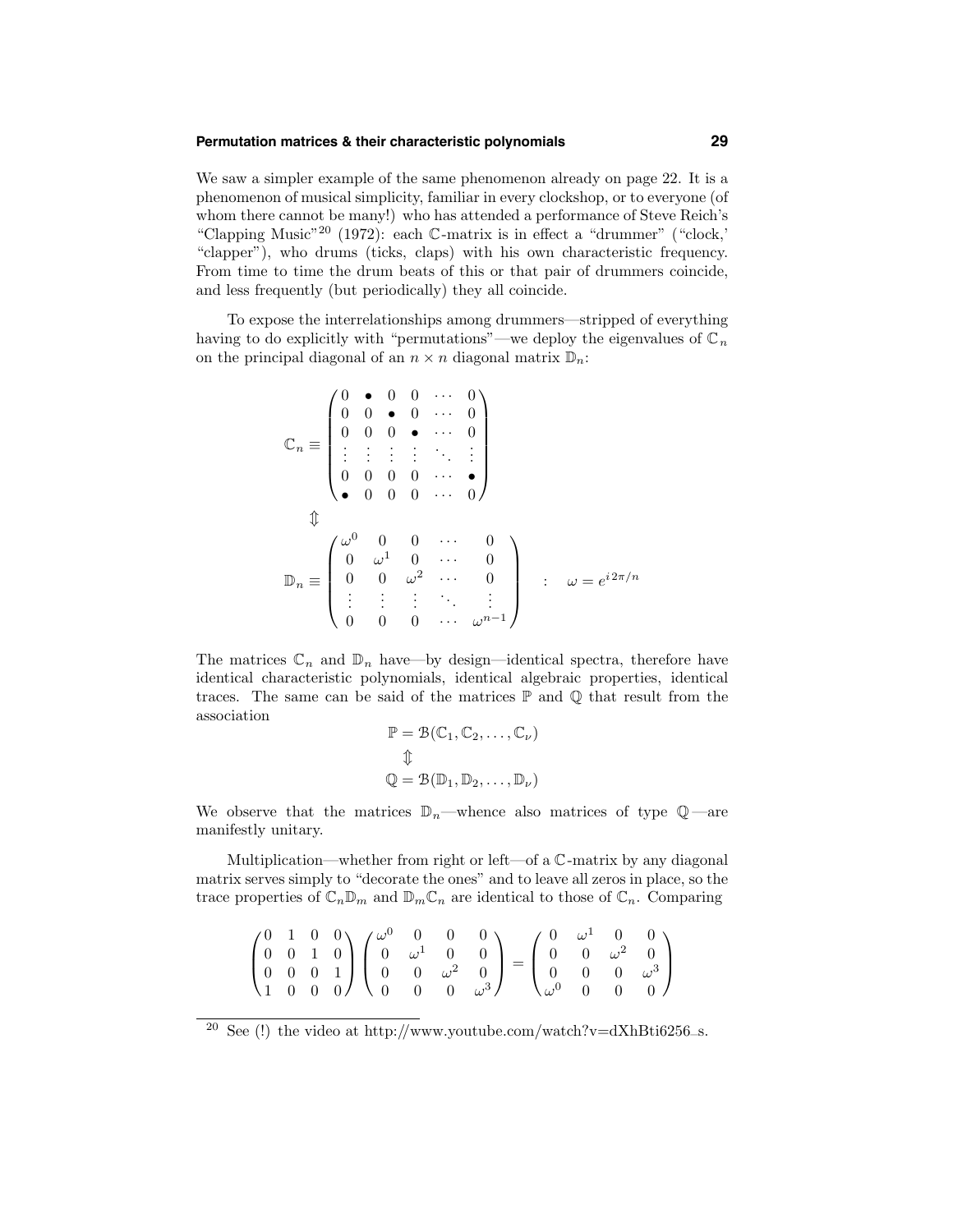with

$$
\omega\begin{pmatrix}\omega^0 & 0 & 0 & 0 \\ 0 & \omega^1 & 0 & 0 \\ 0 & 0 & \omega^2 & 0 \\ 0 & 0 & 0 & \omega^3\end{pmatrix}\begin{pmatrix}\n0 & 1 & 0 & 0 \\ 0 & 0 & 1 & 0 \\ 0 & 0 & 0 & 1 \\ 1 & 0 & 0 & 0\end{pmatrix} = \omega\begin{pmatrix}\n0 & \omega^0 & 0 & 0 \\ 0 & 0 & \omega^1 & 0 \\ 0 & 0 & 0 & \omega^2 \\ \omega^3 & 0 & 0 & 0\end{pmatrix}
$$

we infer that

$$
\mathbb{C}_n \mathbb{D}_n = \omega \cdot \mathbb{D}_n \mathbb{C}_n \quad : \quad \text{all } n > 1
$$

from which it follows that

$$
\mathbb{C}_n^a \, \mathbb{D}_n^b = \omega^{ab \bmod n} \cdot \mathbb{D}_n^b \, \mathbb{C}_n^a
$$

where  $\omega = e^{i2\pi/n}$  and where the matrix products on both left and right are clearly unitary.

**Schwinger's construction.** Our attempt to solve the "orthonormal unitary basis problem" had, by page 21, brought us to constructions of the form  $\mathbb{U}_{ij} = \mathbb{V}^i \mathbb{W}^j$ where unitary generators  $V$  and  $W$  were required to satisfy the cyclicity conditions  $\mathbb{V}^n = \mathbb{W}^n = \mathbb{I}$ , to have traceless non-trivial powers, and to satisfy a commutation relation of the form  $W V = e^{i \varphi} \nabla W$ . Drawing motivation from he first of those conditions, we reviewed aspects of the theory of permutation matrices and were led (in the *n*-dimensional case) to matrices  $\mathbb{C}_n$  and  $\mathbb{D}_n$  that satisfy all of the required conditions. . . and thus to Schwinger's construction

$$
\mathbb{U}_{ij}=\mathbb{C}^i\mathbb{D}^j
$$

of manifestly unitary matrices that satisfy

$$
(\mathbb{U}_{ij}, \mathbb{U}_{kl}) \equiv \frac{1}{n} \text{tr}(\mathbb{U}_{ij}^+ \mathbb{U}_{kl}) = \delta_{ik} \delta_{jl}
$$

In the case  $n = 3$  those matrices read

$$
\begin{pmatrix}\n1 & 0 & 0 \\
0 & 1 & 0 \\
0 & 0 & 1\n\end{pmatrix}, \quad\n\begin{pmatrix}\n1 & 0 & 0 \\
0 & \omega & 0 \\
0 & 0 & \omega^2\n\end{pmatrix}, \quad\n\begin{pmatrix}\n1 & 0 & 0 \\
0 & \omega^2 & 0 \\
0 & 0 & \omega\n\end{pmatrix}
$$
\n
$$
\begin{pmatrix}\n0 & 1 & 0 \\
0 & 0 & 1 \\
1 & 0 & 0\n\end{pmatrix}, \quad\n\begin{pmatrix}\n0 & \omega & 0 \\
0 & 0 & \omega^2 \\
1 & 0 & 0\n\end{pmatrix}, \quad\n\begin{pmatrix}\n0 & \omega^2 & 0 \\
0 & 0 & \omega \\
1 & 0 & 0\n\end{pmatrix}
$$
\n
$$
\begin{pmatrix}\n0 & 0 & 1 \\
1 & 0 & 0 \\
0 & 1 & 0\n\end{pmatrix}, \quad\n\begin{pmatrix}\n0 & 0 & \omega^2 \\
1 & 0 & 0 \\
0 & \omega & 0\n\end{pmatrix}, \quad\n\begin{pmatrix}\n0 & 0 & \omega \\
1 & 0 & 0 \\
0 & \omega^2 & 0\n\end{pmatrix}
$$

with  $\omega = e^{i2\pi/3}$ .

The matrices  $\mathbb{U}_{ij}$  provide a (unitary) basis in the space of  $n \times n$  matrices, which is to say: every such matrix A can be developed

$$
\mathbb{A} = \sum_{i,j=0}^{n-1} a_{ij} \mathbb{U}_{ij} \quad \text{with} \quad a_{pq} = (\mathbb{U}_{ij}, \mathbb{A})
$$

$$
\mathbb{A}^+ = \sum_{i,j=0}^{n-1} \bar{a}_{ij} \mathbb{U}_{ij}^+
$$

which entails

where  $\mathbb{U}_{ij}^+ = \mathbb{D}^{-j} \mathbb{C}^{-i} = \omega^{-ij \mod n} \cdot \mathbb{C}^{-i} \mathbb{D}^{-j} = \omega^{-ij \mod n} \mathbb{U}_{n-i,n-j}$ . So we have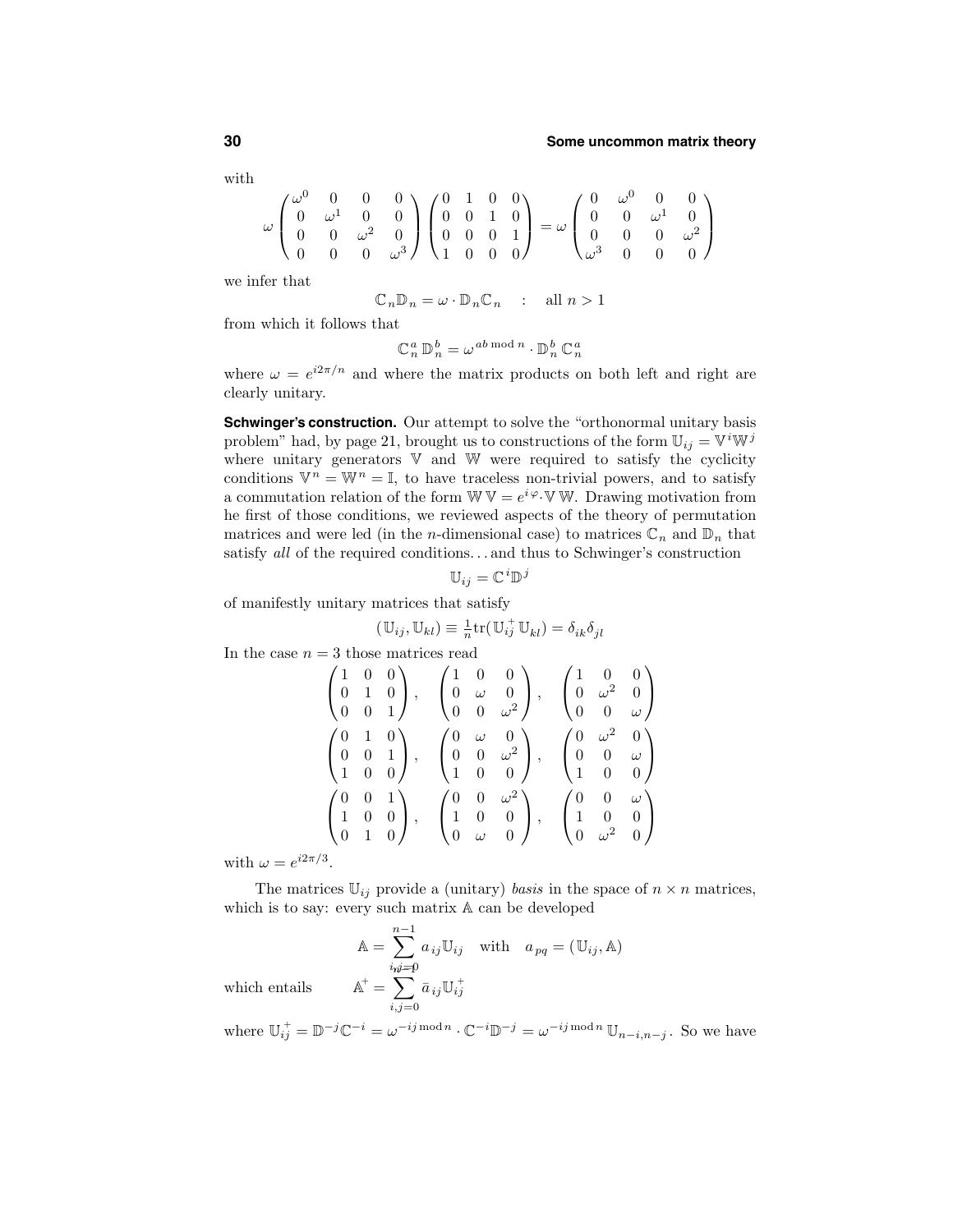# **Schwinger's construction 31**

$$
A^{+} = \sum_{i,j=0}^{n-1} \bar{a}_{ij} \omega^{-ij \mod n} \mathbb{U}_{n-i,n-j}
$$
  
= 
$$
\sum_{p,q=0}^{n-1} \bar{a}_{n-p,n-q} \omega^{-(n-p)(n-q) \mod n} \mathbb{U}_{pq}
$$
  

$$
\equiv \sum_{p,q=0}^{n-1} A_{pq} \mathbb{U}_{pq}
$$

Hermiticity therefore imposes upon the U-coordinates of A the conditions

$$
a_{pq} = \bar{a}_{n-p,n-q} \,\omega^{-(n-p)(n-q)\,\text{mod}\,n}
$$

where interpretation of the expression on the right is subject to the understanding that the subscripts on  $\bar{a}_{n-p,n-q}$  are to be read mod n. It is striking that the hermiticity condition—so easy to describe in terms of coordinates that refer to a hermitian basis—becomes so awkward when the coordinates refer to a Schwinger unitary basis. The awkwardness derives largely from the intrusion of modular arithmetic, which Mathematica takes in easy stride; I have shown by that means that the result stated above works out correctly in a randomly-constructed 3-dimensional case.

The conditions imposed upon the U-coordinates of A by the requirement that A be unitary

$$
\mathbb{A}\mathbb{A}^+=\mathbb{U}_{00}
$$

are even more intricate, but merit study not least because they possess at least one simply-stated but very pretty property. It proves advantageous to split the problem into two parts: we look first to the coordinates of the matrix  $\mathbb B$  that satisfies

$$
\mathbb{B}\mathbb{A}^+=\mathbb{U}_{00}
$$

(*i.e.*, of the inverse of  $\mathbb{A}^+$ ) and then to implications of the condition  $\mathbb{B} = \mathbb{A}$ .

We have

$$
\mathbb{B}\mathbb{A}^+=\sum_{i,j,p,q=0}^{n-1}b_{ij}\mathbf{A}_{pq}\mathbb{U}_{ij}\mathbb{U}_{pq}
$$

which by  $\mathbb{U}_{ij} \mathbb{U}_{pq} = \mathbb{C}^i \mathbb{D}^j \mathbb{C}^p \mathbb{D}^q = \omega^{-jp \, \text{mod} \, n} \cdot \mathbb{C}^{i+p} \mathbb{D}^{j+q} = \omega^{-jp \, \text{mod} \, n} \mathbb{U}_{i+p, j+q}$ (here again,  $i + p$  and  $j + q$  are to be evaluated mod n) becomes

$$
= \sum_{i,j,p,q=0}^{n-1} b_{ij} A_{pq} \omega^{-jp \mod n} \mathbb{U}_{(i+p) \mod n, (j+q) \mod n}
$$
 (iv)

We would like to be in position to write

$$
= \sum_{r,s=0}^{n-1} Z_{rs}(\bar{a},b) \mathbb{U}_{rs} \quad : \quad Z_{rs}(\bar{a},b) \text{ bilinear}
$$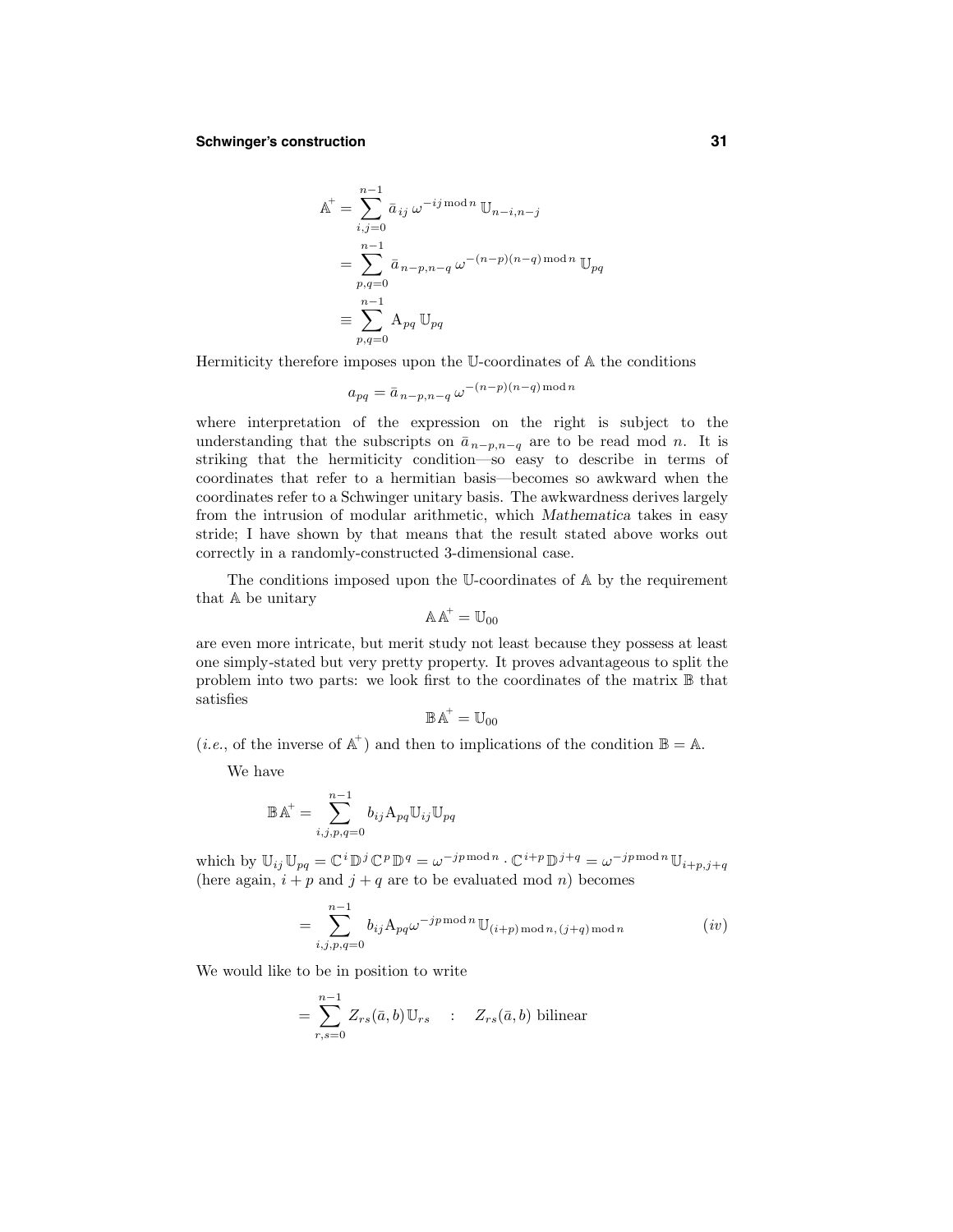and then to discover the b-coordinates that satisfy

$$
Z_{rs}(\bar{a},b) = \begin{cases} 1 & \text{: } r,s = 0,0\\ 0 & \text{: } \text{ otherwise} \end{cases}
$$

but are frustrated by the modular arithmetic. To illustrate how that program works out I look to the 2-dimensional case, where things can be written out in detail, the modular arithmetic takes care of itself, and only incidental machine assistance is required.

In the 2-dimensional case one has

$$
\mathbb{C} = \begin{pmatrix} 0 & 1 \\ 1 & 0 \end{pmatrix}, \quad \omega = e^{i2\pi/2} = -1, \quad \mathbb{D} = \begin{pmatrix} 1 & 0 \\ 0 & -1 \end{pmatrix}
$$

giving<sup>20</sup>

$$
\mathbb{U}_{00} = \begin{pmatrix} 1 & 0 \\ 0 & 1 \end{pmatrix}, \quad \mathbb{U}_{01} = \begin{pmatrix} 1 & 0 \\ 0 & -1 \end{pmatrix}
$$

$$
\mathbb{U}_{10} = \begin{pmatrix} 0 & 1 \\ 1 & 0 \end{pmatrix}, \quad \mathbb{U}_{11} = \begin{pmatrix} 0 & -1 \\ 1 & 0 \end{pmatrix}
$$

so

$$
\mathbb{A} = \sum_{p,q=0}^{1} a_{pq} \mathbb{U}_{pq} = \begin{pmatrix} a_{00} + a_{10} & a_{10} - a_{11} \\ a_{10} + a_{11} & a_{00} - a_{10} \end{pmatrix}
$$

$$
\mathbb{B} = \sum_{p,q=0}^{1} b_{pq} \mathbb{U}_{pq} = \begin{pmatrix} b_{00} + b_{10} & b_{10} - b_{11} \\ b_{10} + b_{11} & b_{00} - b_{10} \end{pmatrix}
$$

$$
\mathbb{A}^{+} = \sum_{p,q=0}^{1} \bar{a}_{pq} \mathbb{U}_{pq}^{+} = \begin{pmatrix} \bar{a}_{00} + \bar{a}_{10} & \bar{a}_{10} + \bar{a}_{11} \\ \bar{a}_{10} - \bar{a}_{11} & \bar{a}_{00} - \bar{a}_{10} \end{pmatrix}
$$

which supply

$$
\mathbb{B}\mathbb{A}^{\!+} = \begin{pmatrix} ba_{00} & ba_{01} \\ ba_{10} & ba_{11} \end{pmatrix}
$$

with

$$
ba_{00} = (b_{00} + b_{10})(\bar{a}_{00} + \bar{a}_{10}) + (b_{10} - b_{11})(\bar{a}_{10} - \bar{a}_{11})
$$
  
\n
$$
ba_{01} = (b_{00} + b_{10})(\bar{a}_{10} + \bar{a}_{11}) + (b_{10} - b_{11})(\bar{a}_{00} - \bar{a}_{10})
$$
  
\n
$$
ba_{10} = (b_{10} + b_{11})(\bar{a}_{00} + \bar{a}_{10}) + (b_{00} - b_{10})(\bar{a}_{10} - \bar{a}_{11})
$$
  
\n
$$
ba_{11} = (b_{10} + b_{11})(\bar{a}_{10} + \bar{a}_{11}) + (b_{00} - b_{10})(\bar{a}_{00} - \bar{a}_{10})
$$

The U-expansion of  $\mathbb{B} \mathbb{A}^+$  reads

$$
\mathbb{B}\mathbb{A}^{\dagger} = \sum_{r,s=0}^{1} Z_{rs} \mathbb{U}_{rs}
$$

$$
Z_{rs} = \frac{1}{2} \text{tr}(\mathbb{U}_{rs}^{+} \mathbb{B}\mathbb{A}^{+})
$$

<sup>20</sup> This is the only case in which all elements of all Schwinger matrices are real. Werner's construction will—granted the validity of Hadamard's conjecture present additional cases when n is a multiple of 4.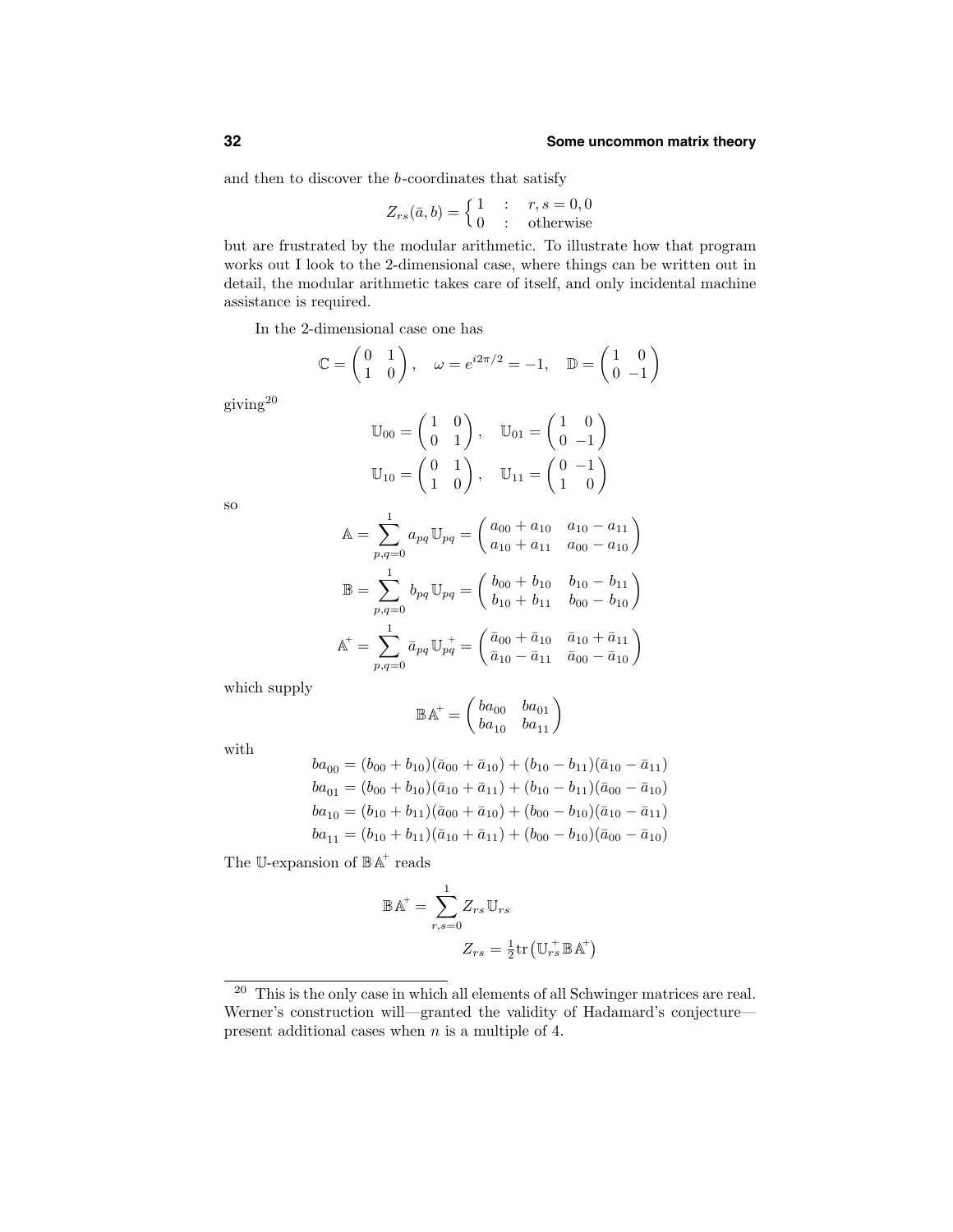# **Schwinger's construction 33**

where Mathematica supplies

$$
Z_{00} = b_{00}\bar{a}_{00} + b_{01}\bar{a}_{01} + b_{10}\bar{a}_{10} + b_{11}\bar{a}_{11}
$$
  
\n
$$
Z_{01} = b_{00}\bar{a}_{01} + b_{01}\bar{a}_{00} - b_{10}\bar{a}_{11} - b_{11}\bar{a}_{10}
$$
  
\n
$$
Z_{10} = b_{00}\bar{a}_{10} + b_{01}\bar{a}_{11} + b_{10}\bar{a}_{00} + b_{11}\bar{a}_{01}
$$
  
\n
$$
Z_{11} = -b_{00}\bar{a}_{11} - b_{01}\bar{a}_{10} + b_{01}\bar{a}_{01} + b_{11}\bar{a}_{00}
$$

which can be written

$$
\mathbb{Z}\begin{pmatrix}b_{00}\\b_{01}\\b_{10}\\b_{11}\end{pmatrix}=\begin{pmatrix}Z_{00}\\Z_{01}\\Z_{10}\\Z_{11}\end{pmatrix}\quad\text{with}\quad\mathbb{Z}=\begin{pmatrix}\bar{a}_{00}&\bar{a}_{01}&\bar{a}_{10}&\bar{a}_{11}\\ \bar{a}_{01}&\bar{a}_{00}&-\bar{a}_{11}&-\bar{a}_{10}\\ \bar{a}_{10}&\bar{a}_{11}&\bar{a}_{00}&\bar{a}_{01}\\ -\bar{a}_{11}&-\bar{a}_{10}&\bar{a}_{01}&\bar{a}_{00}\end{pmatrix}
$$

Calculation supplies

$$
\det \mathbb{Z} = (\det \bar{\mathbb{A}})^2 \quad \text{with} \quad \det \mathbb{A} = a_{00}^2 - a_{01}^2 - a_{10}^2 + a_{11}^2
$$

so when A is non-singular it makes sense to write

$$
\begin{pmatrix} b_{00} \\ b_{01} \\ b_{10} \\ b_{11} \end{pmatrix} = \mathbb{Z}^{-1} \begin{pmatrix} Z_{00} \\ Z_{01} \\ Z_{10} \\ Z_{11} \end{pmatrix}
$$

and in such non-singular cases we are led to the U-coordinates of  $\mathbb{B}$ , the inverse of  $\mathbb{A}^{\dagger}$ :

$$
\begin{pmatrix} Z_{00} \ Z_{01} \ Z_{10} \ Z_{11} \end{pmatrix} = \begin{pmatrix} 1 \ 0 \ 0 \end{pmatrix} \Longrightarrow \begin{pmatrix} b_{00} \ b_{01} \ b_{10} \ b_{10} \end{pmatrix} = (\bar{a}_{00}^2 - \bar{a}_{10}^2 - \bar{a}_{01}^2 + \bar{a}_{11}^2)^{-1} \begin{pmatrix} \bar{a}_{00} \ -\bar{a}_{01} \ -\bar{a}_{10} \ \bar{a}_{11} \end{pmatrix}
$$

The 2-dimensional unitarity condition therefore reads

$$
\begin{pmatrix} a_{00} \\ a_{01} \\ a_{10} \\ a_{11} \end{pmatrix} = (\bar{a}_{00}^2 - \bar{a}_{10}^2 - \bar{a}_{01}^2 + \bar{a}_{11}^2)^{-1} \begin{pmatrix} \bar{a}_{00} \\ -\bar{a}_{01} \\ -\bar{a}_{10} \\ \bar{a}_{11} \end{pmatrix}
$$

I do not possess a parameterized description of all possible solutions of the preceding condition, but note this very pretty immediate corollary:

> If the complex numbers  $a_{ij}$  are Schwinger coordinates of a 2-dimensional unitary matrix, then

$$
\sum_{i,j=0}^{1} \bar{a}_{ij} a_{ij} = 1
$$

Note, however, that the converse is not valid.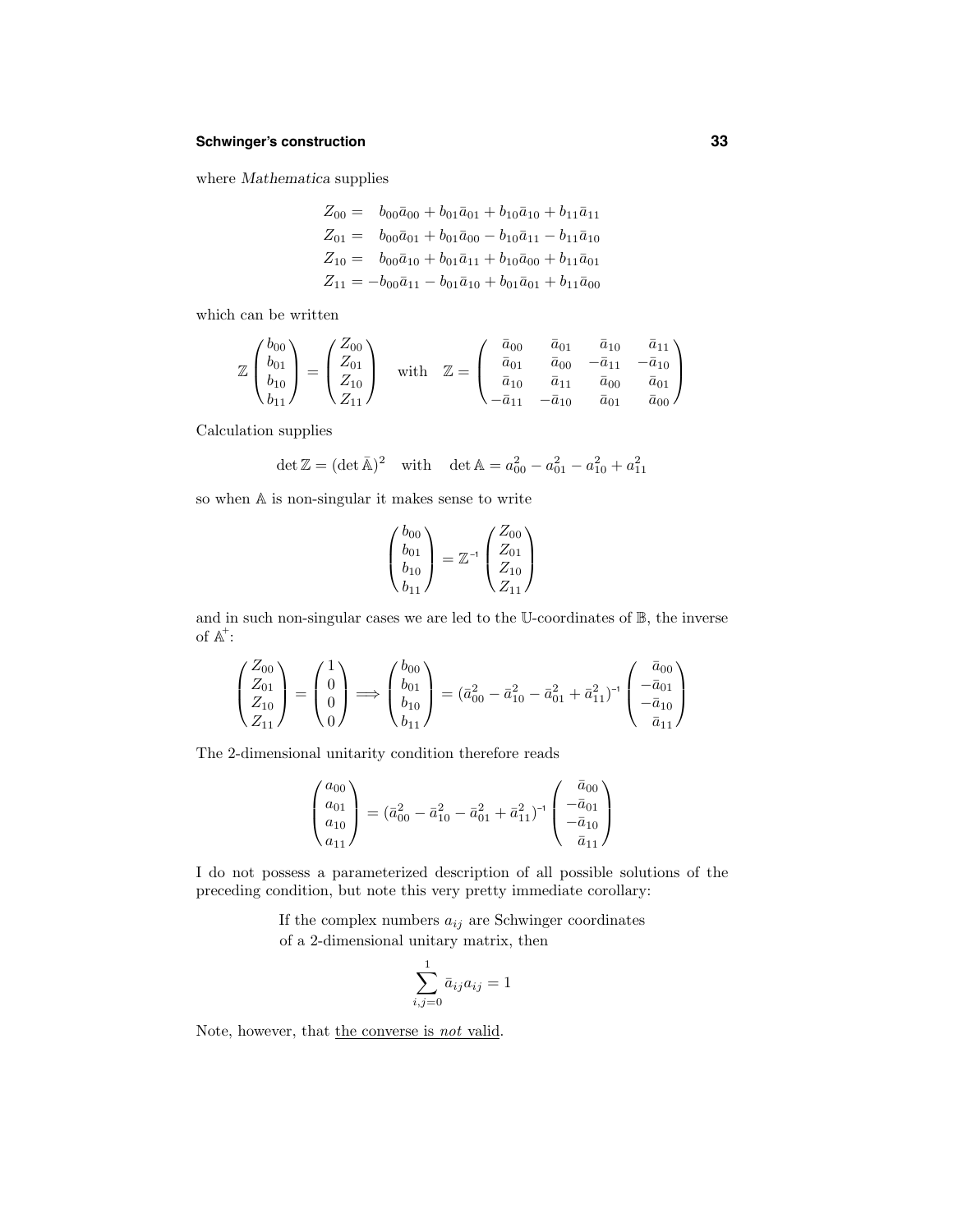The equations developed in the preceding paragraph comprise an elaborately disguised variant of some quaternionic algebra that was familiar already to Hamilton. Similar discussion in higher-dimensional cases—if written onto the page, rather than into the memory of a computer—is scarcely feasible (and certainly not informative), since all expressions expand by a factor of  $4 \rightarrow n^2$ . I have, however, managed—with *Mathematica*'s assistance—to establish similar results in randomly constructed cases of of dimension  $n = 3$ . I am confident that it must be possible to extract such results in full generality from  $(iv)$ , but have at present no clue as to how that might be accomplished.

**Werner's construction.** Schwinger's construction<sup>21</sup> builds upon ideas that had been developed by Hermann Weyl<sup>22</sup> nearly thirty years previously—a debt which Schwinger acknowledges. Reinhardt Werner, on the other hand, proceeds along a seemingly quite different fresh path to a similar objective. Werner's construction<sup>23</sup> makes essential use of two novel devices: Latin squares and Hadamard matrices.

latin, graeco-latin & magic squares

Latin squares are square arrangements of symbols (call them  $1, 2, \ldots, n$ ) in which each symbol appears exactly once in each row and column:

|  |  | $\begin{pmatrix} 1 & 2 \\ 2 & 1 \end{pmatrix},\ \begin{pmatrix} 1 & 2 & 3 \\ 2 & 3 & 1 \\ 3 & 1 & 2 \end{pmatrix},\ \begin{pmatrix} 1 & 2 & 3 & 4 \\ 2 & 1 & 4 & 3 \\ 3 & 4 & 1 & 2 \\ 4 & 3 & 2 & 1 \end{pmatrix},\ \begin{pmatrix} 1 & 2 & 3 & 4 \\ 2 & 4 & 1 & 3 \\ 3 & 1 & 4 & 2 \\ 4 & 3 & 2 & 1 \end{pmatrix}$ |  |  |  |  |  |
|--|--|----------------------------------------------------------------------------------------------------------------------------------------------------------------------------------------------------------------------------------------------------------------------------------------------------------------------|--|--|--|--|--|
|  |  |                                                                                                                                                                                                                                                                                                                      |  |  |  |  |  |

Some Latin squares (such as those shown above) can be read as group tables, but others cannot; the following is the smallest example of a Latin square that can be interpreted to refer not to a group but to a "quasi-group" (non-associative group, or "loop"):

|                                             | $\overline{2}$ | 3 <sup>1</sup> | 4              |                |
|---------------------------------------------|----------------|----------------|----------------|----------------|
|                                             | $\overline{4}$ | $\frac{1}{1}$  | $\overline{5}$ | $\frac{5}{3}$  |
| $\Bigg(\begin{matrix} 1\\2\\3 \end{matrix}$ | $\overline{5}$ |                | $\overline{2}$ | $\overline{1}$ |
|                                             | $\frac{1}{3}$  | $\frac{1}{5}$  | $\overline{3}$ | $\overline{2}$ |
| $\frac{4}{\sqrt{5}}$                        |                | $\overline{2}$ | 1              |                |

But the latter serves Werner's purpose just as well as the others. The literature describes criteria with respect to which Latin squares of the same dimension become "equivalent/inequivalent." The number of inequivalent Latin squares is

<sup>&</sup>lt;sup>21</sup> "Unitary operator bases," PNAS  $45, 570$  (1960).

<sup>&</sup>lt;sup>22</sup> The Theory of Groups & Quantum Mechanics (1930), Chapter 4,  $§14$ ("Quantum kinematics as an Abelian group of rotations").

<sup>23</sup> "All teleportation and dense coding schemes," arXiv:quant-ph/003070v1, 17 Mar 2000. See especially §4 "Construcing bases of unitaries." Some of that work was anticipated in K. G. H. Vollbrecht  $\&$  R. F. Werner, "Why two qubits are special," arXiv:quanat-ph/9910064v1 (14 Oct 1999).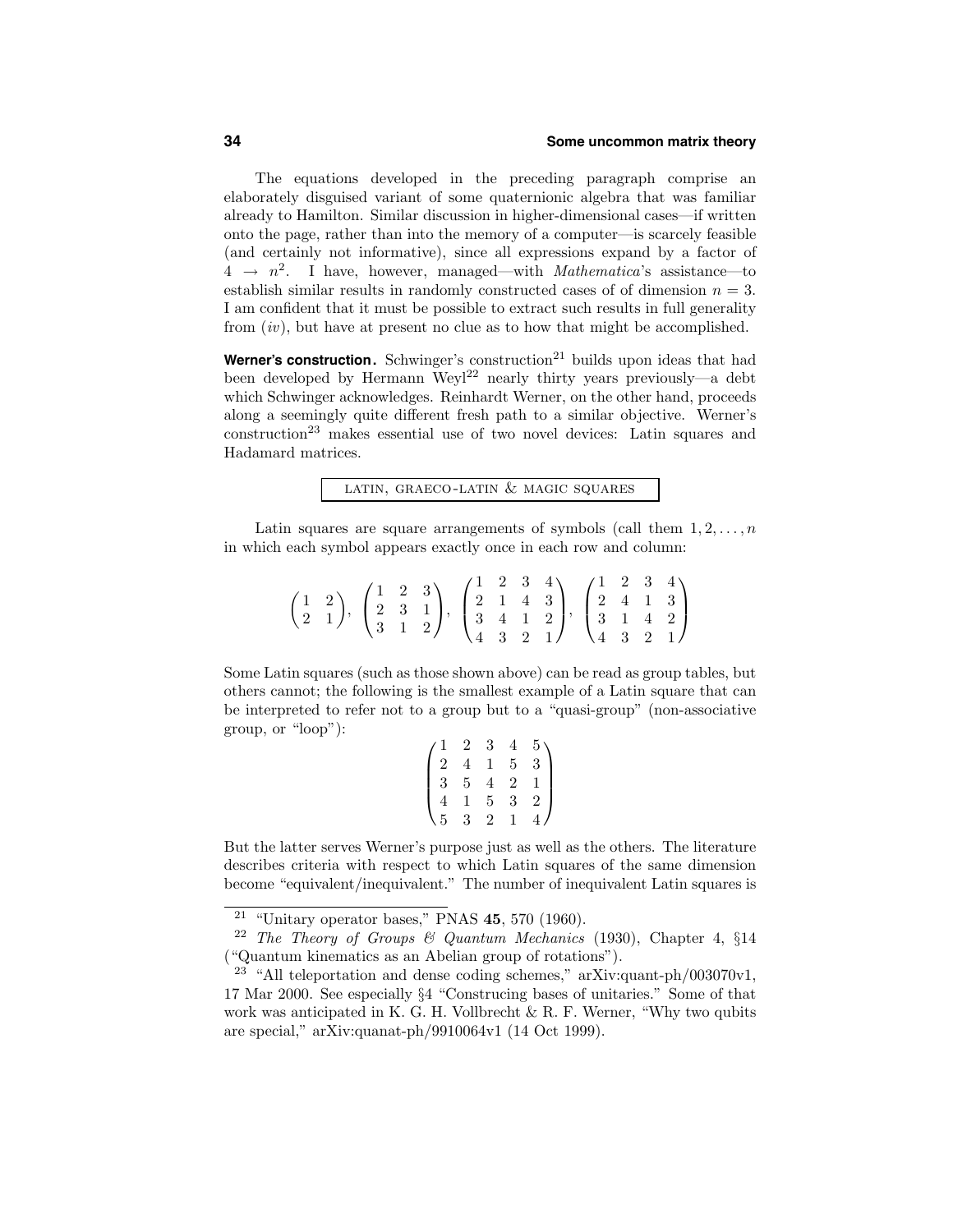# **Werner's construction 35**

a very rapidly increasing function of dimension: at  $n = 2<sup>3</sup>$  it has become 283657, and by n = 10 it has reportedly grown to 34817397894749939  $\approx 3.48 \times 10^{16}$ , which affords Werner plenty of selection options!

We note in passing that<sup>24</sup> that  $\mathbb{Z}$  (neglect the signs) is a 4<sup>th</sup>-order Latin square, of the same design as the first of those shown on the preceding page.

Graeco-Latin squares—sometimes called "Euler squares"—are Latin with respect to each of two distinct symbol-sets, assembled subject to the constraint that every symbol pair appears once and only once  $(i.e.,$  that the respective Latin squares are "orthogonal"):

$$
\begin{pmatrix} Aa & Bc & Cb \\ Bb & Ca & Ac \\ Cc & Ab & Ba \end{pmatrix} \quad \begin{pmatrix} Aa & Bd & Cb & De & Ec \\ Bb & Ce & Dc & Ea & Ad \\ Cc & Da & Ed & Ab & Be \\ Dd & Eb & Ae & Bc & Ca \\ Ee & Ac & Ba & Cd & Db \end{pmatrix}
$$

Noting that Graeco-Latin squares of order 2 are clearly impossible, and finding himself unable to consruct one of order 6, Euler (1782) conjectured that such squares are impossible if  $n = 2 \text{ mod } 4$  (*i.e.*, if  $n = 2, 6, 10, 14, 18, 22, \ldots$ ). Euler's conjecture was refuted when, in 1959, counterexamples of order 22 were constructed. Shortly thereafter, UNIVAC produced a square of order 10, and it was established that Euler squares exist for all  $n > 2$  except  $n = 6$ . Little is known about the number of permutationally distinct Euler squares of order  $n > 6$  beyond the fact that it is typically much smaller than the number of Latin squares of the same order. Graeco-Latin squares play a prominent role in theory and practice having to do with the design of experiments (as do "hyper-Graeco-Latin squares," in which more than two distinct symbol-sets are employed), and enter also into some of the many methods for constructing magic squares.

Magic squares are square matrices in which the elements are (typically but not invariably) real numbers, arranged in such a way that all rows, columns and principal diagonals sum to the same number (the "magic constant"). In "normal" magic squares the elements are drawn from the list  $\{1, 2, \ldots, n^2\}$  and the magic constant is  $\frac{1}{2}n(n^2 + 1)$ . Here is the magic square that appears in Albrecht Dürer's *Melencolia* (1514: see the center of the bottom row)

$$
\begin{pmatrix} 16 & 3 & 2 & 13 \\ 5 & 10 & 11 & 8 \\ 9 & 6 & 7 & 12 \\ 4 & 15 & 14 & 1 \end{pmatrix}
$$

which possesses some unexpected magical features: adding the four elements in the central square—or the four elements at the corners—also produces the magic constant 34. Magic squares have fascinated people of many cultures since

<sup>24</sup> See again page 33.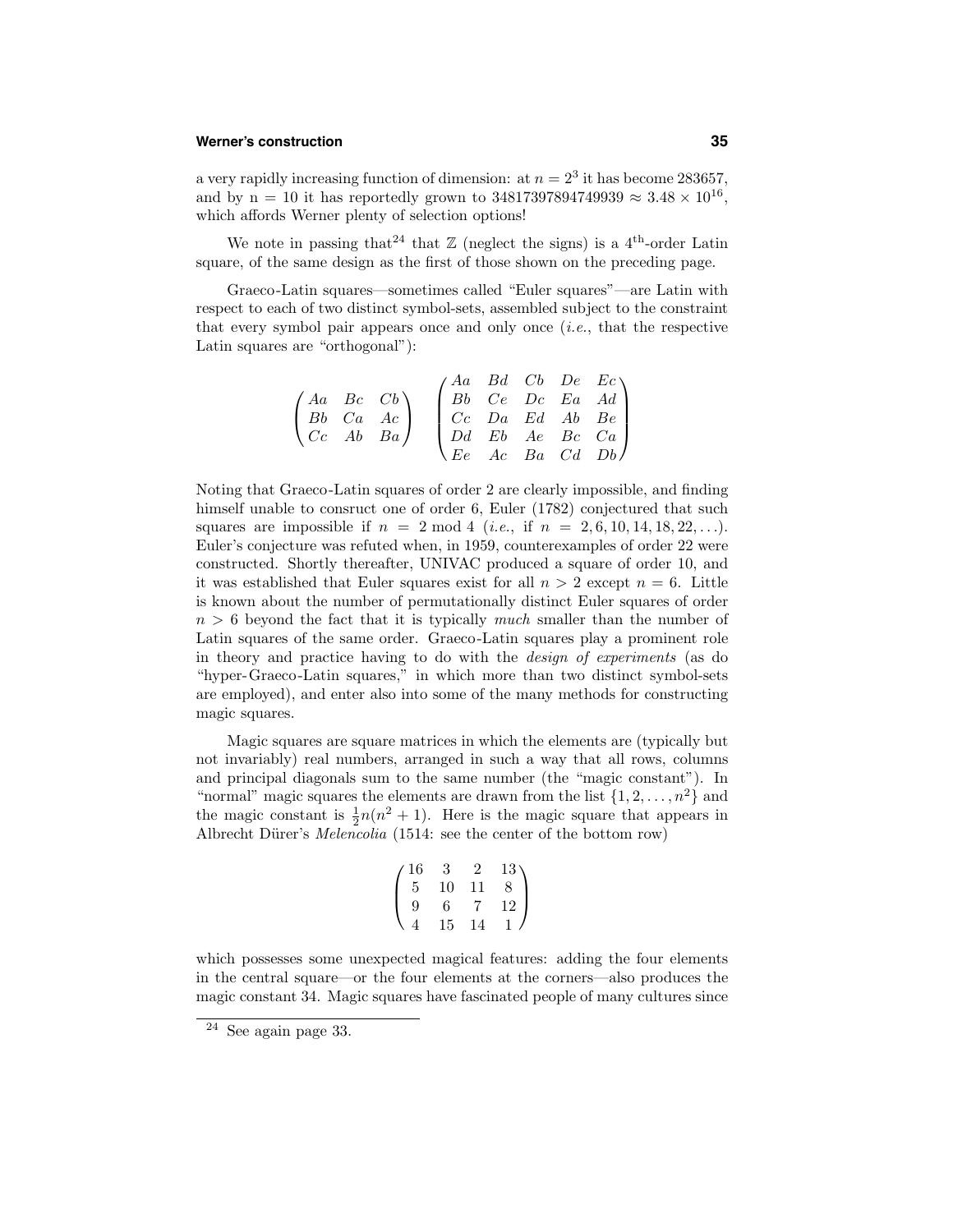deep antiquity,<sup>25</sup> and exist in a great variety of variant forms. Here is a non-normal magic square in which all the elements are prime: <sup>26</sup>

$$
\begin{pmatrix} 17 & 89 & 71 \\ 113 & 59 & 5 \\ 47 & 29 & 101 \end{pmatrix}
$$

To illustrate the simple method by which ordinary "additive magic squares" can be converted into "multiplicative magic squares" I introduce the "Lo Shu square" (purportedly discovered on the back of a turtle in 650 BC, and of mystical importance in Chinese history)

$$
\begin{pmatrix}\n4 & 9 & 2 \\
3 & 5 & 7 \\
8 & 1 & 6\n\end{pmatrix}
$$

and use its elements as exponents to construct

$$
\mathbb{M}(x) = \begin{pmatrix} x^4 & x^9 & x^2 \\ x^3 & x^5 & x^7 \\ x^8 & x^1 & x^6 \end{pmatrix} \implies \mathbb{M}(2) = \begin{pmatrix} 16 & 512 & 4 \\ 8 & 32 & 128 \\ 256 & 2 & 64 \end{pmatrix}
$$

Clearly it is now the products of all rows/columns/diagonals that are equal (equal in fact to  $2^{15} = 32768$ ). Notice, however, that while (for example)

$$
\begin{pmatrix} 12 & 9 & 12 \\ 36 & 6 & 1 \\ 3 & 4 & 18 \end{pmatrix}
$$

is multiplicative it clearly did not arise from a construction of the type just described.

hadamard matrices, real & complex

The theory of Hadamard matrices originates in a paper<sup>27</sup> by J. J. Sylvester, and acquired its name from a paper published twenty-six years later by Jacques

<sup>25</sup> Benjamin Franklin (see Google) was a prolific inventor of magic squares, an activity with which he says (1771) he busied himself while serving as secretary to meetings at which he could perforce not speak. Actually, some of his ingenious designs date from his youth, though he could, when called upon, reproduce them at advanced age; it appears to have been a life-long addiction.

<sup>&</sup>lt;sup>26</sup> It is known that such squares exist of all orders. The magic constant in this instance is 177.

 $27$  "Thoughts on inverse orthogonal matrices, simultaneous sign successions, and tessellated pavements in two or more colors, with applications to Newton's rule, ornamental tile-work, and the theory of numbers," Phil. Mag. 34, 461–475, (1867).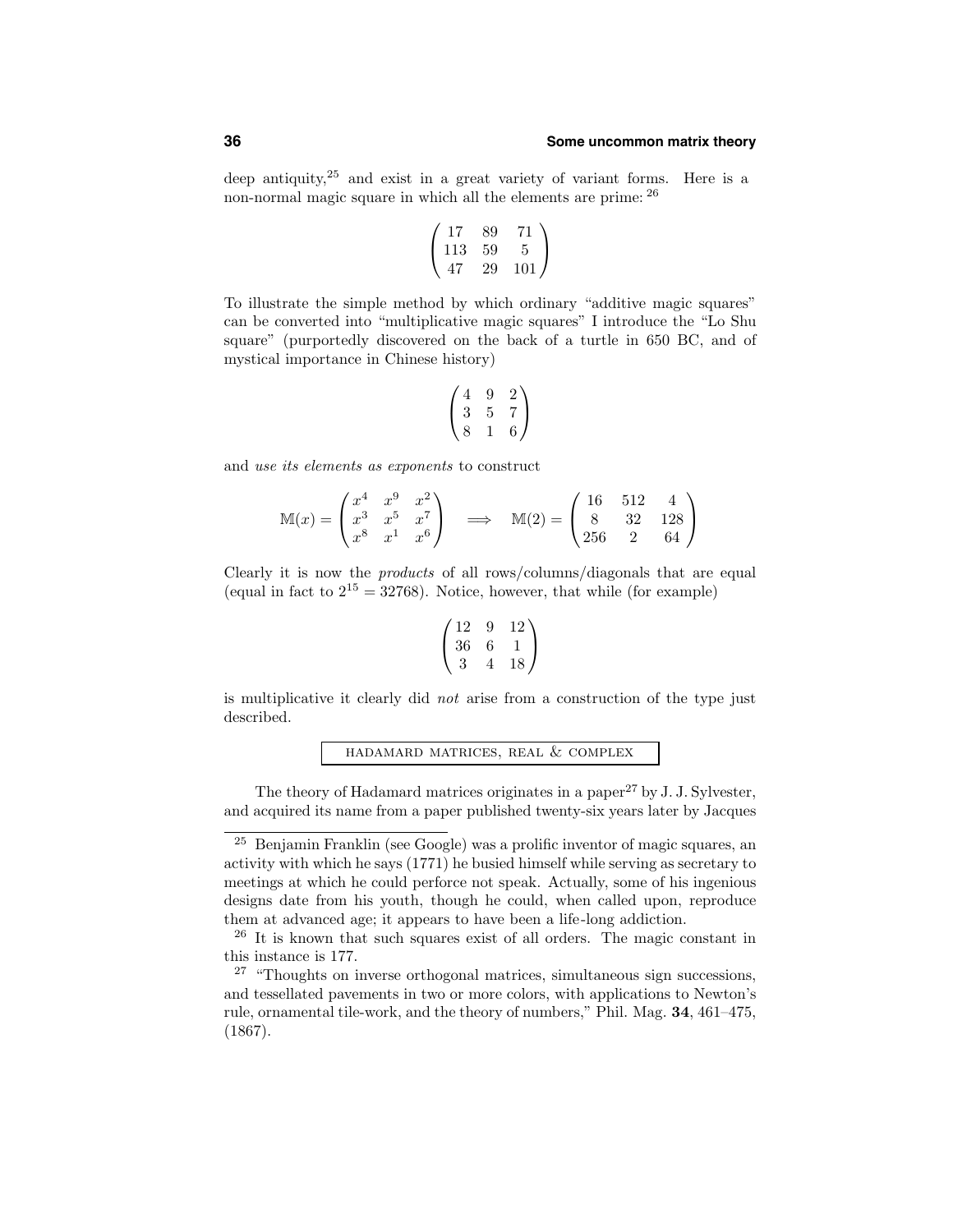# **Werner's construction 37**

Hadamard. Hadamard matrices are square matrices with all elements equal to  $\pm 1$  and with the further property that all rows/columns are orthogonal, which forces the dimenson of such matrices to be even, and entails

$$
\mathbb{H} \, \mathbb{H}^\intercal = n \, \mathbb{I}
$$

In the simplest instance one has

$$
\mathbb{H}_2=\begin{pmatrix}1&1\\1&-1\end{pmatrix}
$$

Sylvester himself contemplated matrices of progressively higher order

$$
\mathbb{H}_4 = \mathbb{H}_2 \otimes \mathbb{H}_2 = \begin{pmatrix} 1 & 1 & 1 & 1 \\ 1 & -1 & 1 & -1 \\ 1 & 1 & -1 & -1 \\ 1 & -1 & -1 & 1 \end{pmatrix}, \ \mathbb{H}_8 = \mathbb{H}_2 \otimes \mathbb{H}_4, \ etc.
$$

Such matrices have dimension  $\{2, 4, 8, 16, 32, 64, \ldots, 2^n\}$ . The still-unproven Hadamard conjecture asserts that real Hadamard matrices exist in all dimensions that are multiples of 4, which would fill in these gaps in Sylvester's list:  $\{12, \star, 20, 24, 28, \star, 36, 40, 44, 48, 52, 56, 60, \star, \ldots\}$ . As of 2008, the least value of  $n$  for which Hadamard's conjecture has not been confirmed is  $n = 688 = 4 \times 172$ , and there were a total of thirteen such cases with  $n < 2000$ . The real Hadamard matrices are (given the natural interpretation of "equivalence" supplied by the literature) unique through  $n = 2, 4, 6, 12$ , but 5 inequivalent Hadamard matrices exist for  $n = 16$ , and millions are known for  $n \geq 32$ . This again provides Werner with plenty of room to wiggle, at least in dimensions that are multiples of four.<sup>28</sup>

Complex Hadamard matrices—which satisfy the complexified condition

$$
\mathbb{H}\,\mathbb{H}^+=n\,\mathbb{I}
$$

Volume = 
$$
\frac{1}{3!}
$$
 det  $\begin{pmatrix} 1 & x_0 & y_0 & z_0 \\ 1 & x_1 & y_1 & z_1 \\ 1 & x_2 & y_2 & z_2 \\ 1 & x_3 & y_3 & z_3 \end{pmatrix}$ 

<sup>28</sup> A word about how Hadamard's motivation, which differed markedly from Sylvester's: Let  $\{x_0, y_0, z_0\}, \{x_1, y_1, z_1\}, \{x_2, y_2, z_2\}, \{x_3, y_3, z_3\}$  be Cartesian coordinates of the vertices of a 3-simplex (tetrahedron) contained within a unit cube (all coordinates bounded by  $\pm 1$ ). One has

which according to *Hadamard's determinant theorem* assumes its maximal value when the matrix is equivalent to  $\mathbb{H}_4$ .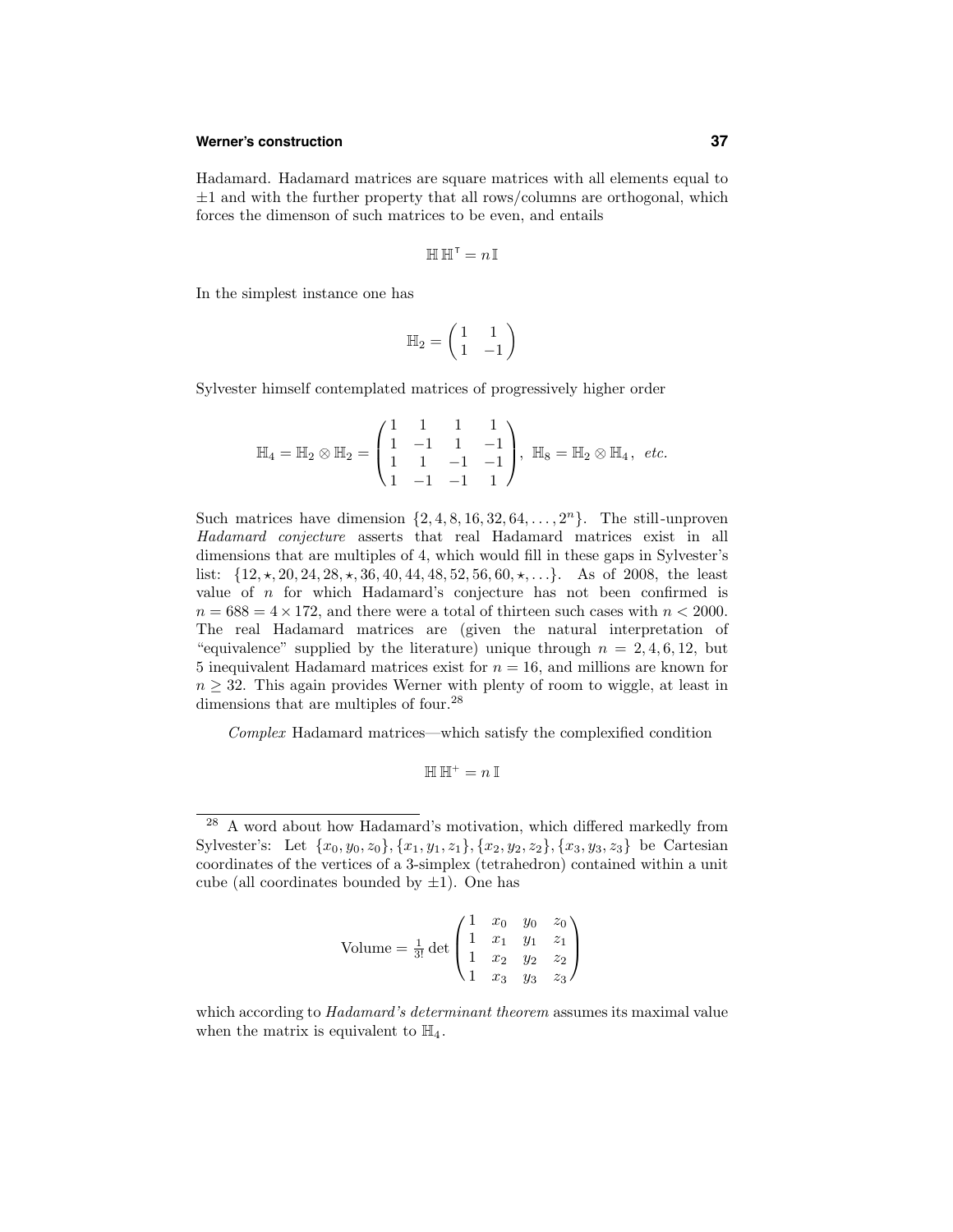—exist in all dimensions, including those that are not multiples of four. The most important class of such matrices are those of "Butson type,"<sup>29</sup> which in n-dimensions possess the "Fourier structure"

$$
\mathbb{F}_n = \|F_{n,jk}\| \quad \text{with} \quad F_{n,jk} = \omega^{jk \bmod n}
$$

where  $\omega = e^{i 2\pi/n}$  and  $j, k \in \{0, 1, 2, \ldots, n-1\}$ . Low-dimensional examples look like this:

$$
\mathbb{F}_2 = \begin{pmatrix} 1 & 1 \\ 1 & \omega \end{pmatrix} \qquad \text{with} \quad \omega = e^{i2\pi/2} = -1
$$
  

$$
\mathbb{F}_3 = \begin{pmatrix} 1 & 1 & 1 \\ 1 & \omega & \omega^2 \\ 1 & \omega^2 & \omega^4 \end{pmatrix} \qquad \text{with} \quad \omega = e^{i2\pi/3}
$$
  

$$
= \begin{pmatrix} 1 & 1 & 1 \\ 1 & \omega & \omega^2 \\ 1 & \omega^2 & \omega \end{pmatrix}
$$
  

$$
\mathbb{F}_4 = \begin{pmatrix} 1 & 1 & 1 & 1 \\ 1 & \omega & \omega^2 & \omega^3 \\ 1 & \omega^3 & \omega^6 & \omega^9 \end{pmatrix} \quad \text{with} \quad \omega = e^{i2\pi/4} = i
$$
  

$$
= \begin{pmatrix} 1 & 1 & 1 & 1 \\ 1 & \omega & \omega^2 & \omega^3 \\ 1 & \omega^2 & 1 & \omega^2 \\ 1 & \omega^3 & \omega^2 & \omega \end{pmatrix}
$$

Notice that in each case the elements of every row/column (except the  $0^{\text{th}}$ ) sum to zero; the F-matrices can in that sense be said (not very usefully) to be "semi-magical."<sup>30</sup> From  $\mathbb{H} \mathbb{H}^+ = n \mathbb{I}$  we see that

$$
\mathbb{U}_n = \tfrac{1}{\sqrt{n}} \mathbb{H}_n
$$

is unitary. Familiarly, such matrices are central to the theory of discrete Fourier transforms.<sup>31</sup> Notice finally that the complex numbers that appear on the  $k^{\text{th}}$ 

<sup>30</sup> Properly complex magic squares present no mystery; look, for instance, to these Lo Shu examples (which might have appeared on the back of a complex turtle):

|  | $\left(4+\alpha \quad 9+\alpha \quad 2+\alpha\right)$                                                                                                                                                  |  |  |
|--|--------------------------------------------------------------------------------------------------------------------------------------------------------------------------------------------------------|--|--|
|  | $\begin{pmatrix} 4+\alpha & 9+\alpha & 2+\alpha \\ 3+\alpha & 5+\alpha & 7+\alpha \\ 2 & 3+\alpha & 7+\alpha \end{pmatrix} + i\beta \begin{pmatrix} 2 & 7 & 6 \\ 9 & 5 & 1 \\ 2 & 2 & 3 \end{pmatrix}$ |  |  |
|  | $\begin{pmatrix} 8+\alpha & 1+\alpha & 6+\alpha \end{pmatrix}$ $\begin{pmatrix} 4 & 3 & 8 \end{pmatrix}$                                                                                               |  |  |

where  $\alpha$  and  $\beta$  are any real or complex numbers. The magic constant in this instance is  $15 + (3\alpha + i15\beta)$ .

<sup>&</sup>lt;sup>29</sup> See http://en.wikipedia.org/wiki/Butson-type\_Hadamard\_matrices. The original reference is A. T. Butson, "Generalized Hadamard matrices," Proc. Amer. Math. Soc. 13, 894-898 (1962).

 $31$  See, for example, http://en.wikipedia.org/wiki/Discrete–Fourier–transform.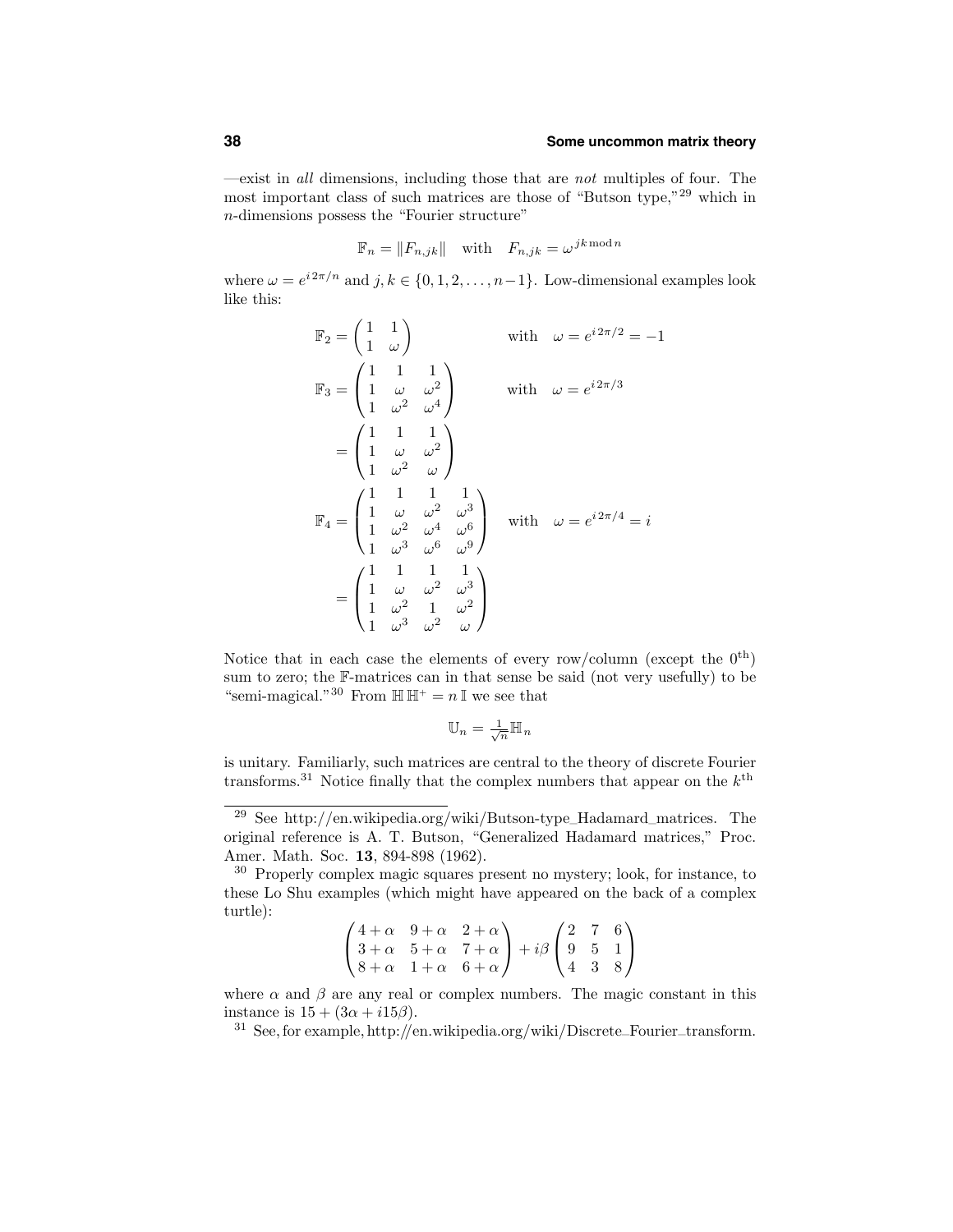## **Werner's construction 39**

row/column of  $\mathbb{F}_n$  are precisely the numbers that appear on the diagonal of

$$
\mathbb{D}_{n}^{k} = \begin{pmatrix} 1 & 0 & 0 & 0 & \dots & 0 \\ 0 & \omega & 0 & 0 & \dots & 0 \\ 0 & 0 & \omega^{2} & 0 & \dots & 0 \\ 0 & 0 & 0 & \omega^{3} & \dots & 0 \\ \vdots & \vdots & \vdots & \vdots & \ddots & \vdots \\ 0 & 0 & 0 & 0 & \dots & \omega^{n-1} \end{pmatrix}^{k}
$$

To create the  $n \times n$  elements of a unitary basis, Werner would have us select any n<sup>th</sup>-order Hadamard matrix  $\mathbb H$  and any n<sup>th</sup>-order Latin square  $\mathbb L$ , and from that material assemble

$$
\mathbb{W}_{ij} = \|W_{ij, pq}\|
$$
  

$$
W_{ij, pq} = H_{ip} \cdot \text{KroneckerDelta}[q, L_{jp}]
$$

Evidently, H supplies the numerical data that will be displayed as elements of the matrices  $\mathbb{W}_{ij}$  while  $\mathbb L$  controls the deployment of that data. To illustrate how this works we look to the case  $n = 3$ , in which, as it happens, we are essentially forced to select  $32$ 

$$
\mathbb{H} = \begin{pmatrix} H_{00} & H_{01} & H_{02} \\ H_{10} & H_{11} & H_{12} \\ H_{20} & H_{21} & H_{22} \end{pmatrix} = \begin{pmatrix} 1 & 1 & 1 \\ 1 & \omega & \omega^2 \\ 1 & \omega^2 & \omega^4 \end{pmatrix}
$$

$$
\mathbb{L} = \begin{pmatrix} L_{00} & L_{01} & L_{02} \\ L_{10} & L_{11} & L_{12} \\ L_{20} & L_{21} & L_{22} \end{pmatrix} = \begin{pmatrix} 0 & 1 & 2 \\ 1 & 2 & 0 \\ 2 & 0 & 1 \end{pmatrix}
$$

Thus

$$
\mathbb{W}_{00} = \|H_{0p}\Delta(q, L_{0p})\| = \begin{pmatrix} H_{00}\Delta(0, L_{00}) & H_{00}\Delta(1, L_{00}) & H_{00}\Delta(2, L_{00}) \\ H_{01}\Delta(0, L_{01}) & H_{01}\Delta(1, L_{01}) & H_{01}\Delta(2, L_{01}) \\ H_{02}\Delta(0, L_{02}) & H_{02}\Delta(1, L_{02}) & H_{02}\Delta(2, L_{02}) \end{pmatrix}
$$

$$
= \begin{pmatrix} H_{00}\delta_{00} & H_{00}\delta_{10} & H_{00}\delta_{20} \\ H_{01}\delta_{01} & H_{01}\delta_{11} & H_{01}\delta_{21} \\ H_{02}\delta_{02} & H_{02}\delta_{12} & H_{02}\delta_{22} \end{pmatrix}
$$

$$
= \begin{pmatrix} H_{00} & 0 & 0 \\ 0 & H_{01} & 0 \\ 0 & 0 & H_{02} \end{pmatrix} = \begin{pmatrix} 1 & 0 & 0 \\ 0 & 1 & 0 \\ 0 & 0 & 1 \end{pmatrix}
$$

<sup>&</sup>lt;sup>32</sup> Here again  $\omega = e^{i2\pi/3}$ , and in the description of L we have adopted a symbol-set that conforms to our convention that indices range on  $\{0, 1, 2\}.$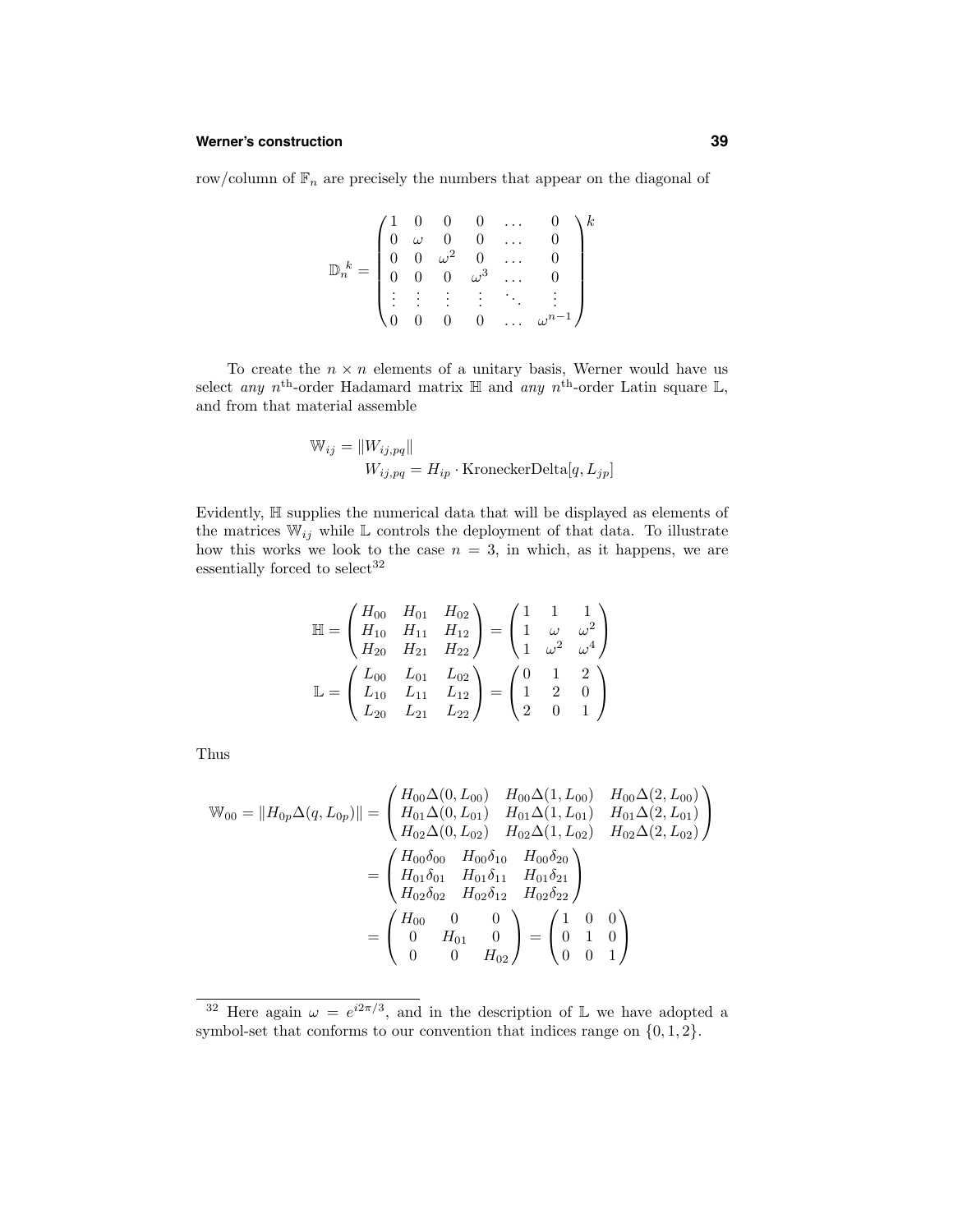$$
\mathbb{W}_{01} = \|H_{0p}\Delta(q, L_{1p})\| = \begin{pmatrix} H_{00}\Delta(0, L_{10}) & H_{00}\Delta(1, L_{10}) & H_{00}\Delta(2, L_{10}) \\ H_{01}\Delta(0, L_{11}) & H_{01}\Delta(1, L_{11}) & H_{01}\Delta(2, L_{11}) \\ H_{02}\Delta(0, L_{12}) & H_{02}\Delta(1, L_{12}) & H_{02}\Delta(2, L_{12}) \end{pmatrix}
$$

$$
= \begin{pmatrix} H_{00}\delta_{01} & H_{00}\delta_{11} & H_{00}\delta_{21} \\ H_{01}\delta_{02} & H_{01}\delta_{12} & H_{01}\delta_{22} \\ H_{02}\delta_{00} & H_{02}\delta_{10} & H_{02}\delta_{20} \end{pmatrix}
$$

$$
= \begin{pmatrix} 0 & H_{00} & 0 \\ 0 & 0 & H_{01} \\ H_{02} & 0 & 0 \end{pmatrix} = \begin{pmatrix} 0 & 1 & 0 \\ 0 & 0 & 1 \\ 1 & 0 & 0 \end{pmatrix}
$$

The preceding statements illustrate how it comes about that the  $0^{\text{th}}$  row of  $\mathbb L$ controls the design of  $\{\mathbb{W}_{i0} : i = 0, 1, \ldots\}$ , the 1<sup>th</sup> row controls the design of  $\{\mathbb{W}_{i1} : i = 0, 1, \ldots\},\ etc.\$  Since  $\mathbb{W}_{01}$  and  $\mathbb{W}_{11}$  (see below) are under identical control we are not surprised to find that they display the same essential structure (same deployment of 0s):

$$
\mathbb{W}_{11} = \|H_{1p}\Delta(q, L_{1p})\| = \begin{pmatrix} H_{10}\Delta(0, L_{10}) & H_{10}\Delta(1, L_{10}) & H_{10}\Delta(2, L_{10}) \\ H_{11}\Delta(0, L_{11}) & H_{11}\Delta(1, L_{11}) & H_{11}\Delta(2, L_{11}) \\ H_{12}\Delta(0, L_{12}) & H_{12}\Delta(1, L_{12}) & H_{12}\Delta(2, L_{12}) \end{pmatrix}
$$

$$
= \begin{pmatrix} H_{10}\delta_{01} & H_{10}\delta_{11} & H_{10}\delta_{21} \\ H_{11}\delta_{02} & H_{11}\delta_{12} & H_{11}\delta_{22} \\ H_{12}\delta_{00} & H_{12}\delta_{10} & H_{12}\delta_{20} \end{pmatrix}
$$

$$
= \begin{pmatrix} 0 & H_{10} & 0 \\ 0 & 0 & H_{11} \\ H_{12} & 0 & 0 \end{pmatrix} = \begin{pmatrix} 0 & 1 & 0 \\ 0 & 0 & \omega \\ \omega^2 & 0 & 0 \end{pmatrix}
$$

From

$$
\begin{pmatrix} 0 & 1 & 0 \ 0 & 0 & \omega \ \omega^2 & 0 & 0 \end{pmatrix} = \begin{pmatrix} 1 & 0 & 0 \ 0 & \omega & 0 \ 0 & 0 & \omega^2 \end{pmatrix} \begin{pmatrix} 0 & 1 & 0 \ 0 & 0 & 1 \ 1 & 0 & 0 \end{pmatrix} = \omega^2 \begin{pmatrix} 0 & 1 & 0 \ 0 & 0 & 1 \ 1 & 0 & 0 \end{pmatrix} \begin{pmatrix} 1 & 0 & 0 \ 0 & \omega & 0 \ 0 & 0 & \omega^2 \end{pmatrix}
$$
  
\n
$$
\mathbb{W}_{11} = \omega^2 \cdot \mathbb{U}_{11} , etc.
$$

it becomes clear (i) why Werner speaks of "shift-and-multiply bases" and  $(ii)$  that Werner's unitary bases differ only cosmetically from Schwinger's. We can therefore consider unitarity, tracelessness (except in the case  $i = j = 0$ ) and trace-wise orthonormality to have been already established. Werner's construction—precisely because it makes such clever use of Latin squares and Hadamard matrices—is so convoluted as to make the direct demonstration of such properties (ditto the formulation of hermiticity, inversion and unitarity conditions) relatively awkward; in those respects Schwinger's construction presents distinct advantages. On the other hand, the fact that (when  $n$  is